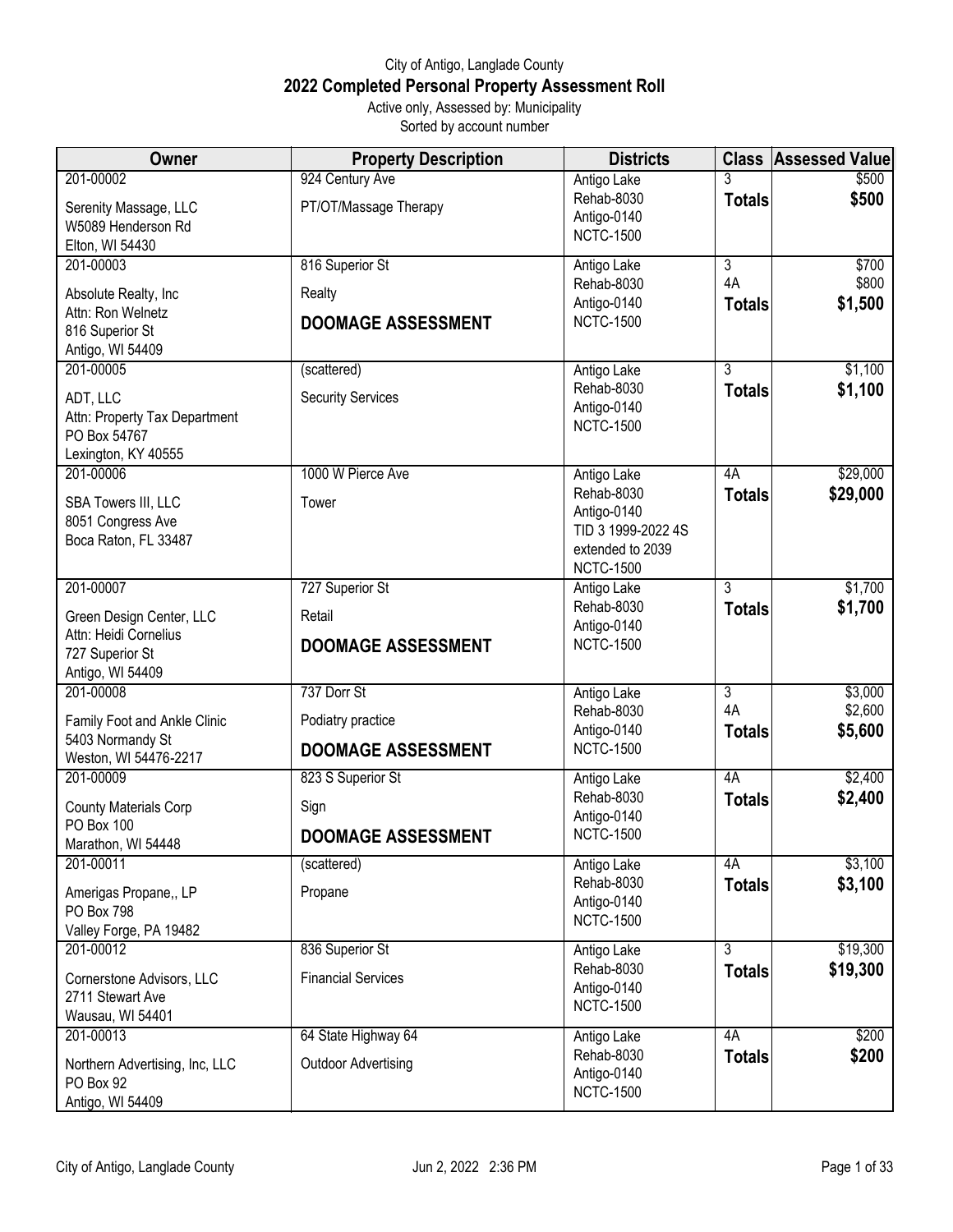| Owner                                    | <b>Property Description</b>       | <b>Districts</b>                      | <b>Class</b>         | <b>Assessed Value</b> |
|------------------------------------------|-----------------------------------|---------------------------------------|----------------------|-----------------------|
| 201-00014                                | 911 5th Ave                       | Antigo Lake                           | 3                    | \$1,000               |
| Super G's, LLC                           | Bar/Grill                         | Rehab-8030                            | 4A                   | \$100                 |
| 911 5th Ave                              |                                   | Antigo-0140<br>TID 4 1999-2022 4      | <b>Totals</b>        | \$1,100               |
| Antigo, WI 54409                         | <b>DOOMAGE ASSESSMENT</b>         | <b>NCTC-1500</b>                      |                      |                       |
| 201-00015                                | 2413 Charlotte Ct                 | Antigo Lake                           | $\overline{3}$       | \$700                 |
| <b>Charlotte Court</b>                   | <b>Apartment Rentals</b>          | Rehab-8030                            | <b>Totals</b>        | \$700                 |
| 300 N Corporate Dr Ste 280               |                                   | Antigo-0140                           |                      |                       |
| Brookfield, WI 53045-5804                |                                   | <b>NCTC-1500</b>                      |                      |                       |
| 201-00016                                | 2405 Charlotte Ct                 | Antigo Lake                           | $\overline{3}$       | \$7,000               |
| Choice Apartment Prop, LLC               | <b>Apartment Rentals</b>          | Rehab-8030                            | <b>Totals</b>        | \$7,000               |
| d.b.a. Whispering Pines Apartments       | <b>DOOMAGE ASSESSMENT</b>         | Antigo-0140<br><b>NCTC-1500</b>       |                      |                       |
| 3142 Runway Ave                          |                                   |                                       |                      |                       |
| Eau Claire, WI 54703<br>201-00017        |                                   |                                       |                      |                       |
|                                          | 206 Superior St                   | Antigo Lake<br>Rehab-8030             | 3<br><b>Totals</b>   | \$300<br>\$300        |
| That 1 Garage, LLC                       | <b>Auto Services</b>              | Antigo-0140                           |                      |                       |
| Attn: Fischer, Darrin<br>206 Superior St |                                   | TID 4 1999-2022 4                     |                      |                       |
| Antigo, WI 54409                         |                                   | <b>NCTC-1500</b>                      |                      |                       |
| 201-00018                                | 525 5th Ave                       | Antigo Lake                           | $\overline{3}$       | \$900                 |
| Nortec, LLC                              | Research & Development            | Rehab-8030                            | 4A                   | \$700                 |
| Attn: Dennis & Michele Pecha             |                                   | Antigo-0140                           | <b>Totals</b>        | \$1,600               |
| 305 Freiburger                           | <b>DOOMAGE ASSESSMENT</b>         | TID 5 2001-2028 3<br><b>NCTC-1500</b> |                      |                       |
| Antigo, WI 54409                         |                                   |                                       |                      |                       |
| 201-00020                                | 1025 5th Ave                      | Antigo Lake                           | $\overline{3}$<br>4A | \$3,600               |
| Antigo Auto Parts, Inc                   | Sales & Service                   | Rehab-8030<br>Antigo-0140             | <b>Totals</b>        | \$300<br>\$3,900      |
| 1025 5th Ave                             |                                   | TID 4 1999-2022 4                     |                      |                       |
| Antigo, WI 54409                         |                                   | <b>NCTC-1500</b>                      |                      |                       |
| 201-00021                                | 406 State Highway 64              | Antigo Lake                           | $\overline{3}$       | \$1,100               |
| Nestle USA, Inc                          | <b>Beverage Brewing Equipment</b> | Rehab-8030                            | <b>Totals</b>        | \$1,100               |
| Attn: Property Tax                       |                                   | Antigo-0140<br><b>NCTC-1500</b>       |                      |                       |
| PO Box 330219                            |                                   |                                       |                      |                       |
| Nashville, TN 37203-7501<br>201-00023    | 924 Century Ave                   |                                       | $\overline{3}$       | \$1,800               |
|                                          |                                   | Antigo Lake<br>Rehab-8030             | 4A                   | \$300                 |
| La Bella Spa, LLC                        | Salon                             | Antigo-0140                           | <b>Totals</b>        | \$2,100               |
| Attn: Krueger, Hannah<br>924 Century Ave |                                   | <b>NCTC-1500</b>                      |                      |                       |
| Antigo, WI 54409                         |                                   |                                       |                      |                       |
| 201-00024                                | 1137 Elm St                       | Antigo Lake                           | $\overline{3}$       | \$400                 |
| Antigo Candy Co, LLC                     | Wholesale                         | Rehab-8030                            | <b>Totals</b>        | \$400                 |
| Attn: Allen Lenzner                      |                                   | Antigo-0140                           |                      |                       |
| 1137 Elm St                              |                                   | <b>NCTC-1500</b>                      |                      |                       |
| Antigo, WI 54409                         |                                   |                                       |                      |                       |
| 201-00025                                | 522 Clermont St                   | Antigo Lake<br>Rehab-8030             | 3                    | \$2,400               |
| Wells Fargo Financial Leasing, Inc       | Leasing                           | Antigo-0140                           | <b>Totals</b>        | \$2,400               |
| Attn: Property Tax Compliance            |                                   | TID 4 1999-2022 4                     |                      |                       |
| PO Box 36200<br>Billings, MT 59107       |                                   | <b>NCTC-1500</b>                      |                      |                       |
|                                          |                                   |                                       |                      |                       |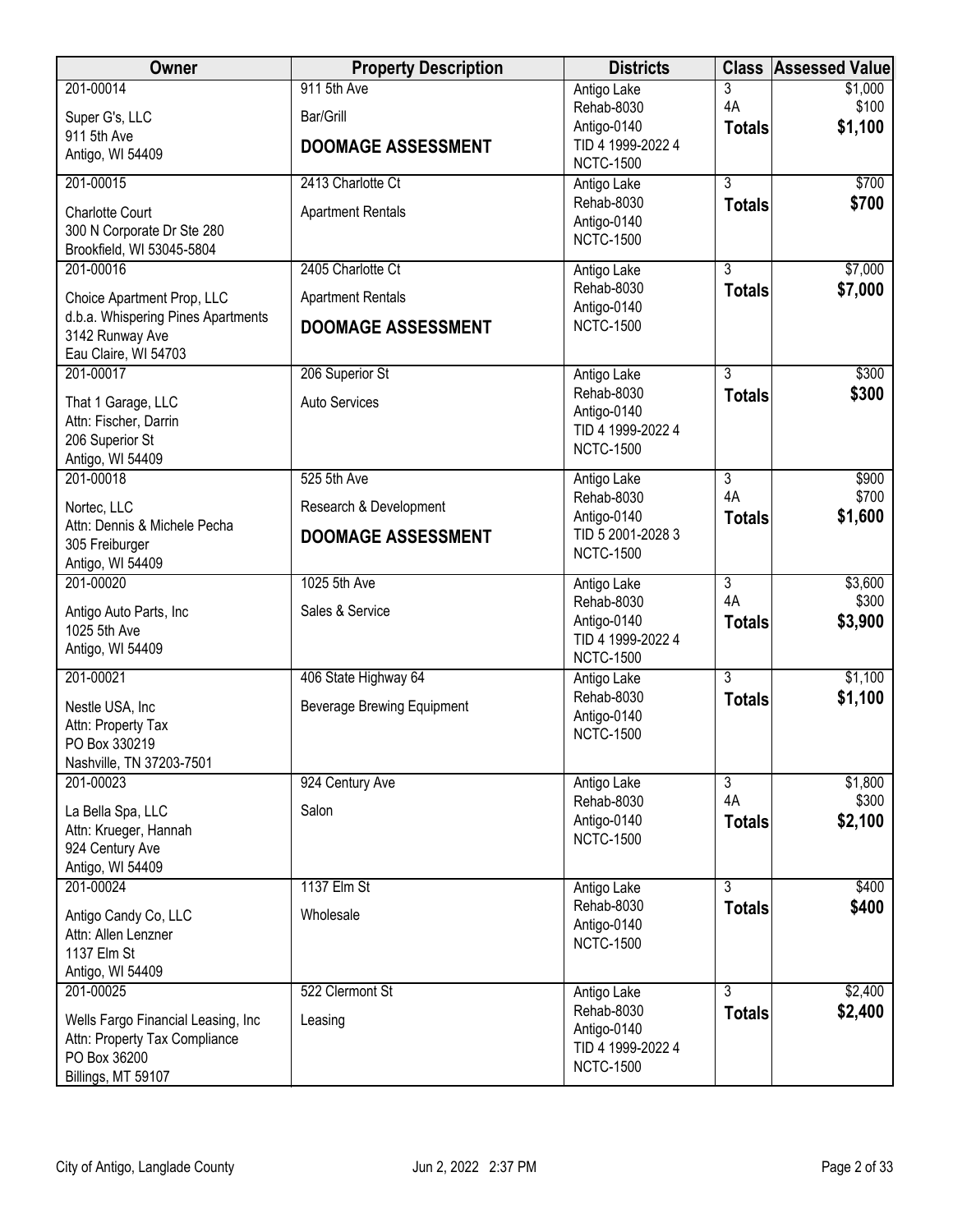| Owner                                                                                                               | <b>Property Description</b>                                               | <b>Districts</b>                                                                  | <b>Class</b>                          | <b>Assessed Value</b>           |
|---------------------------------------------------------------------------------------------------------------------|---------------------------------------------------------------------------|-----------------------------------------------------------------------------------|---------------------------------------|---------------------------------|
| 201-00026<br>Antigo Dental Clinic, LLC<br>Attn: Meghan O'Brien, DDS<br>707 6th Ave<br>Antigo, WI 54409              | 707 6th Ave<br>Dentistry                                                  | Antigo Lake<br>Rehab-8030<br>Antigo-0140<br>TID 4 1999-2022 4<br><b>NCTC-1500</b> | 3<br>4A<br><b>Totals</b>              | \$12,000<br>\$5,500<br>\$17,500 |
| 201-00027<br>Antigo Dental Lab<br>Attn: Christopher Portman<br>PO Box 45<br>Antigo, WI 54409-0045                   | 815 5th Ave<br>Dental Lab                                                 | Antigo Lake<br>Rehab-8030<br>Antigo-0140<br>TID 4 1999-2022 4<br><b>NCTC-1500</b> | $\overline{3}$<br><b>Totals</b>       | \$2,600<br>\$2,600              |
| 201-00028<br>Antigo Family Chiropractic Center, LLC<br>Attn: Gerald Rindall, DC<br>1029 5th Ave<br>Antigo, WI 54409 | 1029 5th Ave<br><b>Chiropractic Services</b><br><b>DOOMAGE ASSESSMENT</b> | Antigo Lake<br>Rehab-8030<br>Antigo-0140<br>TID 4 1999-2022 4<br><b>NCTC-1500</b> | 3<br>4A<br><b>Totals</b>              | \$4,600<br>\$1,200<br>\$5,800   |
| 201-00029<br>Antigo Hotel<br>Attn: Rick & Judy Now<br>W10198 Now Rd<br>Birnamwood, WI 54414                         | 933 6th Ave<br>Lodge                                                      | Antigo Lake<br>Rehab-8030<br>Antigo-0140<br><b>NCTC-1500</b>                      | $\overline{3}$<br>4A<br><b>Totals</b> | \$1,500<br>\$100<br>\$1,600     |
| 201-00030<br>New Life Massage, LLC<br>Attn: Amanda Duke<br>N10222 US HWY 45<br>Birnamwood, WI 54414                 | 924 Century Ave<br>PT/OT/Massage Therapy                                  | Antigo Lake<br>Rehab-8030<br>Antigo-0140<br><b>NCTC-1500</b>                      | $\overline{3}$<br>4A<br><b>Totals</b> | \$700<br>\$100<br>\$800         |
| 201-00031<br>Missy's Inspiring Images, LLC<br>Attn: Melissa Theisen<br>628 Dorr St<br>Antigo, WI 54409              | 628 Dorr St<br>Salon                                                      | Antigo Lake<br>Rehab-8030<br>Antigo-0140<br><b>NCTC-1500</b>                      | $\overline{3}$<br>4A<br><b>Totals</b> | \$500<br>\$300<br>\$800         |
| 201-00033<br>Krupa, Gayatri, LLC<br>d.b.a. Antigo Super 8 Motel<br>535 Century Ave<br>Antigo, WI 54409              | 535 Century Ave<br>Lodge                                                  | Antigo Lake<br>Rehab-8030<br>Antigo-0140<br><b>NCTC-1500</b>                      | $\overline{3}$<br><b>Totals</b>       | \$44,100<br>\$44,100            |
| 201-00034<br>Health in Motion, Inc<br>720 Ackley St<br>Antigo, WI 54409                                             | 720 Ackley St<br>PT/OT/Massage Therapy                                    | Antigo Lake<br>Rehab-8030<br>Antigo-0140<br><b>NCTC-1500</b>                      | $\overline{3}$<br>4A<br><b>Totals</b> | \$5,400<br>\$1,300<br>\$6,700   |
| 201-00035<br>Antigo Transmission<br>Attn: Steven Jensen<br>1034 5th Ave<br>Antigo, WI 54409                         | 1034 5th Ave<br>Auto Services                                             | Antigo Lake<br>Rehab-8030<br>Antigo-0140<br>TID 4 1999-2022 4<br><b>NCTC-1500</b> | 3<br><b>Totals</b>                    | \$100<br>\$100                  |
| 201-00036<br>Antigo Veterinary Clinic SC, LLC<br>Attn: Sarah Lautzenhiser<br>610 Amron Ave<br>Antigo, WI 54409-2977 | 610 Amron Ave<br><b>Veterinary Services</b>                               | Antigo Lake<br>Rehab-8030<br>Antigo-0140<br><b>NCTC-1500</b>                      | $\overline{3}$<br>4A<br><b>Totals</b> | \$49,400<br>\$1,200<br>\$50,600 |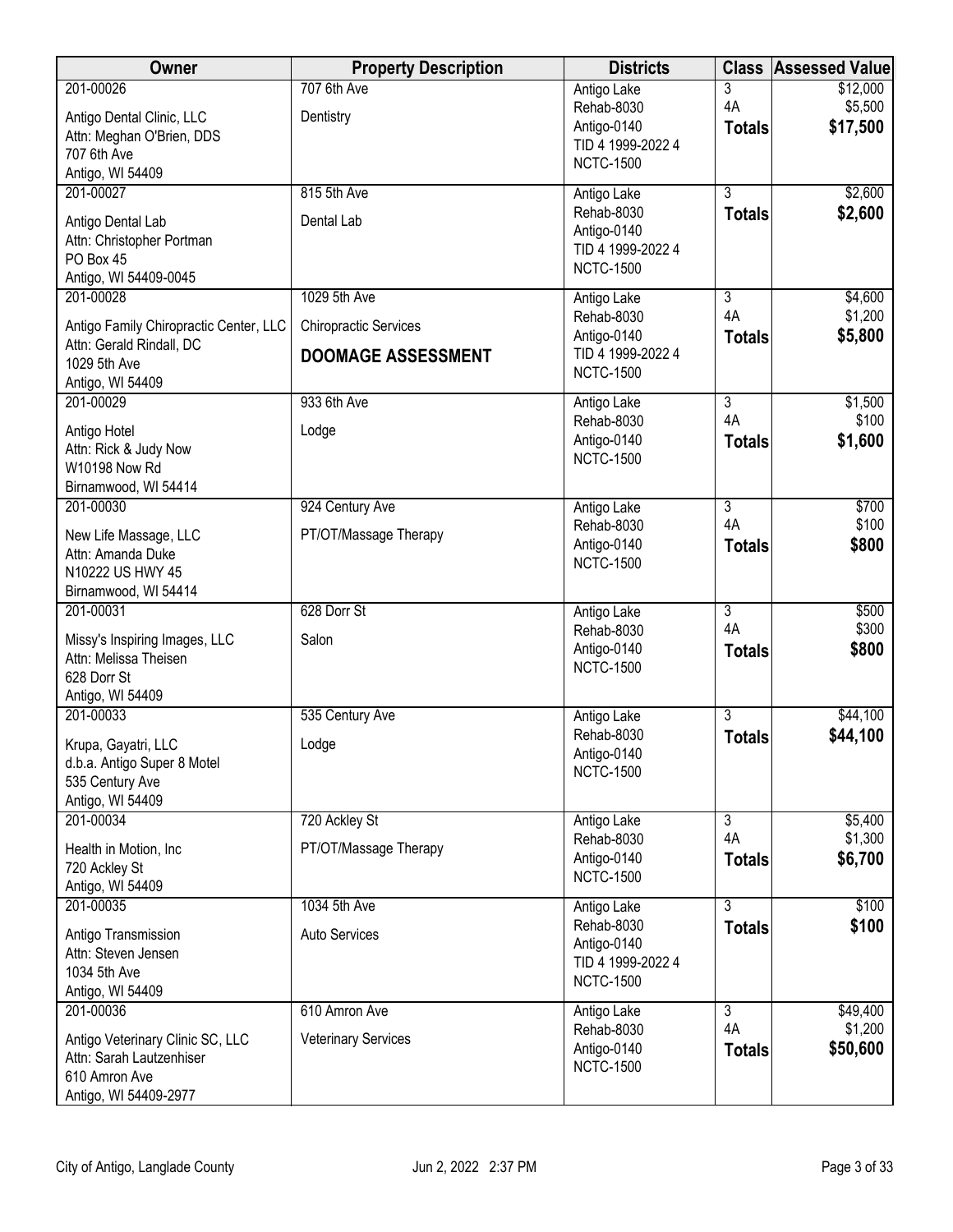| Owner                                                       | <b>Property Description</b> | <b>Districts</b>                      | <b>Class</b>         | <b>Assessed Value</b> |
|-------------------------------------------------------------|-----------------------------|---------------------------------------|----------------------|-----------------------|
| 201-00037                                                   | 714 3rd Ave                 | Antigo Lake                           | 3                    | \$5,300               |
| Midline Vision Group, LLC                                   | <b>Optometry Services</b>   | Rehab-8030<br>Antigo-0140             | 4A                   | \$1,800<br>\$7,100    |
| Attn: Dr Jeremy Goestsch                                    | <b>DOOMAGE ASSESSMENT</b>   | <b>NCTC-1500</b>                      | <b>Totals</b>        |                       |
| 408 N 3rd St Ste 305<br>Wausau, WI 54403-5455               |                             |                                       |                      |                       |
| 201-00038                                                   | 919 S Superior St           | Antigo Lake                           | $\overline{3}$       | \$6,000               |
| Antigo Yamaha, Inc                                          | Sales & Service             | Rehab-8030                            | 4A                   | \$2,900               |
| Attn: Joseph Yakey                                          |                             | Antigo-0140<br><b>NCTC-1500</b>       | <b>Totals</b>        | \$8,900               |
| 919 S Superior St                                           |                             |                                       |                      |                       |
| Antigo, WI 54409<br>201-00039                               | 2516 Neva Rd                |                                       | 3                    | \$2,200               |
|                                                             |                             | Antigo Lake<br>Rehab-8030             | <b>Totals</b>        | \$2,200               |
| APH Stores, Inc.<br>PO Box 1338                             | Wholesale Auto Parts        | Antigo-0140                           |                      |                       |
| St Cloud, MN 56302-1338                                     |                             | <b>NCTC-1500</b>                      |                      |                       |
| 201-00040                                                   | 2120 Neva Rd                | Antigo Lake                           | $\overline{3}$       | \$15,400              |
| Northern Ostrowski Enterprises, LLC                         | Restaurant                  | Rehab-8030                            | 4A                   | \$2,200               |
| d.b.a. Arby's                                               |                             | Antigo-0140<br><b>NCTC-1500</b>       | <b>Totals</b>        | \$17,600              |
| 1531 Cty Rd XX                                              |                             |                                       |                      |                       |
| Rothschild, WI 54474<br>201-00041                           | 608 Superior St Unit 5      | Antigo Lake                           | $\overline{3}$       | \$800                 |
|                                                             |                             | Rehab-8030                            | <b>Totals</b>        | \$800                 |
| <b>JTM LLC Building Management</b><br>608 Superior St Ste 5 | <b>Bldg Management</b>      | Antigo-0140                           |                      |                       |
| Antigo, WI 54409                                            | <b>DOOMAGE ASSESSMENT</b>   | TID 4 1999-2022 4<br><b>NCTC-1500</b> |                      |                       |
| 201-00043                                                   | 239 Superior St             | Antigo Lake                           | $\overline{3}$       | \$4,200               |
| Bahr & Kilsdonk SC, Inc                                     | <b>Accounting Services</b>  | Rehab-8030                            | 4A                   | \$500                 |
| Attn: Bahr, Alan                                            |                             | Antigo-0140                           | <b>Totals</b>        | \$4,700               |
| 239 Superior St                                             |                             | <b>NCTC-1500</b>                      |                      |                       |
| Antigo, WI 54409                                            |                             |                                       |                      |                       |
| 201-00044                                                   | 637 Superior St             | Antigo Lake<br>Rehab-8030             | $\overline{3}$<br>4A | \$200<br>\$400        |
| Markgraf, Bart                                              | Retail/Wholesale            | Antigo-0140                           | <b>Totals</b>        | \$600                 |
| d.b.a. Bart's Bullion & Coin<br>637 Superior St             | <b>DOOMAGE ASSESSMENT</b>   | TID 4 1999-2022 4                     |                      |                       |
| Antigo, WI 54409                                            |                             | <b>NCTC-1500</b>                      |                      |                       |
| 201-00045                                                   | 100 S Superior St           | Antigo Lake                           | $\overline{3}$       | \$2,700               |
| Banner Banks, Inc                                           | <b>Financial Services</b>   | Rehab-8030<br>Antigo-0140             | 4A                   | \$1,300<br>\$4,000    |
| Attn: Antigo Office                                         |                             | <b>NCTC-1500</b>                      | <b>Totals</b>        |                       |
| PO Box 1<br>Birnamwood, WI 54414-0909                       |                             |                                       |                      |                       |
| 201-00046                                                   | (scattered)                 | Antigo Lake                           | $\overline{3}$       | \$2,500               |
| <b>Baxter Healthcare Corp</b>                               | Leasing                     | Rehab-8030                            | <b>Totals</b>        | \$2,500               |
| Attn: Ryan, LLC                                             |                             | Antigo-0140<br>TID 5 2001-2028 3      |                      |                       |
| PO Box 4900                                                 |                             | <b>NCTC-1500</b>                      |                      |                       |
| Dept 313<br>Scottsdale, AZ 85261-4900                       |                             |                                       |                      |                       |
| 201-00047                                                   | 523 Superior St             | Antigo Lake                           | 3                    | \$15,600              |
| BB Jack's MJ, LLC                                           | Restaurant                  | Rehab-8030                            | 4A                   | \$300                 |
| Attn: Michael Easker                                        |                             | Antigo-0140                           | <b>Totals</b>        | \$15,900              |
| 523 Superior St                                             |                             | TID 4 1999-2022 4<br><b>NCTC-1500</b> |                      |                       |
| Antigo, WI 54409                                            |                             |                                       |                      |                       |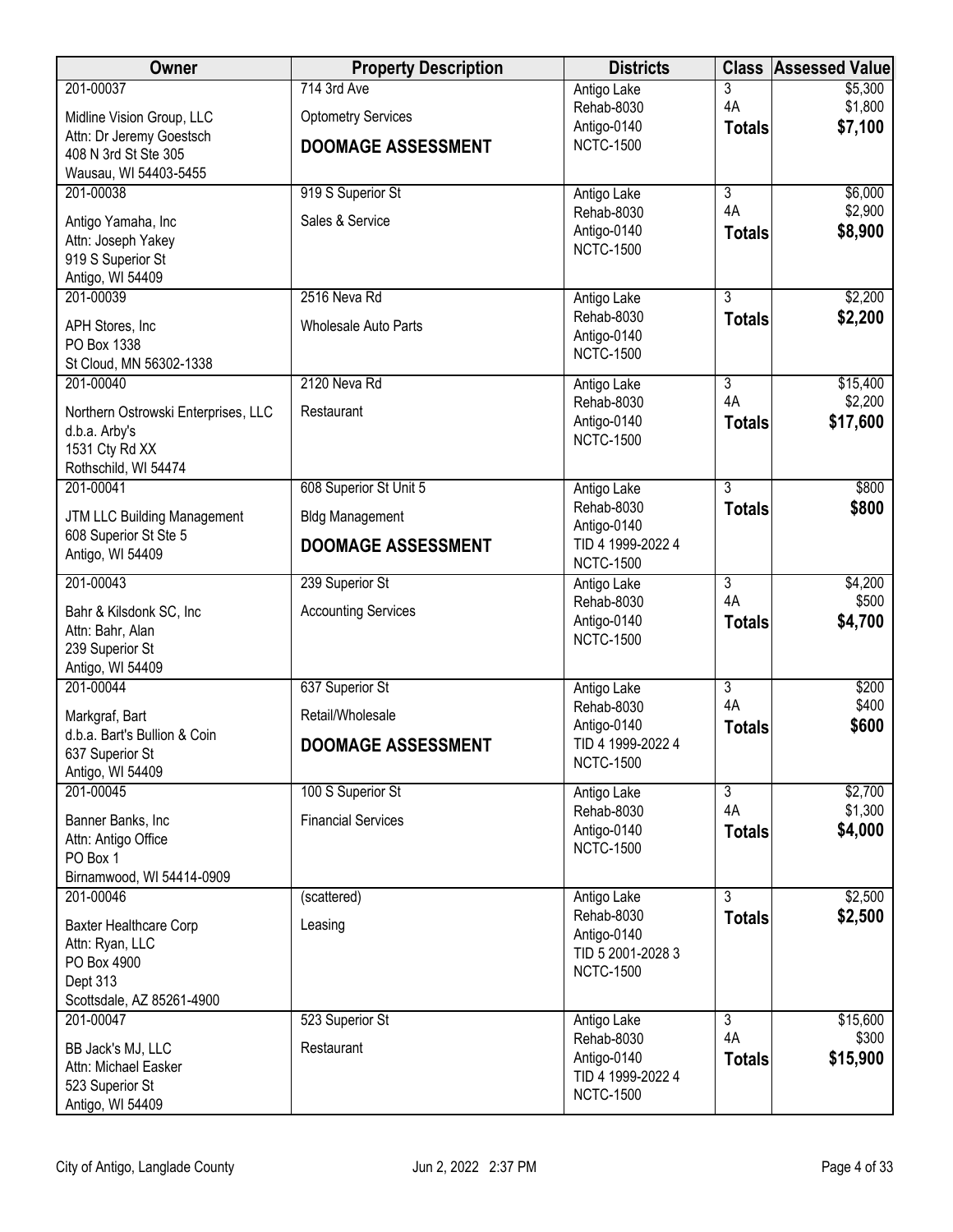| Owner                                             | <b>Property Description</b> | <b>Districts</b>                 |                      | <b>Class Assessed Value</b> |
|---------------------------------------------------|-----------------------------|----------------------------------|----------------------|-----------------------------|
| 201-00048                                         | 816 Superior St             | Antigo Lake                      | 3                    | \$0                         |
| Bear Country Forklift Parts & Supply,             | Sales                       | Rehab-8030<br>Antigo-0140        | 4A<br><b>Totals</b>  | \$100<br>\$100              |
| <b>LLC</b>                                        |                             | <b>NCTC-1500</b>                 |                      |                             |
| Attn: Scott & Lori Leider<br>816 Superior St      |                             |                                  |                      |                             |
| Antigo, WI 54409                                  |                             |                                  |                      |                             |
| 201-00049                                         | 810 5th Ave                 | Antigo Lake                      | $\overline{3}$       | \$2,100                     |
| 1 Vision, S.C.                                    | <b>Optometry Services</b>   | Rehab-8030                       | <b>Totals</b>        | \$2,100                     |
| PO Box 513                                        |                             | Antigo-0140<br>TID 4 1999-2022 4 |                      |                             |
| Shawano, WI 54166                                 |                             | <b>NCTC-1500</b>                 |                      |                             |
| 201-00052                                         | 2764 US Highway 45          | Antigo Lake                      | $\overline{3}$       | \$4,000                     |
| Berg Appraisal Services, LLC                      | <b>Appraisal Services</b>   | Rehab-8030<br>Antigo-0140        | <b>Totals</b>        | \$4,000                     |
| Attn: Carol Berg<br>PO Box 170                    | <b>DOOMAGE ASSESSMENT</b>   | TID 7 2010-2030 6                |                      |                             |
| Aniwa, WI 54408-0170                              |                             | <b>NCTC-1500</b>                 |                      |                             |
| 201-00053                                         | 607 5th Ave                 | Antigo Lake                      | $\overline{3}$       | \$6,000                     |
| Boettcher's Bar                                   | Bar                         | Rehab-8030                       | <b>Totals</b>        | \$6,000                     |
| Attn: Ronald Boettcher                            | <b>DOOMAGE ASSESSMENT</b>   | Antigo-0140<br>TID 4 1999-2022 4 |                      |                             |
| 607 5th Ave<br>Antigo, WI 54409                   |                             | <b>NCTC-1500</b>                 |                      |                             |
| 201-00054                                         | 701 S Superior St           | Antigo Lake                      | $\overline{3}$       | \$4,400                     |
|                                                   | Realty                      | Rehab-8030                       | <b>Totals</b>        | \$4,400                     |
| Bolen Realty, Inc<br>Attn: Michael Bolen          |                             | Antigo-0140                      |                      |                             |
| 701 S Superior St                                 |                             | <b>NCTC-1500</b>                 |                      |                             |
| Antigo, WI 54409-0447                             |                             |                                  |                      |                             |
| 201-00055                                         | 335 Superior St             | Antigo Lake<br>Rehab-8030        | $\overline{3}$<br>4A | \$800<br>\$2,000            |
| Kramer-Schmidt Oil Corp                           | Gas/C-Store                 | Antigo-0140                      | <b>Totals</b>        | \$2,800                     |
| d.b.a. Gas N Go South<br>PO Box 630               |                             | <b>NCTC-1500</b>                 |                      |                             |
| Antigo, WI 54409-1859                             |                             |                                  |                      |                             |
| 201-00056                                         | 2120 Neva Rd                | Antigo Lake                      | 4A                   | \$100                       |
| Lotter VI, LLC                                    | Gas/C-Store                 | Rehab-8030                       | <b>Totals</b>        | \$100                       |
| d.b.a. Lotter's Antigo BP                         |                             | Antigo-0140<br><b>NCTC-1500</b>  |                      |                             |
| Attn: Franklin Lotter                             |                             |                                  |                      |                             |
| N9194 State Highway 55<br>Pickerel, WI 54465-9715 |                             |                                  |                      |                             |
| 201-00057                                         | 1550 Neva Rd                | Antigo Lake                      | $\overline{3}$       | \$56,500                    |
| Bradley-Olson Funeral Home, Inc                   | <b>Funeral Home</b>         | Rehab-8030                       | <b>Totals</b>        | \$56,500                    |
| PO Box 101                                        |                             | Antigo-0140<br><b>NCTC-1500</b>  |                      |                             |
| Antigo, WI 54409-0101                             |                             |                                  |                      |                             |
| 201-00058                                         | 721 5th Ave                 | Antigo Lake<br>Rehab-8030        | $\overline{3}$       | \$4,500<br>\$4,500          |
| Bremax Insurance, LLC                             | Insurance                   | Antigo-0140                      | <b>Totals</b>        |                             |
| Attn: Lynne Henricks<br>721 5th Ave               |                             | TID 4 1999-2022 4                |                      |                             |
| Antigo, WI 54409                                  |                             | <b>NCTC-1500</b>                 |                      |                             |
| 201-00059                                         | 327 Superior St             | Antigo Lake                      | $\overline{3}$       | \$300                       |
| Bremer & Trollop SC, Inc                          | Attorney                    | Rehab-8030                       | 4A                   | \$600                       |
| 2100 Stewart Ave Ste 230                          |                             | Antigo-0140<br><b>NCTC-1500</b>  | <b>Totals</b>        | \$900                       |
| Wausau, WI 54401                                  |                             |                                  |                      |                             |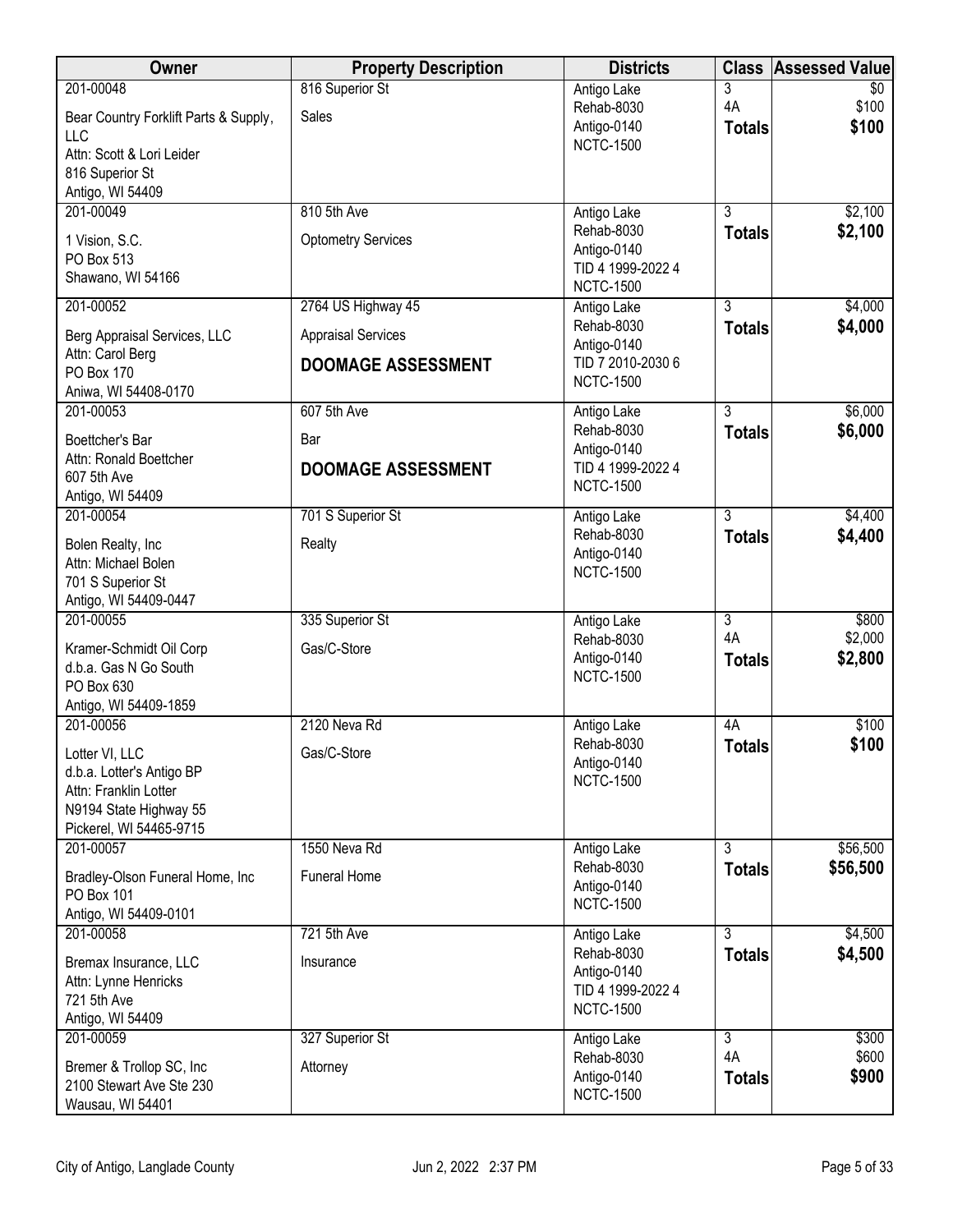| Owner                                                                                                                         | <b>Property Description</b>                                     | <b>Districts</b>                                                                  | <b>Class</b>                          | <b>Assessed Value</b>           |
|-------------------------------------------------------------------------------------------------------------------------------|-----------------------------------------------------------------|-----------------------------------------------------------------------------------|---------------------------------------|---------------------------------|
| 201-00060<br>KerberRose SC, Inc<br>115 E Fifth St<br>Shawano, WI 54166                                                        | 736 Ackley St<br><b>Accounting Services</b>                     | Antigo Lake<br>Rehab-8030<br>Antigo-0140<br><b>NCTC-1500</b>                      | 3<br>4A<br><b>Totals</b>              | \$21,600<br>\$5,300<br>\$26,900 |
| 201-00061<br>Brickner's of Antigo, Inc<br>123 E State Hwy 64<br>Antigo, WI 54409                                              | 123 State Highway 64<br>Auto Sales & Service                    | Antigo Lake<br>Rehab-8030<br>Antigo-0140<br><b>NCTC-1500</b>                      | 3<br>4A<br><b>Totals</b>              | \$16,700<br>\$4,600<br>\$21,300 |
| 201-00062<br>Bula Chiropractic, LLC<br>Attn: Stacy Bula, DC<br>537 Field St<br>Antigo, WI 54409                               | 537 Field St<br><b>Chiropractic Services</b>                    | Antigo Lake<br>Rehab-8030<br>Antigo-0140<br>TID 5 2001-2028 3<br><b>NCTC-1500</b> | $\overline{3}$<br><b>Totals</b>       | \$2,100<br>\$2,100              |
| 201-00063<br>Best Friends Rest-Pip, Inc<br>d.b.a. Burger King<br>Attn: Glen Setfert<br>PO Box 500<br>Marinette, WI 54143-5000 | 2250 Neva Rd<br>Restaurant                                      | Antigo Lake<br>Rehab-8030<br>Antigo-0140<br><b>NCTC-1500</b>                      | 3<br>4A<br><b>Totals</b>              | \$11,400<br>\$3,900<br>\$15,300 |
| 201-00064<br>Leroy Gilbert Jr, LLC<br>d.b.a. Sentry<br>115 S Superior St<br>Antigo, WI 54409                                  | 115 S Superior St<br>Grocery                                    | Antigo Lake<br>Rehab-8030<br>Antigo-0140<br><b>NCTC-1500</b>                      | $\overline{3}$<br><b>Totals</b>       | \$20,700<br>\$20,700            |
| 201-00065<br>Book, Bauble & Blessings<br>Attn: Rhonda Strandberg<br>W13509 County Rd C<br>Gleason, WI 54435-9381              | 7191/2 Superior St<br>Retail                                    | Antigo Lake<br>Rehab-8030<br>Antigo-0140<br>TID 4 1999-2022 4<br><b>NCTC-1500</b> | $\overline{3}$<br>4A<br><b>Totals</b> | \$700<br>\$1,000<br>\$1,700     |
| 201-00066<br>Care Partners Assisted Living, LLC<br>PO Box 3006<br>Oshkosh, WI 54903-3006                                      | 1415 10th Ave<br>Assisted Living                                | Antigo Lake<br>Rehab-8030<br>Antigo-0140<br><b>NCTC-1500</b>                      | $\overline{3}$<br><b>Totals</b>       | \$2,400<br>\$2,400              |
| 201-00067<br>Maurices, Inc<br>Attn: PP Tax #2054<br>PO Box 165001<br>Duluth, MN 55816                                         | 421 State Highway 64<br>Retail                                  | Antigo Lake<br>Rehab-8030<br>Antigo-0140<br><b>NCTC-1500</b>                      | $\overline{3}$<br>4A<br><b>Totals</b> | \$12,200<br>\$200<br>\$12,400   |
| 201-00070<br>China Buffet J & W, Inc.<br>404 State Hwy 64<br>Antigo, WI 54409                                                 | 404 State Highway 64<br>Restaurant<br><b>DOOMAGE ASSESSMENT</b> | Antigo Lake<br>Rehab-8030<br>Antigo-0140<br><b>NCTC-1500</b>                      | $\overline{3}$<br>4A<br><b>Totals</b> | \$6,100<br>\$1,400<br>\$7,500   |
| 201-00072<br>Clark's Auto Sales, LLC<br>Attn: Ted Clark<br>935 Superior St<br>Antigo, WI 54409                                | 935 Superior St<br>Auto Sales & Service                         | Antigo Lake<br>Rehab-8030<br>Antigo-0140<br><b>NCTC-1500</b>                      | $\overline{3}$<br><b>Totals</b>       | \$100<br>\$100                  |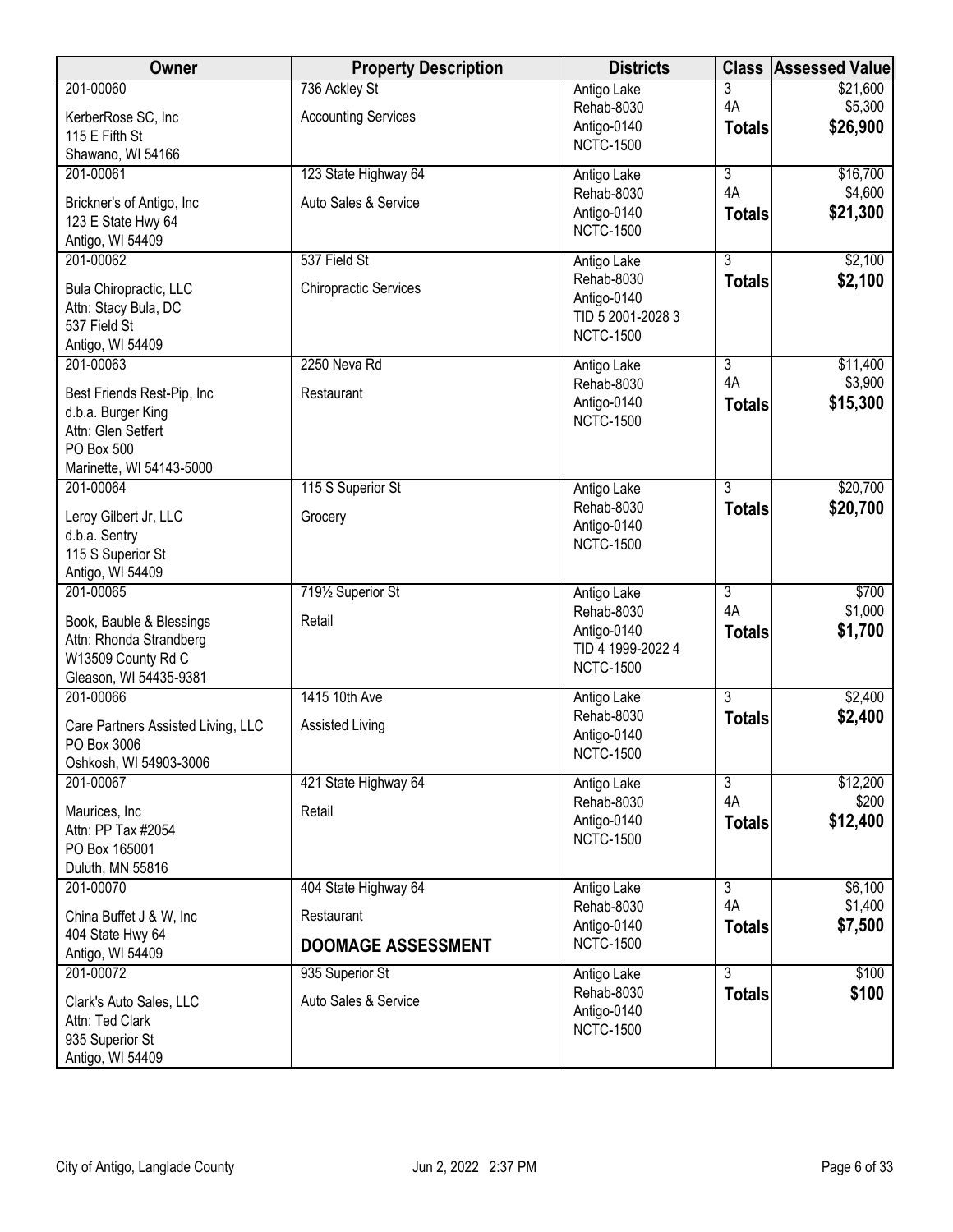| Owner                                             | <b>Property Description</b>                   | <b>Districts</b>                      | <b>Class</b>         | <b>Assessed Value</b>  |
|---------------------------------------------------|-----------------------------------------------|---------------------------------------|----------------------|------------------------|
| 201-00073<br>The Coca-Cola Company                | 525 Memory Ln<br>Beverage & Food Distribution | Antigo Lake<br>Rehab-8030             | 3<br><b>Totals</b>   | \$7,600<br>\$7,600     |
| Attn: Fountain Property Tax                       |                                               | Antigo-0140                           |                      |                        |
| PO Box 1734                                       |                                               | TID 7 2010-2030 6<br><b>NCTC-1500</b> |                      |                        |
| Atlanta, GA 30301                                 |                                               |                                       |                      |                        |
| 201-00076                                         | 625 North Ave                                 | Antigo Lake                           | $\overline{3}$       | \$1,000                |
| MLG Legacy Fund, LLC                              | <b>Apartment Rentals</b>                      | Rehab-8030<br>Antigo-0140             | <b>Totals</b>        | \$1,000                |
| d.b.a. Colonial Place                             |                                               | <b>NCTC-1500</b>                      |                      |                        |
| 19000 W Bluemound Rd<br>Brookefield, WI 530456073 |                                               |                                       |                      |                        |
| 201-00077                                         | 524 Morse St Unit B101                        | Antigo Lake                           | $\overline{3}$       | \$6,800                |
| Quality Title, Inc                                | <b>Title/Abstract Services</b>                | Rehab-8030<br>Antigo-0140             | <b>Totals</b>        | \$6,800                |
| 524 Morse St B-101                                | <b>DOOMAGE ASSESSMENT</b>                     | TID 4 1999-2022 4                     |                      |                        |
| PO Box 21<br>Antigo, WI 54409-0021                |                                               | <b>NCTC-1500</b>                      |                      |                        |
| 201-00078                                         | 408 State Highway 64                          | Antigo Lake                           | 3                    | \$101,400              |
| Antigo Complete Dental Center                     | Dentistry                                     | Rehab-8030                            | 4A                   | \$42,400               |
| 408 State Highway 64                              |                                               | Antigo-0140                           | <b>Totals</b>        | \$143,800              |
| Antigo, WI 54409                                  |                                               | <b>NCTC-1500</b>                      |                      |                        |
| 201-00079                                         | 437 State Highway 64                          | Antigo Lake                           | $\overline{3}$       | \$8,400                |
| Gunderson Faulkner WI Corp                        | Salon                                         | Rehab-8030                            | 4A                   | \$600                  |
| d.b.a. Cost Cutters                               |                                               | Antigo-0140<br><b>NCTC-1500</b>       | <b>Totals</b>        | \$9,000                |
| 101 N Division St<br>Stevens Point, WI 54481      |                                               |                                       |                      |                        |
| 201-00080                                         | 2506 Neva Rd                                  | Antigo Lake                           | $\overline{3}$       | \$4,300                |
| Truck's Place, LLC                                | Restaurant                                    | Rehab-8030                            | 4A                   | \$600                  |
| Attn: Ramen Aguilera                              |                                               | Antigo-0140                           | <b>Totals</b>        | \$4,900                |
| 2506 Sate Hwy 45                                  | <b>DOOMAGE ASSESSMENT</b>                     | <b>NCTC-1500</b>                      |                      |                        |
| Antigo, WI 54409                                  |                                               |                                       |                      |                        |
| 201-00081                                         | 2209 Progress Blvd                            | Antigo Lake<br>Rehab-8030             | $\overline{3}$<br>4A | \$4,100<br>\$4,500     |
| Covantage Credit Union                            | <b>Financial Services</b>                     | Antigo-0140                           | <b>Totals</b>        | \$8,600                |
| PO Box 107<br>Antigo, WI 54409-0107               | <b>DOOMAGE ASSESSMENT</b>                     | <b>NCTC-1500</b>                      |                      |                        |
| 201-00082                                         | 723 6th Ave                                   | Antigo Lake                           | $\overline{3}$       | \$164,000              |
| Covantage Credit Union                            | <b>Financial Services</b>                     | Rehab-8030<br>Antigo-0140             | 4A<br><b>Totals</b>  | \$147,000<br>\$311,000 |
| PO Box 107                                        | <b>DOOMAGE ASSESSMENT</b>                     | TID 4 1999-2022 4                     |                      |                        |
| Antigo, WI 54409                                  |                                               | <b>NCTC-1500</b>                      |                      |                        |
| 201-00084                                         | 108 Weed St                                   | Antigo Lake                           | $\overline{3}$       | \$200                  |
| H-M-B Designs                                     | Retail                                        | Rehab-8030<br>Antigo-0140             | <b>Totals</b>        | \$200                  |
| Attn: Heather Bula                                |                                               | <b>NCTC-1500</b>                      |                      |                        |
| N3154 Hunter Cir<br>Antigo, WI 54409              |                                               |                                       |                      |                        |
| 201-00087                                         | 1808 Neva Rd                                  | Antigo Lake                           | $\overline{3}$       | \$137,100              |
|                                                   |                                               | Rehab-8030                            | <b>Totals</b>        | \$137,100              |
| Dairy Queen of Antigo, Inc<br>Attn: Gary Strand   | Restaurant                                    | Antigo-0140                           |                      |                        |
| 1808 Neva Rd                                      |                                               | <b>NCTC-1500</b>                      |                      |                        |
| Antigo, WI 54409                                  |                                               |                                       |                      |                        |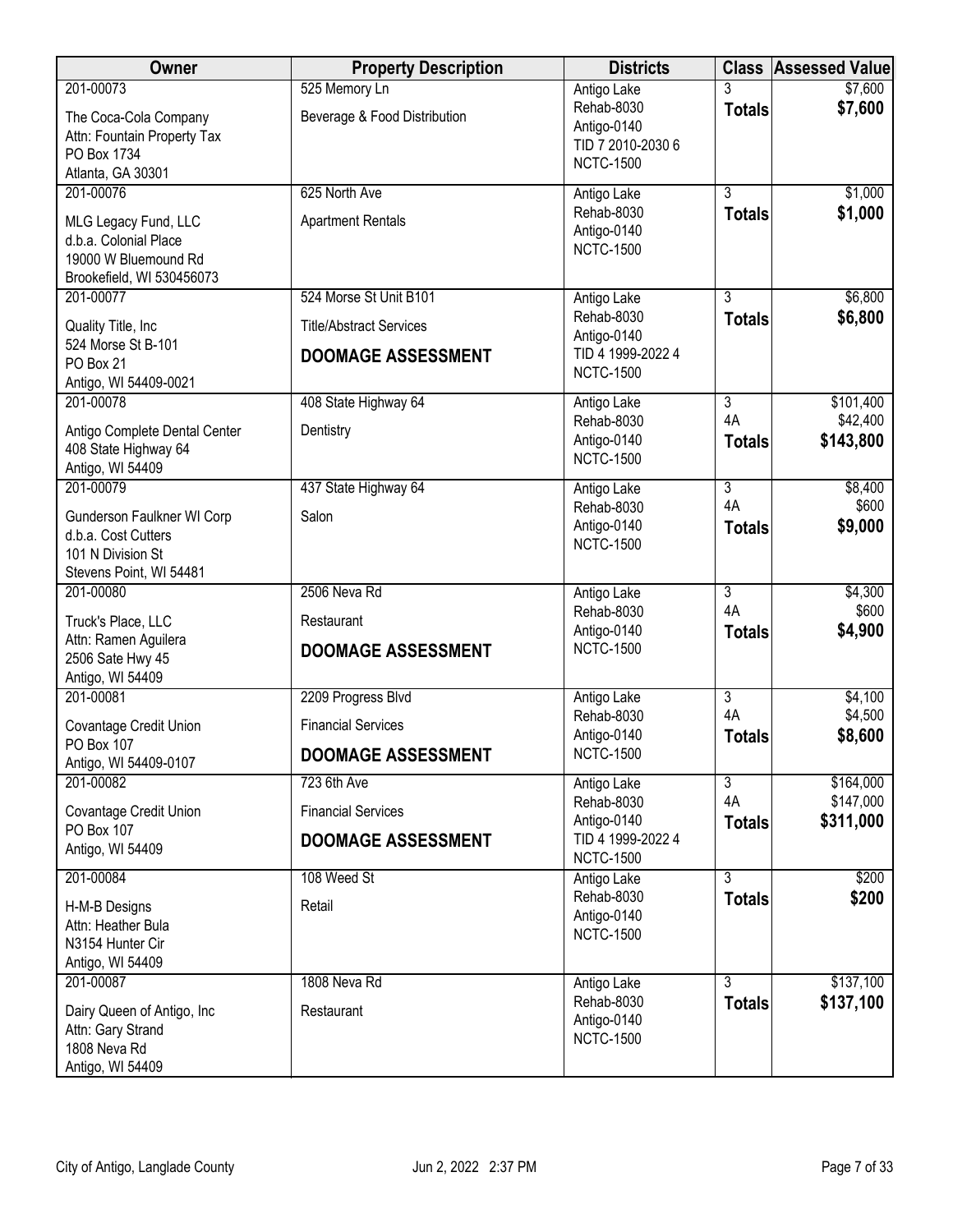| Owner                                | <b>Property Description</b>  | <b>Districts</b>                | <b>Class</b>   | <b>Assessed Value</b> |
|--------------------------------------|------------------------------|---------------------------------|----------------|-----------------------|
| 201-00089                            | 352 Field St                 | Antigo Lake                     | 4A             | \$1,000               |
| Dave's Body Shop, Inc                | Auto Services                | Rehab-8030                      | <b>Totals</b>  | \$1,000               |
| Attn: David Perry                    |                              | Antigo-0140                     |                |                       |
| 352 Field St                         | <b>DOOMAGE ASSESSMENT</b>    | TID 4 1999-2022 4               |                |                       |
| Antigo, WI 54409                     |                              | <b>NCTC-1500</b>                |                |                       |
| 201-00090                            | 525 Memory Ln                | Antigo Lake                     | $\overline{3}$ | \$1,800               |
| Blue Diamond Hotels, Inc             | Hotel                        | Rehab-8030                      | 4A             | \$1,500               |
| 29579 Sportsman Dr                   |                              | Antigo-0140                     | <b>Totals</b>  | \$3,300               |
| Chisago City, MN 55013               | <b>DOOMAGE ASSESSMENT</b>    | TID 7 2010-2030 6               |                |                       |
| 201-00091                            | 1440 Neva Rd                 | <b>NCTC-1500</b>                | $\overline{3}$ | \$400                 |
|                                      |                              | Antigo Lake<br>Rehab-8030       | 4A             | \$900                 |
| Dean's Auto, Inc                     | Sales & Service              | Antigo-0140                     | <b>Totals</b>  | \$1,300               |
| Attn: Dean Weaver                    | <b>DOOMAGE ASSESSMENT</b>    | <b>NCTC-1500</b>                |                |                       |
| 1440 Neva Rd                         |                              |                                 |                |                       |
| Antigo, WI 54409<br>201-00092        | 2006 Progress Blvd           | Antigo Lake                     | $\overline{3}$ | \$3,600               |
|                                      |                              | Rehab-8030                      | 4A             | \$600                 |
| Cornerstone Chiropractic & Wellness, | <b>Chiropractic Services</b> | Antigo-0140                     | <b>Totals</b>  | \$4,200               |
| LLC                                  |                              | <b>NCTC-1500</b>                |                |                       |
| 2006 Progress Blvd                   |                              |                                 |                |                       |
| Antigo, WI 54409<br>201-00094        | 1715 Deleglise St            | Antigo Lake                     | 3              | \$300                 |
|                                      |                              | Rehab-8030                      | <b>Totals</b>  | \$300                 |
| Waste Management of Wisconsin, Inc   | MIS <sub>1</sub>             | Antigo-0140                     |                |                       |
| Attn: Marvin F. Poer and Company     |                              | TID 3 1999-2022 4S              |                |                       |
| PO Box 802206                        |                              | extended to 2039                |                |                       |
| Dallas, TX 75380-2206                |                              | <b>NCTC-1500</b>                |                |                       |
| 201-00095                            | (scattered)                  | Antigo Lake                     | $\overline{3}$ | \$7,600               |
| DirecTV, LLC                         | Satellite TV                 | Rehab-8030                      | <b>Totals</b>  | \$7,600               |
| Attn: Kroll, LLC                     |                              | Antigo-0140<br><b>NCTC-1500</b> |                |                       |
| PO Box 2789                          |                              |                                 |                |                       |
| Addison, TX 75001                    |                              |                                 |                |                       |
| 201-00096                            | (scattered)                  | Antigo Lake                     | 4A             | \$8,500               |
| <b>DISH Network, LLC</b>             | Satellite TV                 | Rehab-8030                      | <b>Totals</b>  | \$8,500               |
| PO Box 6623                          |                              | Antigo-0140<br><b>NCTC-1500</b> |                |                       |
| Englewood, CO 80155                  |                              |                                 |                |                       |
| 201-00097                            | 535 Century Ave              | Antigo Lake                     | $\overline{3}$ | \$400                 |
| Florida's Natural Food Service, Inc. | Wholesale                    | Rehab-8030                      | <b>Totals</b>  | \$400                 |
| 20205 Hwy 27                         |                              | Antigo-0140                     |                |                       |
| Lake Wales, FL 33853                 |                              | <b>NCTC-1500</b>                |                |                       |
| 201-00098                            | 109 State Highway 64         | Antigo Lake                     | $\overline{3}$ | \$21,200              |
| Doctor's Park North, LLP             | <b>Rental Property</b>       | Rehab-8030                      | <b>Totals</b>  | \$21,200              |
| PO Box 689                           |                              | Antigo-0140                     |                |                       |
| Wausau, WI 54402-0689                |                              | <b>NCTC-1500</b>                |                |                       |
| 201-00099                            | 415 State Highway 64         | Antigo Lake                     | $\overline{3}$ | \$34,000              |
| Dollar Tree Stores, Inc.             | Retail                       | Rehab-8030                      | 4A             | \$400                 |
| d.b.a. Dollar Tree # 1341            |                              | Antigo-0140                     | <b>Totals</b>  | \$34,400              |
| Attn: Ryan LLC - Dept 120            |                              | <b>NCTC-1500</b>                |                |                       |
| PO Box 460389                        |                              |                                 |                |                       |
| Houston, TX 77056                    |                              |                                 |                |                       |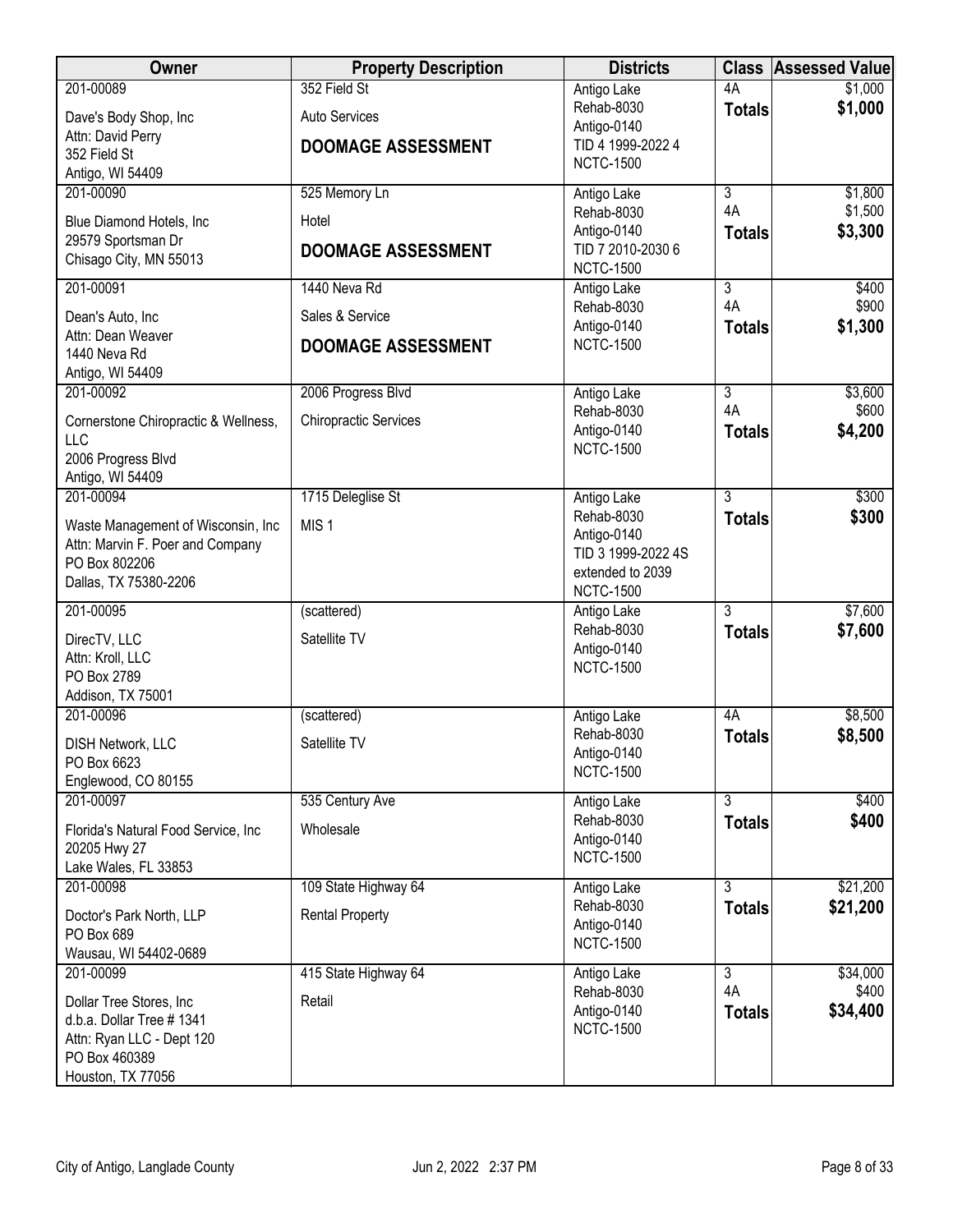| Owner                                                                                                                                | <b>Property Description</b>                       | <b>Districts</b>                                                                  | <b>Class</b>                          | <b>Assessed Value</b>            |
|--------------------------------------------------------------------------------------------------------------------------------------|---------------------------------------------------|-----------------------------------------------------------------------------------|---------------------------------------|----------------------------------|
| 201-00100<br>Smile Doctors of Wisconsin, S.C.<br>d.b.a. Smile Doctors #27006-Antigo-Edi<br>295 SE Inner Loop<br>Georgetown, TX 78626 | 438 Edison St<br>Dentistry                        | Antigo Lake<br>Rehab-8030<br>Antigo-0140<br><b>NCTC-1500</b>                      | 3<br><b>Totals</b>                    | \$72,800<br>\$72,800             |
| 201-00101<br>Data Sales Co, Inc<br>3450 W Burnsville Pkwy<br>Burnsville, MN 55337                                                    | (scattered)<br>Leasing                            | Antigo Lake<br>Rehab-8030<br>Antigo-0140<br><b>NCTC-1500</b>                      | $\overline{3}$<br><b>Totals</b>       | \$7,700<br>\$7,700               |
| 201-00102<br>Jaworski Chiropractic, LLC<br>2327 Neva Rd<br>Antigo, WI 54409                                                          | 2327 Neva Rd<br><b>Chiropractic Services</b>      | Antigo Lake<br>Rehab-8030<br>Antigo-0140<br><b>NCTC-1500</b>                      | $\overline{3}$<br>4A<br><b>Totals</b> | \$12,100<br>\$1,500<br>\$13,600  |
| 201-00104<br>Dunham's Sports, Inc<br>Attn: Store #042<br>5607 New King Dr #125<br>Troy, MI 48098                                     | 449 State Highway 64<br>Retail                    | Antigo Lake<br>Rehab-8030<br>Antigo-0140<br><b>NCTC-1500</b>                      | $\overline{3}$<br>4A<br><b>Totals</b> | \$23,600<br>\$14,100<br>\$37,700 |
| 201-00106<br>Edelman Meats, Inc<br>1128 1st Ave<br>PO Box 433<br>Antigo, WI 54409                                                    | 1128 1st Ave<br>Grocery                           | Antigo Lake<br>Rehab-8030<br>Antigo-0140<br><b>NCTC-1500</b>                      | $\overline{3}$<br><b>Totals</b>       | \$1,500<br>\$1,500               |
| 201-00107<br>Edward D Jones & Co, LP<br>d.b.a. #53692<br>PO Box 66528<br>St Louis, MO 63166                                          | 323 Superior St Unit B<br>Stockbroker/Dealer      | Antigo Lake<br>Rehab-8030<br>Antigo-0140<br><b>NCTC-1500</b>                      | $\overline{3}$<br>4A<br><b>Totals</b> | \$9,100<br>\$4,200<br>\$13,300   |
| 201-00108<br>Elks BPOE Lodge, Inc<br>622 Clermont St<br>Antigo, WI 54409                                                             | 622 Clermont St<br>Lodge                          | Antigo Lake<br>Rehab-8030<br>Antigo-0140<br>TID 4 1999-2022 4<br><b>NCTC-1500</b> | $\overline{3}$<br>4A<br><b>Totals</b> | \$11,700<br>\$400<br>\$12,100    |
| 201-00109<br>Vitality Foodservice, Inc<br>Attn: Property Tax<br>PO Box 330219<br>Nashville, TN 37203                                 | 525 Memory Ln<br><b>Product Dispenser Sales</b>   | Antigo Lake<br>Rehab-8030<br>Antigo-0140<br>TID 7 2010-2030 6<br><b>NCTC-1500</b> | $\overline{3}$<br><b>Totals</b>       | \$1,000<br>\$1,000               |
| 201-00110<br>Evergreen Terrace, LLC<br>715 Ackley St<br>Antigo, WI 54409                                                             | 715 Ackley St<br><b>Assisted Living</b>           | Antigo Lake<br>Rehab-8030<br>Antigo-0140<br><b>NCTC-1500</b>                      | $\overline{3}$<br><b>Totals</b>       | \$47,900<br>\$47,900             |
| 201-00111<br>Eye Clinic of Wiconsin SC<br>PO Box 689<br>Wausau, WI 54401-0689                                                        | 109 State Highway 64<br><b>Optometry Services</b> | Antigo Lake<br>Rehab-8030<br>Antigo-0140<br><b>NCTC-1500</b>                      | $\overline{3}$<br>4A<br><b>Totals</b> | \$10,800<br>\$400<br>\$11,200    |
| 201-00112<br>Growmark, Inc<br>d.b.a. Insight FS<br>PO Box 359<br>Jefferson, WI 53549                                                 | 2300 US Highway 45<br>Gas/C-Store                 | Antigo Lake<br>Rehab-8030<br>Antigo-0140<br><b>NCTC-1500</b>                      | $\overline{3}$<br><b>Totals</b>       | \$12,300<br>\$12,300             |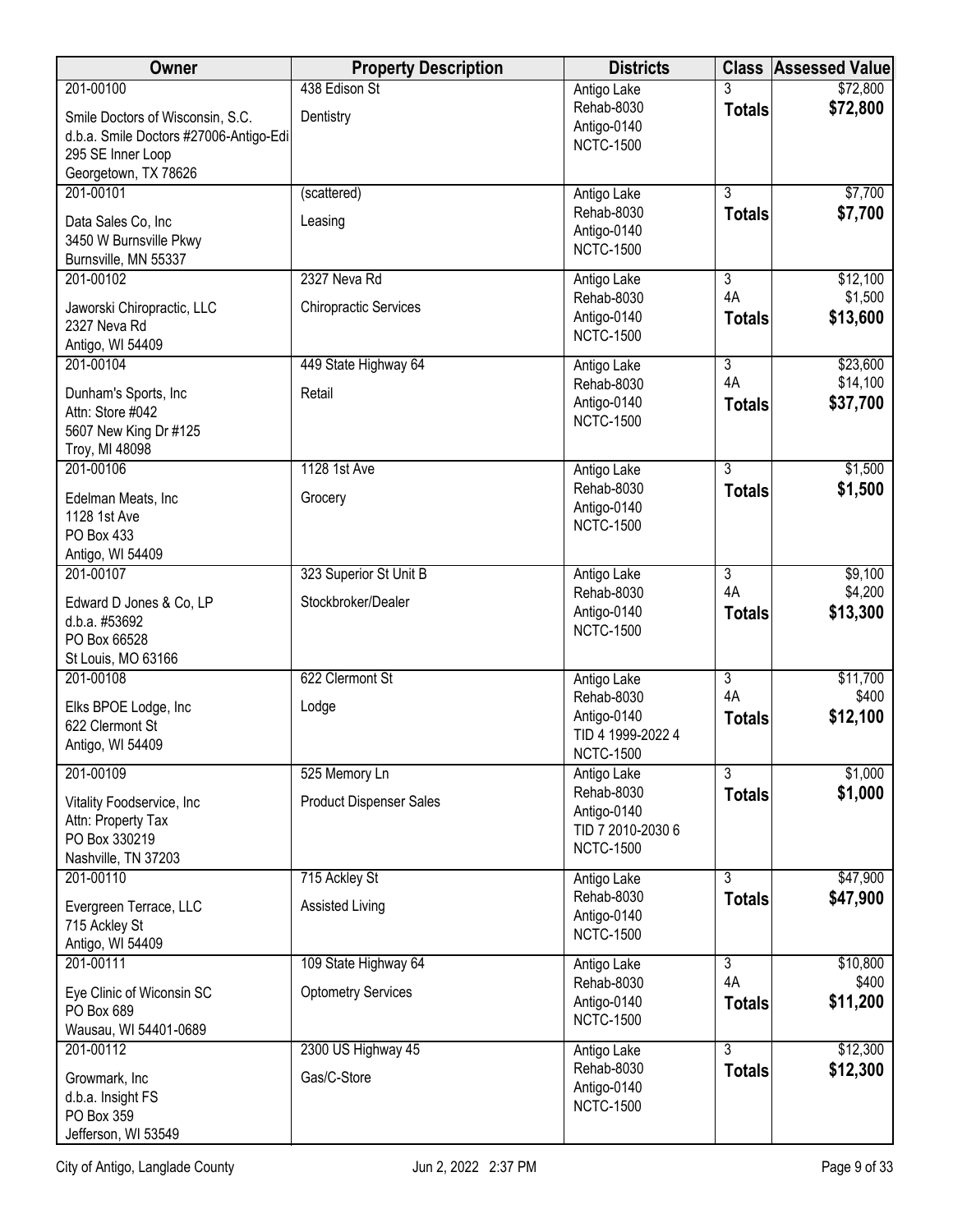| Owner                                            | <b>Property Description</b> | <b>Districts</b>                      | <b>Class</b>        | <b>Assessed Value</b> |
|--------------------------------------------------|-----------------------------|---------------------------------------|---------------------|-----------------------|
| 201-00113                                        | 717 Superior St             | Antigo Lake                           | 3                   | \$138,900             |
| Family Dollar Stores of Wisconsin, Inc           | Retail                      | Rehab-8030                            | 4A                  | \$400                 |
| d.b.a. Family Dollar #21692                      |                             | Antigo-0140<br><b>NCTC-1500</b>       | <b>Totals</b>       | \$139,300             |
| PO Box 460389                                    |                             |                                       |                     |                       |
| Dept 120<br>Houston, TX 77056                    |                             |                                       |                     |                       |
| 201-00115                                        | 207 State Highway 64        | Antigo Lake                           | $\overline{3}$      | \$7,000               |
|                                                  | Salon                       | Rehab-8030                            | 4A                  | \$5,900               |
| Sea Dream, Inc<br>d.b.a. Fantastic Sams          |                             | Antigo-0140                           | <b>Totals</b>       | \$12,900              |
| PO Box 6                                         |                             | <b>NCTC-1500</b>                      |                     |                       |
| Rhinelander, WI 54501                            |                             |                                       |                     |                       |
| 201-00116                                        | 527 Field St                | Antigo Lake                           | 3                   | \$7,800               |
| Farmer's Home Restaurant, LLC                    | Restaurant                  | Rehab-8030<br>Antigo-0140             | 4A<br><b>Totals</b> | \$7,000<br>\$14,800   |
| Attn: Charles Turney                             | <b>DOOMAGE ASSESSMENT</b>   | <b>NCTC-1500</b>                      |                     |                       |
| PO Box 284<br>527 Field St                       |                             |                                       |                     |                       |
| Antigo, WI 54409-0284                            |                             |                                       |                     |                       |
| 201-00117                                        | 911 Century Ave             | Antigo Lake                           | $\overline{3}$      | \$4,400               |
| <b>Fastenal Company</b>                          | Retail                      | Rehab-8030                            | 4A                  | \$2,200               |
| PO Box 1206                                      |                             | Antigo-0140                           | <b>Totals</b>       | \$6,600               |
| Winona, MN 55987                                 |                             | TID 7 2010-2030 6<br><b>NCTC-1500</b> |                     |                       |
| 201-00118                                        | (scattered)                 | Antigo Lake                           | 3                   | \$6,600               |
| Wabasha Leasing, LLC                             | Leasing                     | Rehab-8030                            | <b>Totals</b>       | \$6,600               |
| PO Box 80615                                     |                             | Antigo-0140                           |                     |                       |
| Indianapolis, IN 46280                           |                             | <b>NCTC-1500</b>                      |                     |                       |
| 201-00119                                        | 106 7th Ave                 | Antigo Lake                           | $\overline{3}$      | \$2,300               |
| Frisch Greenhouse, Inc                           | Retail                      | Rehab-8030<br>Antigo-0140             | <b>Totals</b>       | \$2,300               |
| 106 7th Ave                                      |                             | <b>NCTC-1500</b>                      |                     |                       |
| Antigo, WI 54409<br>201-00120                    | 2760 US Highway 45          | Antigo Lake                           | $\overline{3}$      | \$600                 |
|                                                  |                             | Rehab-8030                            | 4A                  | \$1,500               |
| Fuller Sales & Service, LLC<br>2760 State Hwy 45 | Sales & Service             | Antigo-0140                           | <b>Totals</b>       | \$2,100               |
| Antigo, WI 54409                                 | <b>DOOMAGE ASSESSMENT</b>   | TID 7 2010-2030 6                     |                     |                       |
| 201-00121                                        | 723 6th Ave                 | <b>NCTC-1500</b>                      | $\overline{3}$      |                       |
|                                                  |                             | Antigo Lake<br>Rehab-8030             | <b>Totals</b>       | \$1,600<br>\$1,600    |
| Wells Fargo Vendor Financial Services,           | Leasing                     | Antigo-0140                           |                     |                       |
| LLC<br>PO Box 36200                              |                             | TID 4 1999-2022 4                     |                     |                       |
| Billings, MT 59107-6200                          |                             | <b>NCTC-1500</b>                      |                     |                       |
| 201-00122                                        | 924 5th Ave                 | Antigo Lake                           | $\overline{3}$      | \$800                 |
| Gene's Bearings                                  | Retail                      | Rehab-8030                            | 4A                  | \$200                 |
| 924 5th Ave                                      |                             | Antigo-0140<br>TID 4 1999-2022 4      | <b>Totals</b>       | \$1,000               |
| Antigo, WI 54409                                 |                             | <b>NCTC-1500</b>                      |                     |                       |
| 201-00124                                        | 315 State Highway 64        | Antigo Lake                           | $\overline{3}$      | \$30,000              |
| General Parts Distribution LLC (103037)          | Retail                      | Rehab-8030                            | 4A                  | \$12,500              |
| Attn: Ryan LLC                                   |                             | Antigo-0140<br><b>NCTC-1500</b>       | <b>Totals</b>       | \$42,500              |
| PO Box 56607                                     |                             |                                       |                     |                       |
| Atlanta, GA 30343                                |                             |                                       |                     |                       |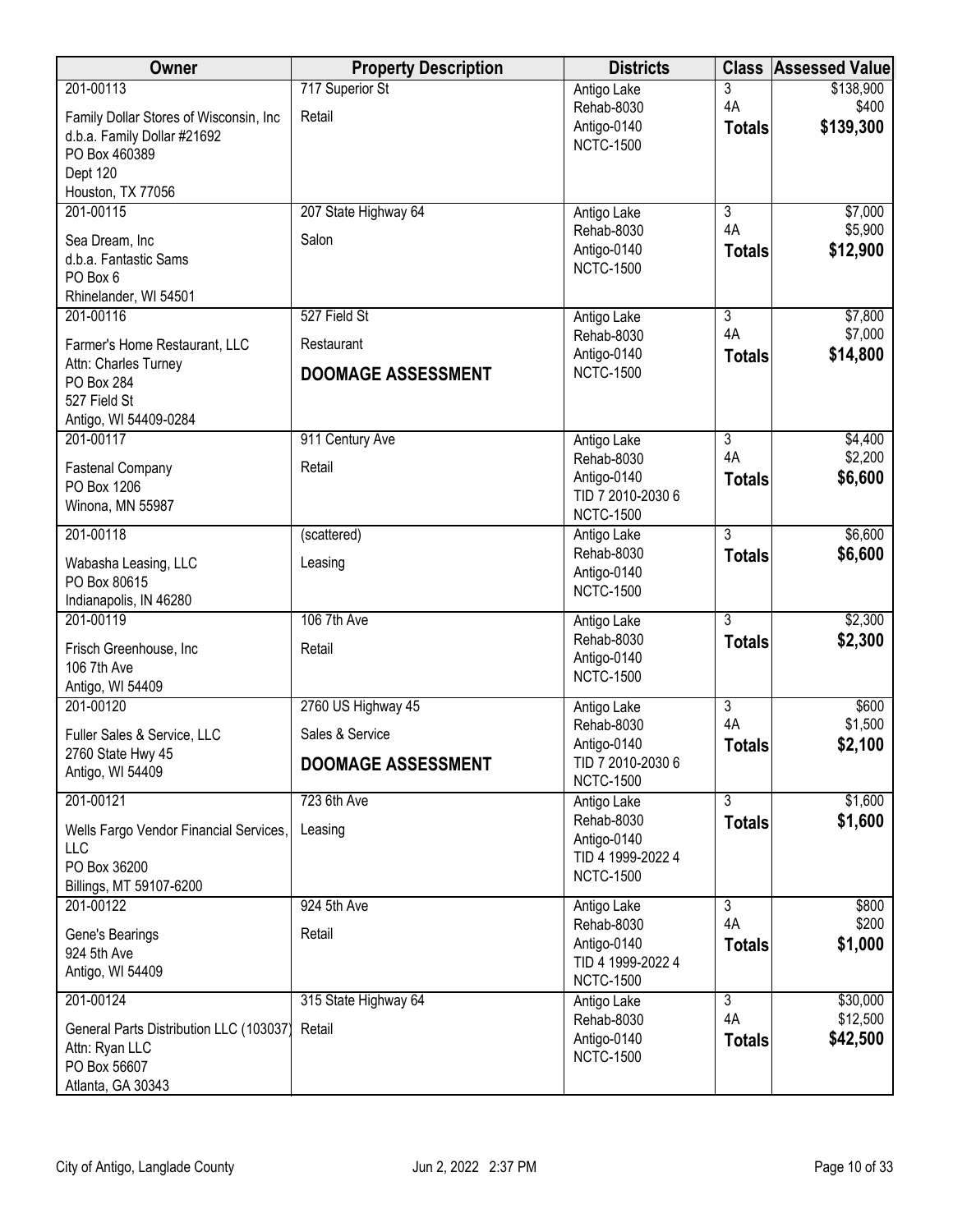| Owner                                                                                                        | <b>Property Description</b>                                                     | <b>Districts</b>                                                                  | <b>Class</b>                          | <b>Assessed Value</b>       |
|--------------------------------------------------------------------------------------------------------------|---------------------------------------------------------------------------------|-----------------------------------------------------------------------------------|---------------------------------------|-----------------------------|
| 201-00126<br>Jaworski Chiropractic, LLC<br>2327 Neva Rd<br>Antigo, WI 54409                                  | 941 Century Ave<br><b>Chiropractic Services</b>                                 | Antigo Lake<br>Rehab-8030<br>Antigo-0140<br>TID 7 2010-2030 6<br><b>NCTC-1500</b> | 3<br><b>Totals</b>                    | \$2,600<br>\$2,600          |
| 201-00127<br>Gordon Flesch Company, Inc.<br>2675 Research Park Dr<br>Madison, WI 53711                       | 2215 Progress Blvd<br>Leasing                                                   | Antigo Lake<br>Rehab-8030<br>Antigo-0140<br><b>NCTC-1500</b>                      | 3<br><b>Totals</b>                    | \$1,900<br>\$1,900          |
| 201-00128<br>Gowey Abstract and Title Company, Inc<br>PO Box 150<br>Medford, WI 54451                        | 737 Superior St<br><b>Title/Abstract Services</b>                               | Antigo Lake<br>Rehab-8030<br>Antigo-0140<br><b>NCTC-1500</b>                      | $\overline{3}$<br>4A<br><b>Totals</b> | \$7,700<br>\$400<br>\$8,100 |
| 201-00129<br>GreatAmerica Financial Services Corp<br>625 First St SE Ste 800<br>Cedar Rapids, IA 52401       | (scattered)<br>Leasing                                                          | Antigo Lake<br>Rehab-8030<br>Antigo-0140<br><b>NCTC-1500</b>                      | 3<br><b>Totals</b>                    | \$37,200<br>\$37,200        |
| 201-00130<br>Greater Insurance Service, Inc<br>2215 Progress Blvd<br>Antigo, WI 54409                        | 2215 Progress Blvd<br>Insurance                                                 | Antigo Lake<br>Rehab-8030<br>Antigo-0140<br><b>NCTC-1500</b>                      | $\overline{3}$<br>4A<br><b>Totals</b> | \$1,900<br>\$600<br>\$2,500 |
| 201-00132<br>Gunkel's Bakery, Inc<br>Attn: Phillip Draeger<br>231 Superior St<br>Antigo, WI 54409            | 231 Superior St<br><b>Bakery</b>                                                | Antigo Lake<br>Rehab-8030<br>Antigo-0140<br><b>NCTC-1500</b>                      | $\overline{3}$<br><b>Totals</b>       | \$1,000<br>\$1,000          |
| 201-00134<br>H & R Block, Inc.<br>425 State Hwy 64<br>Antigo, WI 54409                                       | 425 State Highway 64<br><b>Accounting Services</b><br><b>DOOMAGE ASSESSMENT</b> | Antigo Lake<br>Rehab-8030<br>Antigo-0140<br><b>NCTC-1500</b>                      | 3<br><b>Totals</b>                    | \$7,400<br>\$7,400          |
| 201-00136<br>Hair Shack<br>Attn: Denis Debroux<br>102 5th Ave<br>Antigo, WI 54409                            | 508 Superior St<br>Salon                                                        | Antigo Lake<br>Rehab-8030<br>Antigo-0140<br>TID 4 1999-2022 4<br><b>NCTC-1500</b> | $\overline{3}$<br><b>Totals</b>       | \$400<br>\$400              |
| 201-00137<br>Hallmark Marketing Company, LLC<br>Attn: Tax 407<br>PO Box 419479<br>Kansas City, MO 64141-6479 | (scattered)<br>Marketing                                                        | Antigo Lake<br>Rehab-8030<br>Antigo-0140<br><b>NCTC-1500</b>                      | $\overline{3}$<br><b>Totals</b>       | \$4,900<br>\$4,900          |
| 201-00138<br>Quadient, Inc<br>478 Wheelers Farms Rd<br>Milford, CT 06461                                     | (scattered)<br>Leasing                                                          | Antigo Lake<br>Rehab-8030<br>Antigo-0140<br><b>NCTC-1500</b>                      | $\overline{3}$<br><b>Totals</b>       | \$1,700<br>\$1,700          |
| 201-00139<br>Headlines Salon, LLC<br>Attn: Brenda Zamzow<br>108 Weed St<br>Antigo, WI 54409                  | 108 Weed St<br>Salon                                                            | Antigo Lake<br>Rehab-8030<br>Antigo-0140<br><b>NCTC-1500</b>                      | $\overline{3}$<br>4A<br><b>Totals</b> | \$300<br>\$200<br>\$500     |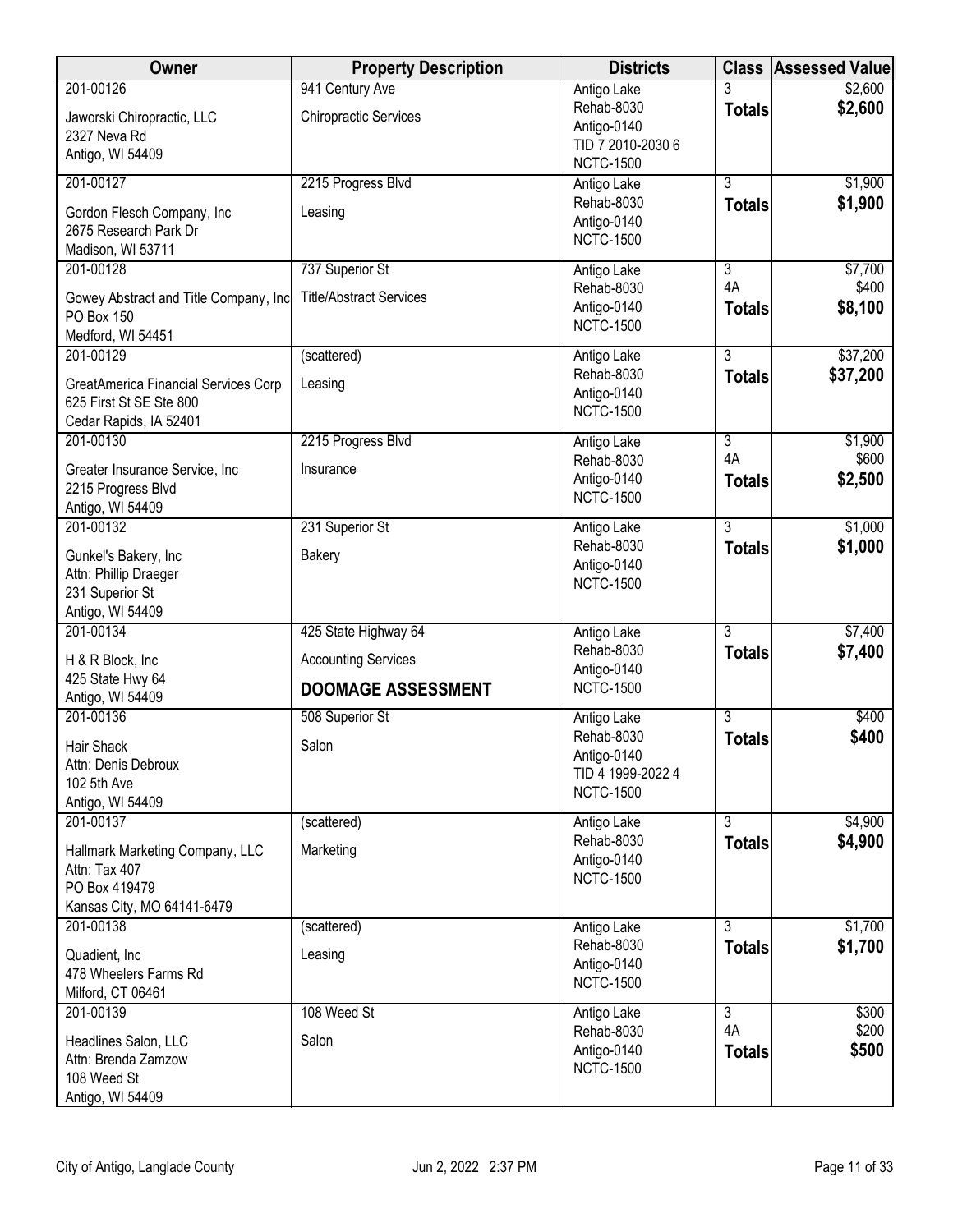| <b>Owner</b>                                           | <b>Property Description</b> | <b>Districts</b>                      | <b>Class</b>         | <b>Assessed Value</b> |
|--------------------------------------------------------|-----------------------------|---------------------------------------|----------------------|-----------------------|
| 201-00140                                              | 723 Superior St             | Antigo Lake                           | 3                    | \$1,000               |
| Hearing Services of Antigo, LLC                        | <b>Audiology Services</b>   | Rehab-8030                            | 4A                   | \$100<br>\$1,100      |
| Attn: Philip Heistad                                   | <b>DOOMAGE ASSESSMENT</b>   | Antigo-0140<br><b>NCTC-1500</b>       | <b>Totals</b>        |                       |
| 723 Superior St                                        |                             |                                       |                      |                       |
| Antigo, WI 54409-2011<br>201-00141                     | 950 Forrest Ave             | Antigo Lake                           | $\overline{3}$       | \$7,000               |
|                                                        |                             | Rehab-8030                            | 4A                   | \$4,500               |
| Heartbreaker's Bar & Grill                             | Restaurant                  | Antigo-0140                           | <b>Totals</b>        | \$11,500              |
| Attn: Jackie Hoffman<br>950 Forrest Ave                | <b>DOOMAGE ASSESSMENT</b>   | <b>NCTC-1500</b>                      |                      |                       |
| Antigo, WI 54409                                       |                             |                                       |                      |                       |
| 201-00143                                              | 1015 5th Ave                | Antigo Lake                           | 3                    | \$2,200               |
| Hix's Hoffman House, LLC                               | Bar/Restaurant/Apt Rental   | Rehab-8030                            | 4A                   | \$100                 |
| Attn: Rodney & Tina Hix                                |                             | Antigo-0140                           | <b>Totals</b>        | \$2,300               |
| 324 Freiburger Ave                                     |                             | TID 4 1999-2022 4<br><b>NCTC-1500</b> |                      |                       |
| Antigo, WI 54409-2517                                  |                             |                                       |                      |                       |
| 201-00144                                              | 2407 Neva Rd                | Antigo Lake<br>Rehab-8030             | $\overline{3}$<br>4A | \$56,100<br>\$1,100   |
| Antigo Accommodations, LLC                             | Lodge                       | Antigo-0140                           | <b>Totals</b>        | \$57,200              |
| d.b.a. Holiday Inn Express                             |                             | TID 6 2008-2028 6                     |                      |                       |
| 2407 Neva Rd<br>Antigo, WI 54409                       |                             | <b>NCTC-1500</b>                      |                      |                       |
| 201-00145                                              | 510 Ackley St Unit 2        | Antigo Lake                           | $\overline{3}$       | \$1,800               |
|                                                        |                             | Rehab-8030                            | 4A                   | \$100                 |
| Inlanta Mortgage, Inc<br>W239 N3490 Pewaukee Rd Ste200 | Mortgage Services           | Antigo-0140                           | <b>Totals</b>        | \$1,900               |
| Pewaukee, WI 53072-4794                                |                             | <b>NCTC-1500</b>                      |                      |                       |
| 201-00146                                              | 608 Dorr St                 | Antigo Lake                           | $\overline{3}$       | \$4,000               |
| It's Beer: 30                                          | Bar                         | Rehab-8030                            | <b>Totals</b>        | \$4,000               |
| Attn: Nicole Skinner                                   |                             | Antigo-0140                           |                      |                       |
| 608 Dorr St                                            | <b>DOOMAGE ASSESSMENT</b>   | TID 4 1999-2022 4                     |                      |                       |
| Antigo, WI 54409                                       |                             | <b>NCTC-1500</b>                      |                      |                       |
| 201-00147                                              | 614 Century Ave             | Antigo Lake                           | $\overline{3}$       | \$1,300               |
| Gina's Pizzaria, LLC                                   | Restaurant                  | Rehab-8030                            | <b>Totals</b>        | \$1,300               |
| 1240 Nantasket St                                      |                             | Antigo-0140<br><b>NCTC-1500</b>       |                      |                       |
| Antigo, WI 54409-1639                                  |                             |                                       |                      |                       |
| 201-00149                                              | 710 S Superior St           | Antigo Lake<br>Rehab-8030             | $\overline{3}$       | \$2,100<br>\$2,100    |
| Jaclyn M's Art Gallery, Inc                            | Gallery                     | Antigo-0140                           | <b>Totals</b>        |                       |
| Attn: Jaclynn M Schroeder                              |                             | <b>NCTC-1500</b>                      |                      |                       |
| 710 S Superior St<br>PO Box 47                         |                             |                                       |                      |                       |
| Antigo, WI 54409                                       |                             |                                       |                      |                       |
| 201-00151                                              | 908 Edison St               | Antigo Lake                           | 4A                   | \$200                 |
| Jerome Filbrandt Plumbing and Heating                  | Plumbing & Heating          | Rehab-8030                            | <b>Totals</b>        | \$200                 |
| Inc                                                    |                             | Antigo-0140                           |                      |                       |
| N3340 Cortland Ln                                      |                             | <b>NCTC-1500</b>                      |                      |                       |
| Antigo, WI 54409                                       |                             |                                       |                      |                       |
| 201-00155                                              | 821 4th Ave                 | Antigo Lake                           | $\overline{3}$       | \$100                 |
| John Filbrandt Plbg & Htg, Inc                         | Plumbing & Heating          | Rehab-8030                            | <b>Totals</b>        | \$100                 |
| Attn: Rosemary Filbrandt                               |                             | Antigo-0140<br>TID 4 1999-2022 4      |                      |                       |
| 821 4th Ave                                            |                             | <b>NCTC-1500</b>                      |                      |                       |
| Antigo, WI 54409                                       |                             |                                       |                      |                       |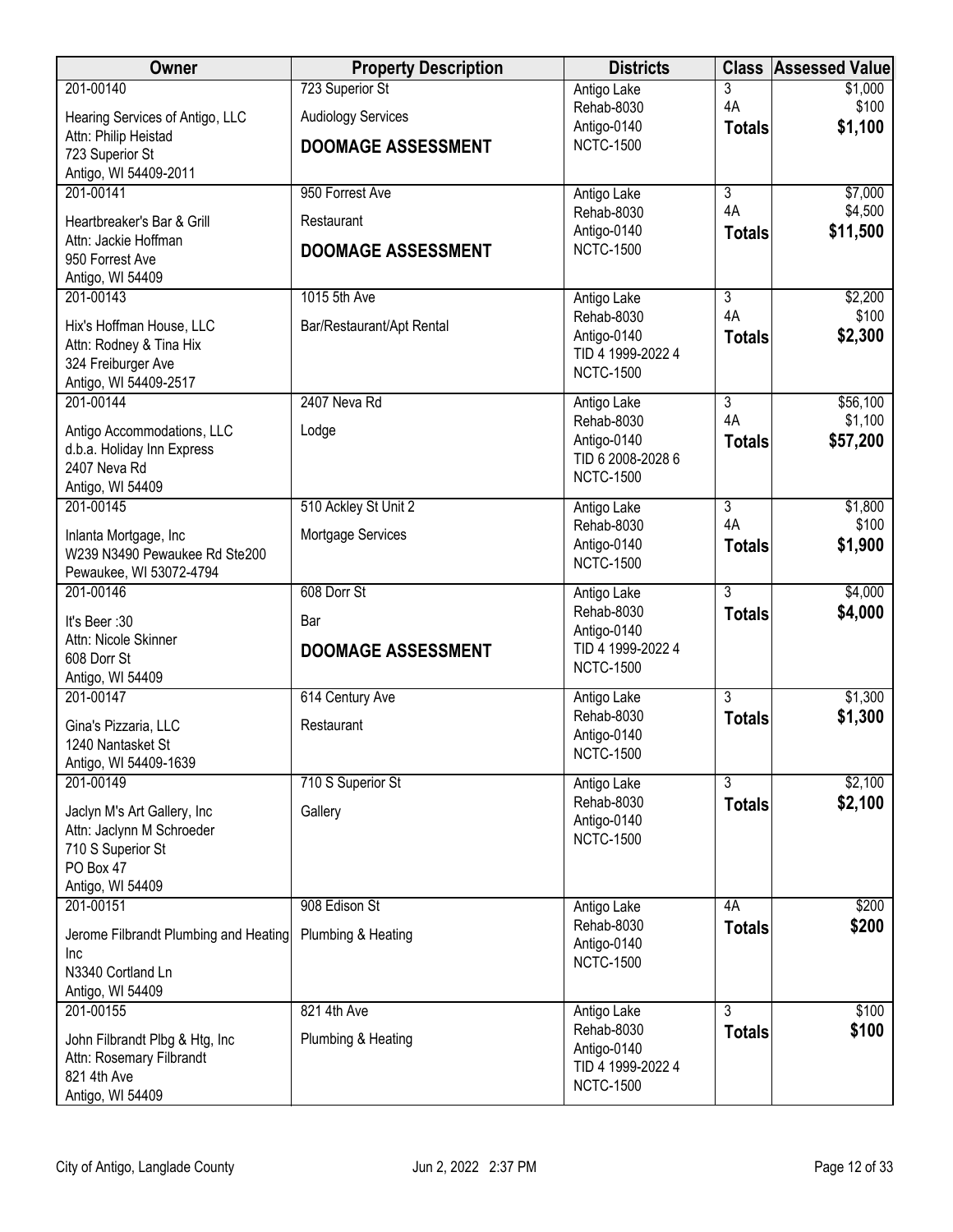| <b>Owner</b>                                     | <b>Property Description</b>  | <b>Districts</b>                 | <b>Class</b>        | <b>Assessed Value</b> |
|--------------------------------------------------|------------------------------|----------------------------------|---------------------|-----------------------|
| 201-00156                                        | 510 Superior St              | Antigo Lake                      | 3                   | \$1,700               |
| Curt C Johnson, DC                               | <b>Chiropractic Services</b> | Rehab-8030<br>Antigo-0140        | 4A<br><b>Totals</b> | \$200<br>\$1,900      |
| Attn: Curt & Maggie Johnson<br>510 Superior St   |                              | TID 4 1999-2022 4                |                     |                       |
| Antigo, WI 54409                                 |                              | <b>NCTC-1500</b>                 |                     |                       |
| 201-00157                                        | 535 Superior St              | Antigo Lake                      | $\overline{3}$      | \$20,400              |
| JP Morgan Chase Bank NA, Inc                     | <b>Financial Services</b>    | Rehab-8030                       | 4A                  | \$20,700              |
| 1111 Polaris Pkwy                                |                              | Antigo-0140<br>TID 4 1999-2022 4 | <b>Totals</b>       | \$41,100              |
| Oh1-1086<br>Columbus, OH 43240                   |                              | <b>NCTC-1500</b>                 |                     |                       |
| 201-00158                                        | 700 5th Ave                  | Antigo Lake                      | 3                   | \$57,400              |
| JP Morgan Chase Bank NA, Inc                     | <b>Financial Services</b>    | Rehab-8030                       | 4A                  | \$28,800              |
| 1111 Polaris Pkwy                                |                              | Antigo-0140<br>TID 4 1999-2022 4 | <b>Totals</b>       | \$86,200              |
| Oh1-1086                                         |                              | <b>NCTC-1500</b>                 |                     |                       |
| Columbus, OH 43240<br>201-00162                  | 520 North Ave                | Antigo Lake                      | $\overline{3}$      | \$100                 |
|                                                  | Auto Services                | Rehab-8030                       | 4A                  | \$300                 |
| Karl's Quality Auto, LLC<br>Attn: Karl Illichman |                              | Antigo-0140                      | <b>Totals</b>       | \$400                 |
| 520 North Ave                                    | <b>DOOMAGE ASSESSMENT</b>    | <b>NCTC-1500</b>                 |                     |                       |
| PO Box 427                                       |                              |                                  |                     |                       |
| Antigo, WI 54409-0427<br>201-00163               | 975 Amron Ave                | Antigo Lake                      | $\overline{3}$      | \$20,800              |
| Karl's Transport, Inc                            | Transportation               | Rehab-8030                       | <b>Totals</b>       | \$20,800              |
| PO Box 333                                       |                              | Antigo-0140<br>TID 7 2010-2030 6 |                     |                       |
| Antigo, WI 54409                                 |                              | <b>NCTC-1500</b>                 |                     |                       |
| 201-00164                                        | 1046 5th Ave                 | Antigo Lake                      | $\overline{3}$      | \$5,000               |
| Crothers Auto Repair, LLC                        | Auto Sales & Service         | Rehab-8030<br>Antigo-0140        | <b>Totals</b>       | \$5,000               |
| d.b.a. Kegler's Auto & Towing                    | <b>DOOMAGE ASSESSMENT</b>    | TID 4 1999-2022 4                |                     |                       |
| Attn: William Crothers<br>1046 5th Ave           |                              | <b>NCTC-1500</b>                 |                     |                       |
| Antigo, WI 54409-1457                            |                              |                                  |                     |                       |
| 201-00165                                        | 729 Park St                  | Antigo Lake                      | $\overline{3}$      | \$87,500              |
| The Bay at Eastview Health &                     | Assisted Living              | Rehab-8030<br>Antigo-0140        | 4A<br><b>Totals</b> | \$68,500<br>\$156,000 |
| Rehabilitation, LLC<br>729 Park St               | <b>DOOMAGE ASSESSMENT</b>    | <b>NCTC-1500</b>                 |                     |                       |
| Antigo, WI 54409                                 |                              |                                  |                     |                       |
| 201-00166                                        | 1716 Neva Rd                 | Antigo Lake                      | $\overline{3}$      | \$51,000              |
| KT Merrill, LLC                                  | Restaurant                   | Rehab-8030<br>Antigo-0140        | <b>Totals</b>       | \$51,000              |
| d.b.a. KFC/Taco Bell<br>210 S Park St            | <b>DOOMAGE ASSESSMENT</b>    | <b>NCTC-1500</b>                 |                     |                       |
| Merrill, WI 54452                                |                              |                                  |                     |                       |
| 201-00169                                        | 733 Superior St              | Antigo Lake                      | $\overline{3}$      | \$29,200              |
| KMN, Inc                                         | Restaurant                   | Rehab-8030                       | 4A                  | \$37,700              |
| d.b.a. Little Caesar's                           |                              | Antigo-0140<br><b>NCTC-1500</b>  | <b>Totals</b>       | \$66,900              |
| 733 Superior St<br>Antigo, WI 54409              |                              |                                  |                     |                       |
| 201-00171                                        | 104 Superior St              | Antigo Lake                      | $\overline{3}$      | \$23,100              |
| Krist Oil Company                                | Gas/C-Store                  | Rehab-8030                       | <b>Totals</b>       | \$23,100              |
| 303 Selden Rd                                    |                              | Antigo-0140<br><b>NCTC-1500</b>  |                     |                       |
| Iron River, MI 49935                             |                              |                                  |                     |                       |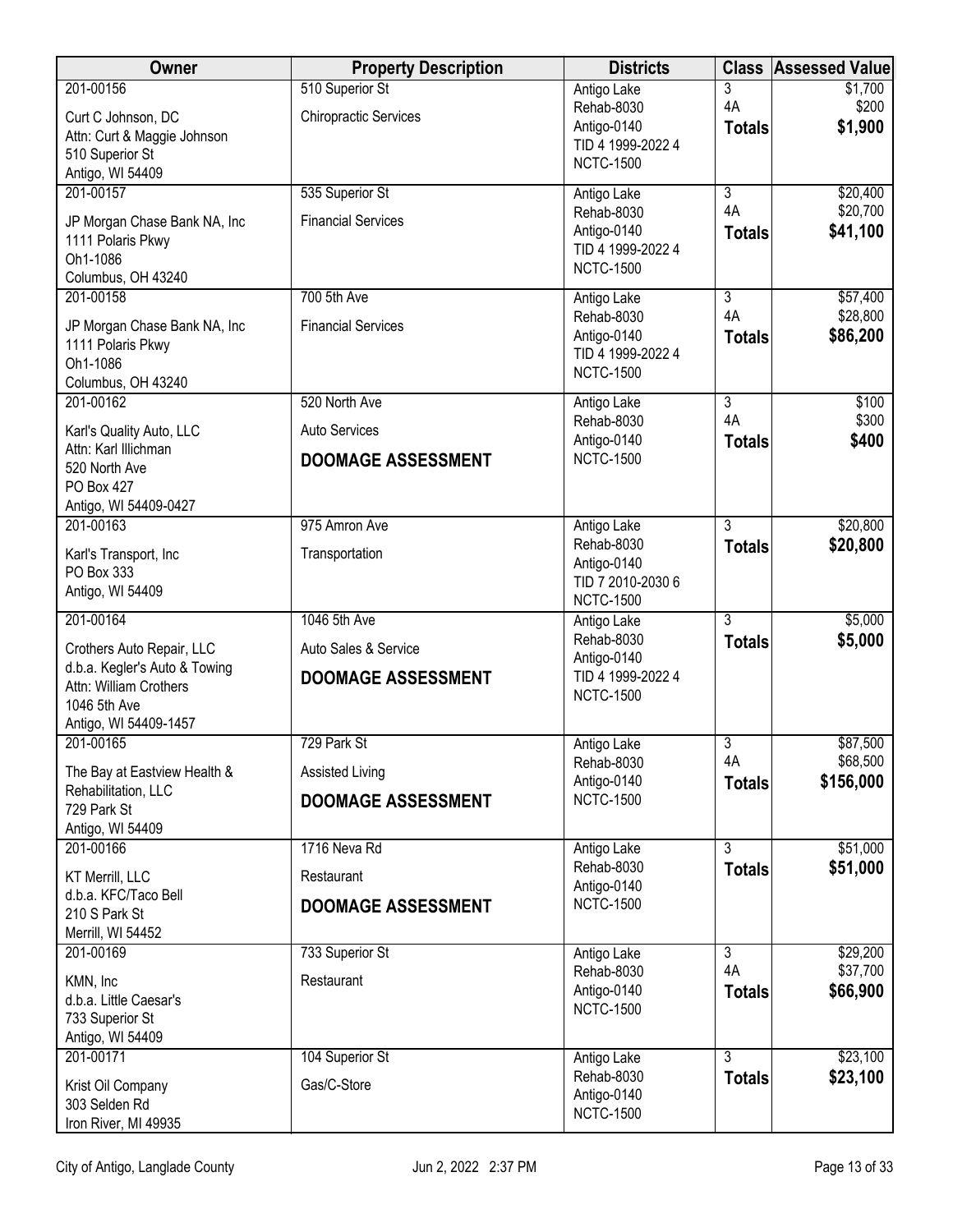| Owner                                                                                | <b>Property Description</b>                     | <b>Districts</b>                                                   |                      | <b>Class Assessed Value</b> |
|--------------------------------------------------------------------------------------|-------------------------------------------------|--------------------------------------------------------------------|----------------------|-----------------------------|
| 201-00172<br>Krueger Chiropractic, LLC<br>Attn: Dr Andrew Krueger<br>436 Superior St | 436 Superior St<br><b>Chiropractic Services</b> | Antigo Lake<br>Rehab-8030<br>Antigo-0140<br>TID 4 1999-2022 4      | 3<br><b>Totals</b>   | \$45,000<br>\$45,000        |
| Antigo, WI 54409                                                                     |                                                 | <b>NCTC-1500</b>                                                   |                      |                             |
| 201-00173                                                                            | 455 State Highway 64                            | Antigo Lake                                                        | $\overline{3}$<br>4A | \$80,800<br>\$100           |
| Kwik Trip, Inc<br>d.b.a. Kwik Trip #451<br>PO Box 2107<br>La Crosse, WI 54602-2107   | Gas/C-Store                                     | Rehab-8030<br>Antigo-0140<br><b>NCTC-1500</b>                      | <b>Totals</b>        | \$80,900                    |
| 201-00174                                                                            | 536 5th Ave                                     | Antigo Lake                                                        | $\overline{3}$       | \$40,200                    |
| Lakeside Market, Inc<br>Attn: Pat Frey<br>536 5th Ave<br>Antigo, WI 54409-2221       | Grocery                                         | Rehab-8030<br>Antigo-0140<br>TID 5 2001-2028 3<br><b>NCTC-1500</b> | 4A<br><b>Totals</b>  | \$26,600<br>\$66,800        |
| 201-00175                                                                            | 602 Lincoln St                                  | Antigo Lake                                                        | $\overline{3}$       | \$700                       |
| Langlade Abstract & Title Company, Inc<br>PO Box 24                                  | <b>Title/Abstract Services</b>                  | Rehab-8030<br>Antigo-0140                                          | 4A<br><b>Totals</b>  | \$1,500<br>\$2,200          |
| Antigo, WI 54409-0024                                                                | <b>DOOMAGE ASSESSMENT</b>                       | <b>NCTC-1500</b>                                                   |                      |                             |
| 201-00176                                                                            | 2530 Neva Rd                                    | Antigo Lake                                                        | $\overline{3}$       | \$25,600                    |
| Langlade Ford, Inc<br>2530 Neva Rd<br>Antigo, WI 54409                               | <b>Auto Sales</b>                               | Rehab-8030<br>Antigo-0140<br><b>NCTC-1500</b>                      | 4A<br><b>Totals</b>  | \$8,200<br>\$33,800         |
| 201-00177                                                                            | 2764 US Highway 45                              | Antigo Lake                                                        | $\overline{3}$       | \$8,800                     |
| Lawn & Snow Specialists                                                              | Lawn Care/Snow Removal                          | Rehab-8030<br>Antigo-0140                                          | <b>Totals</b>        | \$8,800                     |
| Attn: Steve Berg<br>PO Box 170<br>Aniwa, WI 54408-0170                               | <b>DOOMAGE ASSESSMENT</b>                       | TID 7 2010-2030 6<br><b>NCTC-1500</b>                              |                      |                             |
| 201-00178                                                                            | 1315 Forrest Ave                                | Antigo Lake                                                        | $\overline{3}$       | \$400                       |
| Swartzendruber's, LLC                                                                | Restaurant                                      | Rehab-8030<br>Antigo-0140                                          | 4A<br><b>Totals</b>  | \$1,000<br>\$1,400          |
| d.b.a. Swartzendruber Supper Club<br>1315 Forrest Ave<br>Antigo, WI 54409            | <b>DOOMAGE ASSESSMENT</b>                       | <b>NCTC-1500</b>                                                   |                      |                             |
| 201-00179                                                                            | 1003 McMillan Ave                               | Antigo Lake                                                        | $\overline{3}$       | \$52,500                    |
| LeRoyer Child Care Center, Inc<br>1003 McMillan Ave<br>Antigo, WI 54409              | Childcare                                       | Rehab-8030<br>Antigo-0140<br><b>NCTC-1500</b>                      | 4A<br><b>Totals</b>  | \$100<br>\$52,600           |
| 201-00180                                                                            | 2032 Neva Rd                                    | Antigo Lake                                                        | $\overline{3}$       | \$4,100                     |
| Koss, Mary<br>d.b.a. Lindner Income Tax Service<br>2032 Neva Rd<br>Antigo, WI 54409  | <b>Accounting Services</b>                      | Rehab-8030<br>Antigo-0140<br><b>NCTC-1500</b>                      | <b>Totals</b>        | \$4,100                     |
| 201-00181                                                                            | 734 5th Ave                                     | Antigo Lake                                                        | $\overline{3}$       | \$2,600                     |
| BMO Harris Bank NA, Inc<br>111 W Monroe St 5C<br>Chicago, IL 60603                   | <b>Financial Services</b>                       | Rehab-8030<br>Antigo-0140<br>TID 4 1999-2022 4<br><b>NCTC-1500</b> | 4A<br><b>Totals</b>  | \$5,900<br>\$8,500          |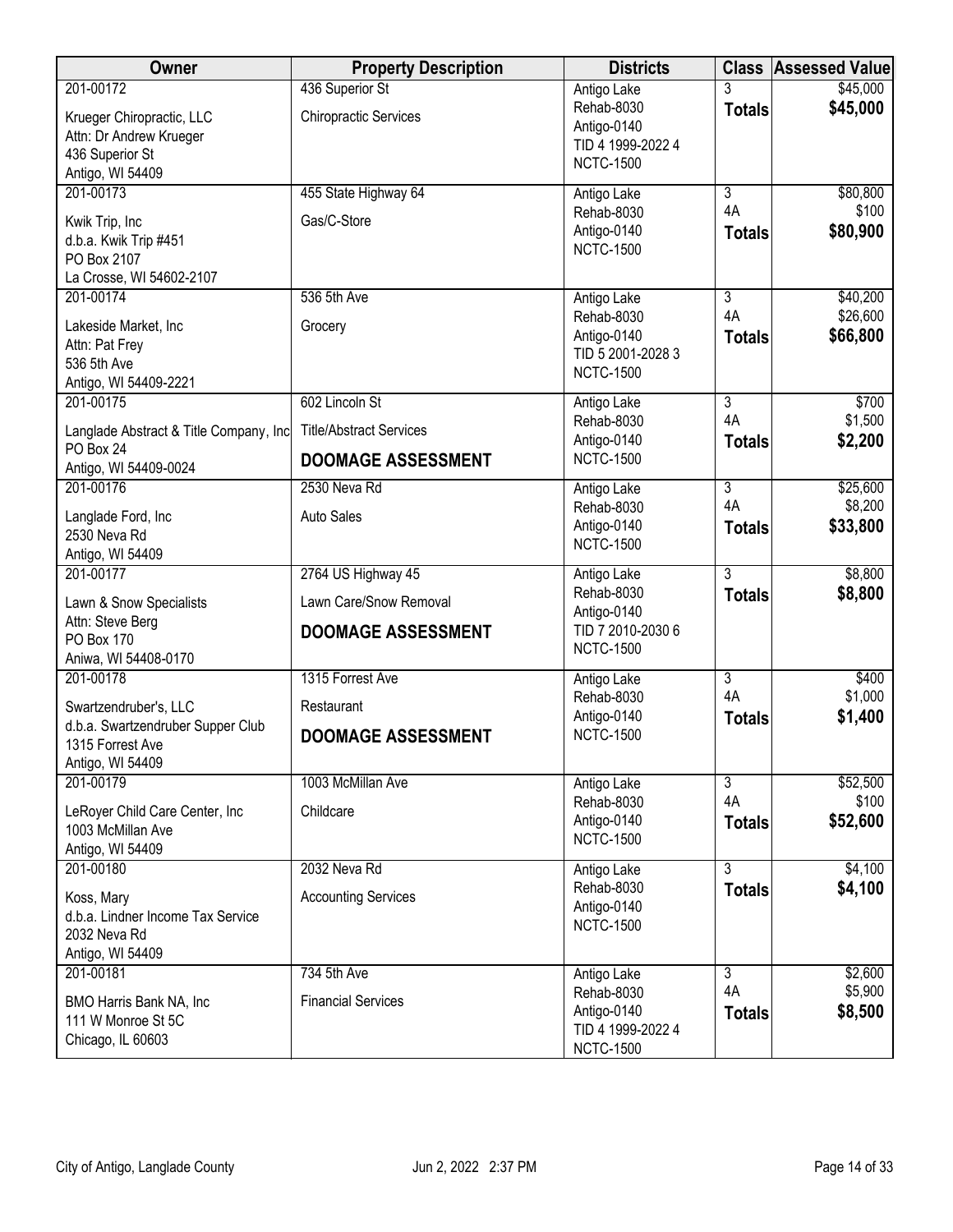| Owner                                         | <b>Property Description</b> | <b>Districts</b>                 | <b>Class</b>         | <b>Assessed Value</b> |
|-----------------------------------------------|-----------------------------|----------------------------------|----------------------|-----------------------|
| 201-00182                                     | 510 Ackley St               | Antigo Lake                      | 3                    | \$2,600               |
| Integrity Realtors, Inc.                      | Realty                      | Rehab-8030                       | 4A                   | \$0                   |
| Attn: Toni Schneider                          |                             | Antigo-0140<br><b>NCTC-1500</b>  | <b>Totals</b>        | \$2,600               |
| 510 Ackley St                                 |                             |                                  |                      |                       |
| Antigo, WI 54409                              |                             |                                  |                      |                       |
| 201-00183                                     | (scattered)                 | Antigo Lake                      | $\overline{3}$       | \$14,200              |
| Quadient Leasing USA, Inc                     | Leasing                     | Rehab-8030<br>Antigo-0140        | <b>Totals</b>        | \$14,200              |
| 478 Wheelers Farms Rd                         |                             | <b>NCTC-1500</b>                 |                      |                       |
| Milford, CT 06461                             |                             |                                  |                      |                       |
| 201-00184                                     | 841 5th Ave                 | Antigo Lake                      | $\overline{3}$       | \$5,700               |
| Main Attraction, Inc                          | Salon                       | Rehab-8030                       | 4A                   | \$100                 |
| Attn: Joni Elam                               |                             | Antigo-0140<br>TID 4 1999-2022 4 | <b>Totals</b>        | \$5,800               |
| 841 5th Ave                                   |                             | <b>NCTC-1500</b>                 |                      |                       |
| Antigo, WI 54409                              |                             |                                  |                      |                       |
| 201-00185                                     | 315 Mary St                 | Antigo Lake                      | $\overline{3}$       | \$1,100               |
| Malliette Bus Co                              | Transportation              | Rehab-8030                       | 4A                   | \$100                 |
| 315 Mary St                                   |                             | Antigo-0140<br><b>NCTC-1500</b>  | <b>Totals</b>        | \$1,200               |
| Antigo, WI 54409                              |                             |                                  |                      |                       |
| 201-00187                                     | 702 Superior St             | Antigo Lake                      | $\overline{3}$       | \$16,000              |
| Marathon Express Mart - Cenex                 | Gas/C-Store                 | Rehab-8030<br>Antigo-0140        | 4A<br><b>Totals</b>  | \$1,300<br>\$17,300   |
| Attn: David Stickney<br>702 Superior St       | <b>DOOMAGE ASSESSMENT</b>   | <b>NCTC-1500</b>                 |                      |                       |
| Antigo, WI 54409                              |                             |                                  |                      |                       |
| 201-00189                                     | 738 Superior St             | Antigo Lake                      | $\overline{3}$       | \$14,500              |
|                                               | Gas/C-Store                 | Rehab-8030                       | <b>Totals</b>        | \$14,500              |
| Marty's Shell Service<br>Attn: Marty Verhagen |                             | Antigo-0140                      |                      |                       |
| 738 Superior St                               | <b>DOOMAGE ASSESSMENT</b>   | <b>NCTC-1500</b>                 |                      |                       |
| Antigo, WI 54409                              |                             |                                  |                      |                       |
| 201-00193                                     | 522 Clermont St             | Antigo Lake                      | $\overline{3}$       | \$7,200               |
| Family Insurance Center, LLC                  |                             | Rehab-8030                       | 4A                   | \$1,000               |
| 1017 Orchard Dr                               | Insurance                   | Antigo-0140                      | <b>Totals</b>        | \$8,200               |
| Seymour, WI 54165                             |                             | TID 4 1999-2022 4                |                      |                       |
|                                               |                             | <b>NCTC-1500</b>                 |                      |                       |
| 201-00195                                     | 2001 Jerome St              | Antigo Lake<br>Rehab-8030        | $\overline{3}$<br>4A | \$661,000<br>\$10,800 |
| Menards Inc #3205                             | Retail                      | Antigo-0140                      | <b>Totals</b>        | \$671,800             |
| 5101 Menard Dr                                |                             | <b>NCTC-1500</b>                 |                      |                       |
| Eau Claire, WI 54703                          |                             |                                  |                      |                       |
| 201-00198                                     | 2511 Neva Rd                | Antigo Lake                      | $\overline{3}$<br>4A | \$785,800<br>\$18,100 |
| Fleet Farm Wholesale Supply Co, LLC           | Retail                      | Rehab-8030<br>Antigo-0140        |                      |                       |
| d.b.a. Fleet Farm                             |                             | <b>NCTC-1500</b>                 | <b>Totals</b>        | \$803,900             |
| 2401 S Memorial Dr                            |                             |                                  |                      |                       |
| Appleton, WI 54915                            |                             |                                  |                      |                       |
| 201-00200                                     | 837 5th Ave                 | Antigo Lake                      | $\overline{3}$       | \$1,000               |
| Mode Beauty Shoppe                            | Salon                       | Rehab-8030<br>Antigo-0140        | <b>Totals</b>        | \$1,000               |
| Attn: Robert Arlen                            |                             | TID 4 1999-2022 4                |                      |                       |
| 837 5th Ave                                   |                             | <b>NCTC-1500</b>                 |                      |                       |
| PO Box 358                                    |                             |                                  |                      |                       |
| Antigo, WI 54409                              |                             |                                  |                      |                       |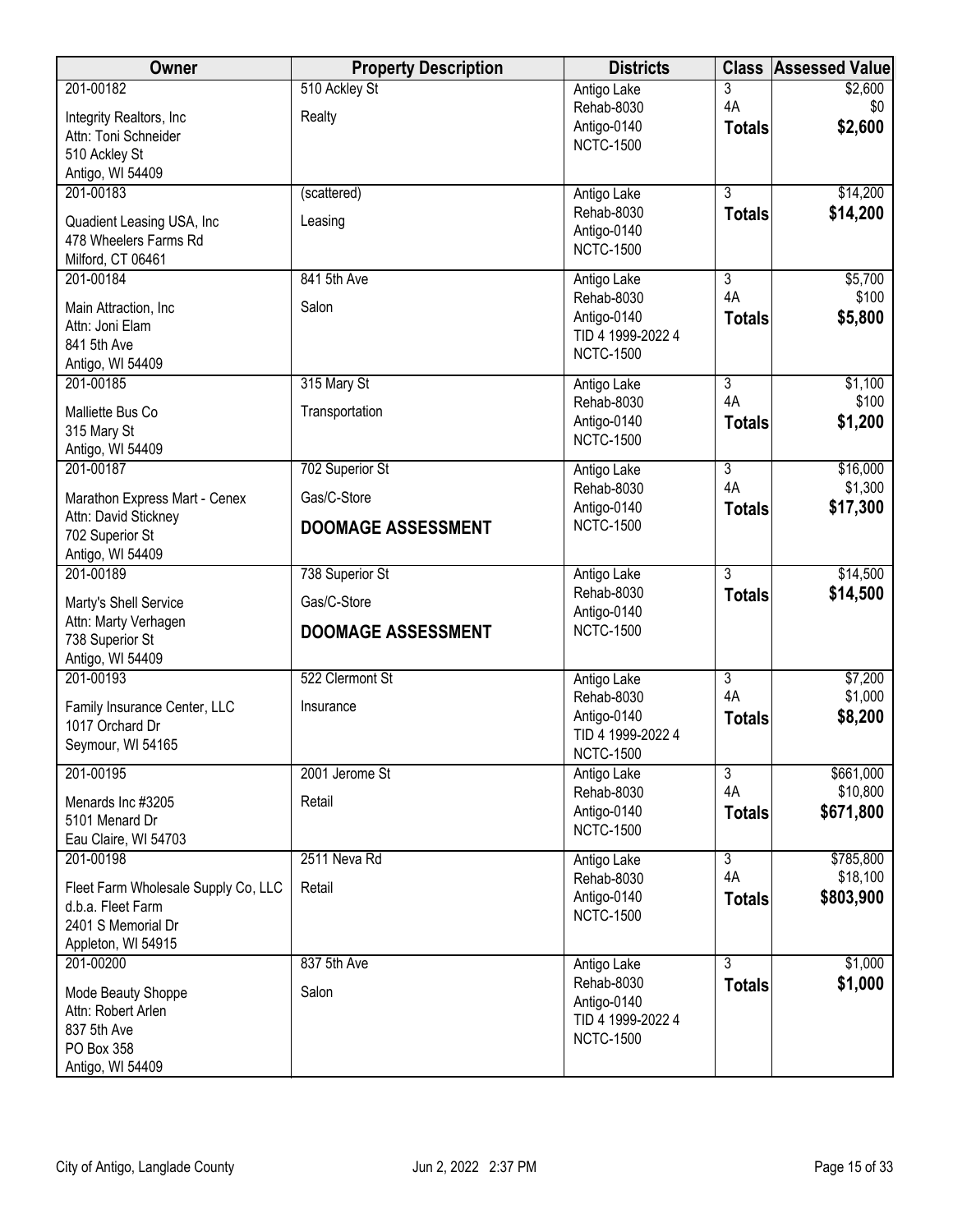| Owner                               | <b>Property Description</b> | <b>Districts</b>                 | <b>Class</b>   | <b>Assessed Value</b> |
|-------------------------------------|-----------------------------|----------------------------------|----------------|-----------------------|
| 201-00201                           | 824 5th Ave                 | Antigo Lake                      | 3              | \$800                 |
| Harpers Mercantile CO               | <b>Farmers Market</b>       | Rehab-8030                       | 4A             | \$100                 |
| N2237 Koszarek Rd                   |                             | Antigo-0140<br>TID 4 1999-2022 4 | <b>Totals</b>  | \$900                 |
| Antigo, WI 54409-8851               |                             | <b>NCTC-1500</b>                 |                |                       |
| 201-00205                           | (scattered)                 | Antigo Lake                      | $\overline{3}$ | \$3,500               |
| National Entertainment Network, LLC | <b>Amusement Devices</b>    | Rehab-8030                       | <b>Totals</b>  | \$3,500               |
| 246 S Taylor Ave Unit 200           |                             | Antigo-0140                      |                |                       |
| Louisville, CO 80027-3603           |                             | <b>NCTC-1500</b>                 |                |                       |
| 201-00206                           | 727 Superior St             | Antigo Lake                      | $\overline{3}$ | \$10,500              |
| Natural Living Health Food, LLC     | Retail                      | Rehab-8030                       | <b>Totals</b>  | \$10,500              |
| 727 Superior St                     |                             | Antigo-0140                      |                |                       |
| Antigo, WI 54409                    |                             | <b>NCTC-1500</b>                 |                |                       |
| 201-00207                           | 602 5th Ave                 | Antigo Lake                      | 3              | \$1,400               |
| Nature's Heat Source, Inc           | Sales & Service             | Rehab-8030                       | <b>Totals</b>  | \$1,400               |
| Attn: Don Fischer                   |                             | Antigo-0140                      |                |                       |
| 602 5th Ave                         | <b>DOOMAGE ASSESSMENT</b>   | TID 5 2001-2028 3                |                |                       |
| Antigo, WI 54409                    |                             | <b>NCTC-1500</b>                 |                |                       |
| 201-00208                           | 710 5th Ave                 | Antigo Lake                      | 3              | \$2,600               |
| Neve's Furniture & Flooring, Inc    | Sales & Service             | Rehab-8030                       | <b>Totals</b>  | \$2,600               |
| Attn: Gordon Neve                   |                             | Antigo-0140                      |                |                       |
| 710 5th Ave                         |                             | TID 4 1999-2022 4                |                |                       |
| Antigo, WI 54409                    |                             | <b>NCTC-1500</b>                 |                |                       |
| 201-00209                           | 924 4th Ave                 | Antigo Lake                      | $\overline{3}$ | \$9,300               |
| Never Enough, LLC                   | Bar                         | Rehab-8030                       | <b>Totals</b>  | \$9,300               |
| Attn: David Perry                   |                             | Antigo-0140                      |                |                       |
| 924 4th Ave                         | <b>DOOMAGE ASSESSMENT</b>   | <b>NCTC-1500</b>                 |                |                       |
| Antigo, WI 54409                    |                             |                                  |                |                       |
| 201-00210                           | 613 Edison St               | Antigo Lake                      | $\overline{3}$ | \$17,500              |
| Tap House, LLC, Inc                 | Bar                         | Rehab-8030                       | <b>Totals</b>  | \$17,500              |
| 613 Edison St                       | <b>DOOMAGE ASSESSMENT</b>   | Antigo-0140<br>TID 4 1999-2022 4 |                |                       |
| Antigo, WI 54409                    |                             | <b>NCTC-1500</b>                 |                |                       |
| 201-00212                           | 930 Century Ave             | Antigo Lake                      | $\overline{3}$ | \$1,100               |
| North Central Mechanical, Inc       | Contractor                  | Rehab-8030                       | <b>Totals</b>  | \$1,100               |
| Attn: Glen Krivoshein               |                             | Antigo-0140                      |                |                       |
| 930 Century Ave                     |                             | <b>NCTC-1500</b>                 |                |                       |
| Antigo, WI 54409                    |                             |                                  |                |                       |
| 201-00213                           | 400 Prosser PI              | Antigo Lake                      | $\overline{3}$ | \$32,600              |
| Antigo Entertainment, LLC           | Recreation                  | Rehab-8030                       | 4A             | \$1,000               |
| 400 Prosser PI                      |                             | Antigo-0140                      | <b>Totals</b>  | \$33,600              |
| Antigo, WI 54409                    |                             | <b>NCTC-1500</b>                 |                |                       |
| 201-00215                           | 833 5th Ave                 | Antigo Lake                      | $\overline{3}$ | \$2,700               |
| Northwestern Mutual                 |                             | Rehab-8030                       | 4A             | \$400                 |
| Attn: Brian Blink                   | Insurance                   | Antigo-0140                      | <b>Totals</b>  | \$3,100               |
| 833 5th Ave                         |                             | TID 4 1999-2022 4                |                |                       |
| Antigo, WI 54409                    |                             | <b>NCTC-1500</b>                 |                |                       |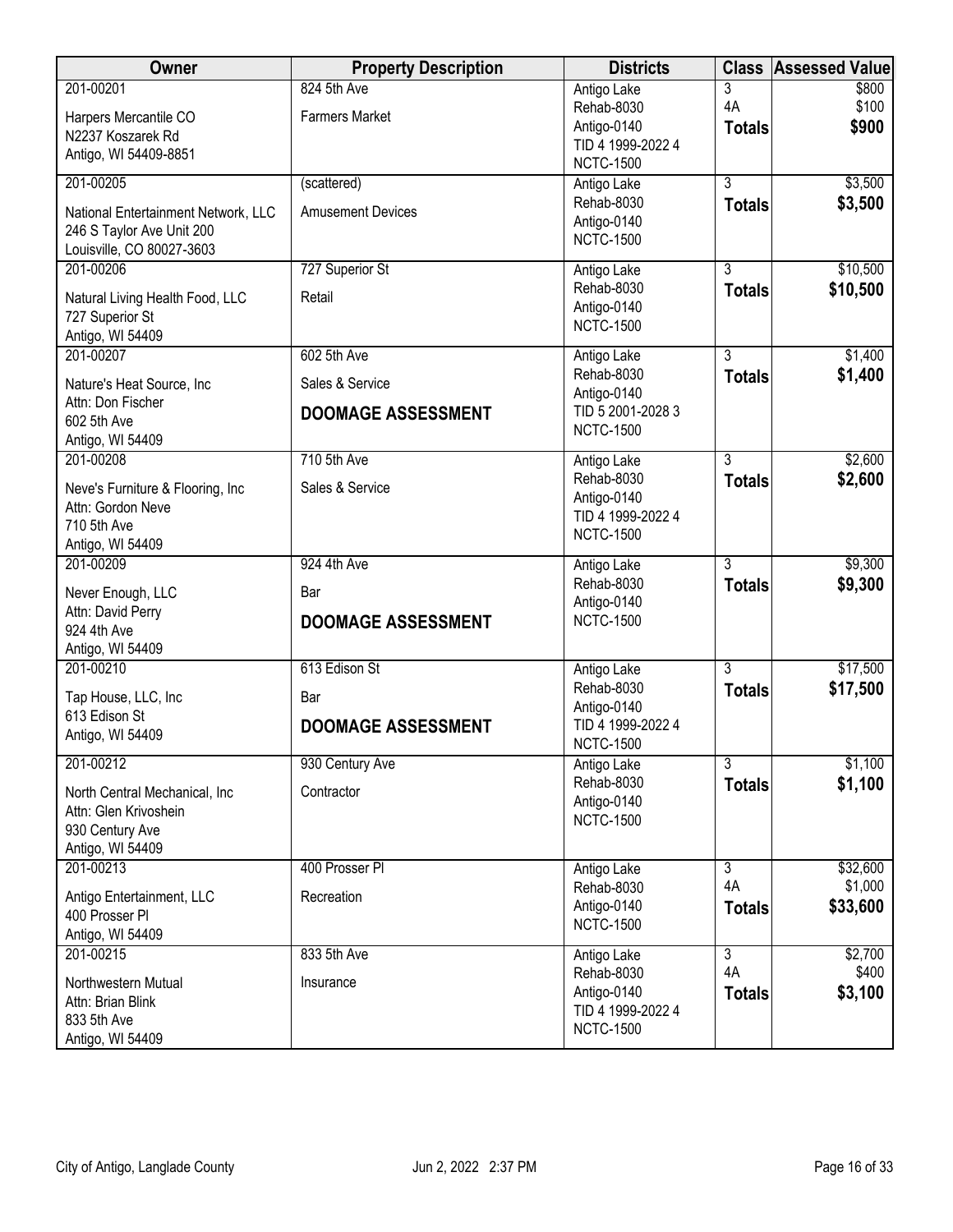| Owner                                            | <b>Property Description</b>  | <b>Districts</b>  |                | <b>Class Assessed Value</b> |
|--------------------------------------------------|------------------------------|-------------------|----------------|-----------------------------|
| 201-00216                                        | 431 State Highway 64         | Antigo Lake       |                | \$1,400                     |
| Igl, Suzanne, LLC                                | Flooring                     | Rehab-8030        | <b>Totals</b>  | \$1,400                     |
| d.b.a. Northwoods Flooring                       |                              | Antigo-0140       |                |                             |
| 431 State Hwy 64                                 |                              | <b>NCTC-1500</b>  |                |                             |
| Antigo, WI 54409                                 |                              |                   |                |                             |
| 201-00217                                        | 221 State Highway 64         | Antigo Lake       | $\overline{3}$ | \$7,700                     |
| O'Reilly Automotive Stores, Inc                  | Retail                       | Rehab-8030        | 4A             | \$2,200                     |
| d.b.a. O'Reilly Auto Parts - Store #1973         |                              | Antigo-0140       | <b>Totals</b>  | \$9,900                     |
| PO Box 9167                                      |                              | <b>NCTC-1500</b>  |                |                             |
| Springfield, MO 65801-9167                       |                              |                   |                |                             |
| 201-00219                                        | 614 Superior St              | Antigo Lake       | $\overline{3}$ | \$400                       |
|                                                  | Salon                        | Rehab-8030        | <b>Totals</b>  | \$400                       |
| Noskowiak, Annette<br>d.b.a. The Polished Ladies |                              | Antigo-0140       |                |                             |
| 614 Superior St                                  |                              | TID 4 1999-2022 4 |                |                             |
| Antigo, WI 54409                                 |                              | <b>NCTC-1500</b>  |                |                             |
| 201-00220                                        | 716 5th Ave                  | Antigo Lake       | 3              | \$9,400                     |
|                                                  |                              | Rehab-8030        | <b>Totals</b>  | \$9,400                     |
| Ourada's Dixie Lunch, LLC                        | Restaurant                   | Antigo-0140       |                |                             |
| 716 5th Ave<br>Antigo, WI 54409                  |                              | TID 4 1999-2022 4 |                |                             |
|                                                  |                              | <b>NCTC-1500</b>  |                |                             |
| 201-00221                                        | 815 5th Ave                  | Antigo Lake       | 4A             | \$300                       |
| Huff, Randy                                      | Resale                       | Rehab-8030        | <b>Totals</b>  | \$300                       |
| d.b.a. Antigo Resale Frontier                    |                              | Antigo-0140       |                |                             |
| 815 5th Ave                                      | <b>DOOMAGE ASSESSMENT</b>    | TID 4 1999-2022 4 |                |                             |
| Antigo, WI 54409                                 |                              | <b>NCTC-1500</b>  |                |                             |
| 201-00222                                        | 515 Amron Ave                | Antigo Lake       | $\overline{3}$ | \$37,200                    |
| Parson's of Antigo, Inc                          | <b>Auto Sales</b>            | Rehab-8030        | <b>Totals</b>  | \$37,200                    |
| PO Box 14                                        |                              | Antigo-0140       |                |                             |
| Antigo, WI 54409-0014                            |                              | <b>NCTC-1500</b>  |                |                             |
| 201-00225                                        | 641 7th Ave                  | Antigo Lake       | $\overline{3}$ | \$8,800                     |
|                                                  | Car Wash                     | Rehab-8030        | <b>Totals</b>  | \$8,800                     |
| Remington Oil Co, Inc<br>PO Box 399              |                              | Antigo-0140       |                |                             |
| Antigo, WI 54409                                 | DOOMAGE ASSESSMENT           | <b>NCTC-1500</b>  |                |                             |
| 201-00228                                        | 2008 Neva Rd                 | Antigo Lake       | $\overline{3}$ | \$300                       |
|                                                  |                              | Rehab-8030        | 4A             | \$300                       |
| Pennyz Party Town                                | Retail                       | Antigo-0140       | <b>Totals</b>  | \$600                       |
| Attn: Penny Zima<br>2008 Neva Rd                 |                              | <b>NCTC-1500</b>  |                |                             |
| Antigo, WI 54409                                 |                              |                   |                |                             |
| 201-00229                                        | (scattered)                  | Antigo Lake       | $\overline{3}$ | \$19,300                    |
|                                                  |                              | Rehab-8030        | <b>Totals</b>  | \$19,300                    |
| Grayhawk Leasing, LLC                            | Beverage & Food Distribution | Antigo-0140       |                |                             |
| 1412 Main St<br>Ste 1500                         |                              | <b>NCTC-1500</b>  |                |                             |
| Dallas, TX 75202                                 |                              |                   |                |                             |
| 201-00231                                        | 731 5th Ave                  | Antigo Lake       | 3              | \$1,100                     |
|                                                  |                              | Rehab-8030        | 4A             | \$500                       |
| Salon 731, LLC                                   | Salon                        | Antigo-0140       | <b>Totals</b>  | \$1,600                     |
| Attn: Stephanie Knapkavage                       | <b>DOOMAGE ASSESSMENT</b>    | TID 4 1999-2022 4 |                |                             |
| 731 5th Ave                                      |                              | <b>NCTC-1500</b>  |                |                             |
| Antigo, WI 54409                                 |                              |                   |                |                             |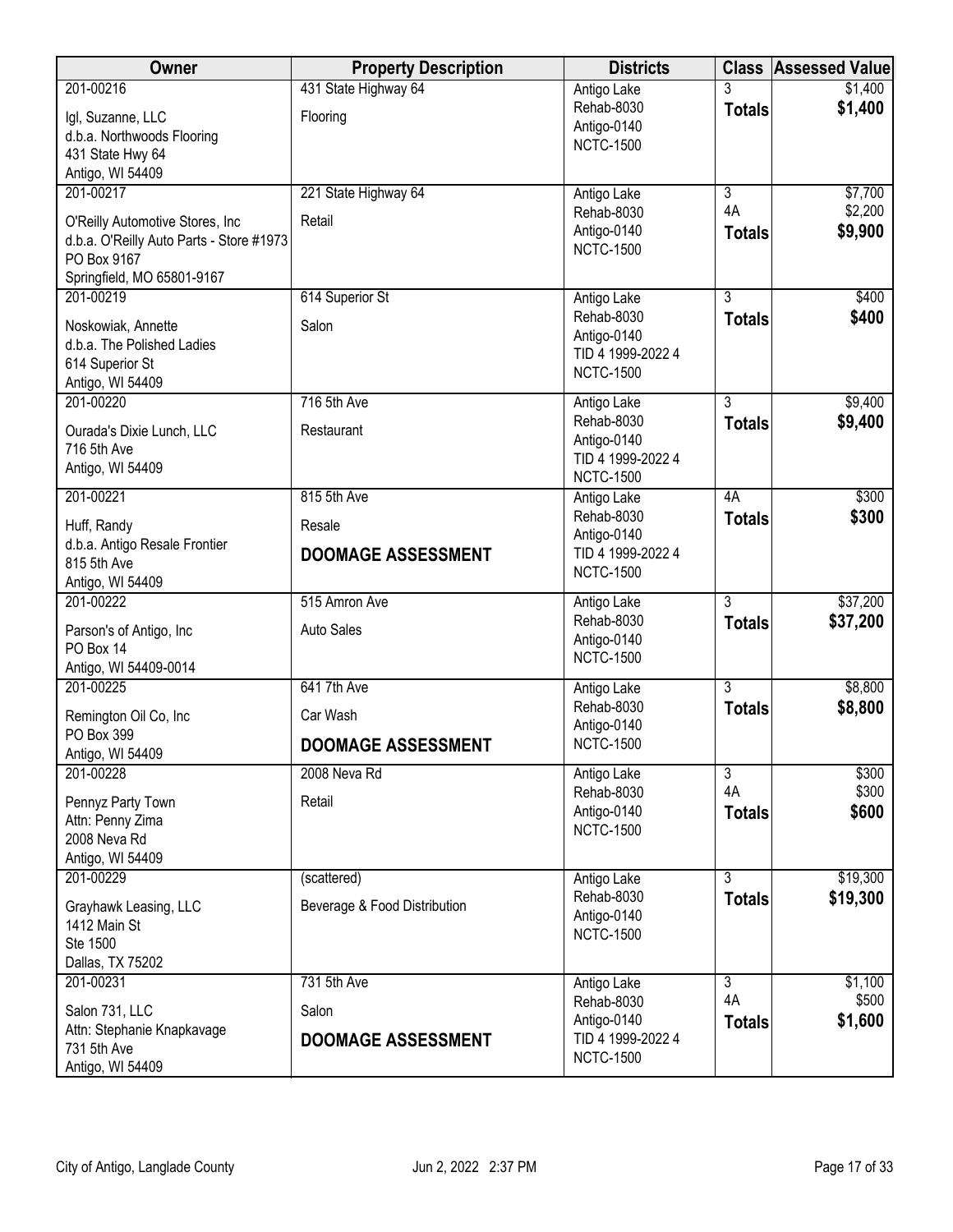| Owner                                                                                                   | <b>Property Description</b>                         | <b>Districts</b>                                                   | <b>Class</b>                    | <b>Assessed Value</b>           |
|---------------------------------------------------------------------------------------------------------|-----------------------------------------------------|--------------------------------------------------------------------|---------------------------------|---------------------------------|
| 201-00232<br>PH Hospitality Group, LLC<br>d.b.a. Pizza Hut #13269                                       | 2104 Neva Rd<br>Restaurant                          | Antigo Lake<br>Rehab-8030<br>Antigo-0140<br><b>NCTC-1500</b>       | 3<br>4A<br><b>Totals</b>        | \$29,400<br>\$2,700<br>\$32,100 |
| 2120 Pewaukee Rd #101<br>Waukesha, WI 53188                                                             |                                                     |                                                                    |                                 |                                 |
| 201-00233<br>Pitney Bowes Global Financial Services<br>LLC<br>5310 Cypress Center Dr<br>Tampa, FL 33609 | (scattered)<br>Leasing<br><b>DOOMAGE ASSESSMENT</b> | Antigo Lake<br>Rehab-8030<br>Antigo-0140<br><b>NCTC-1500</b>       | $\overline{3}$<br><b>Totals</b> | \$3,700<br>\$3,700              |
| 201-00234                                                                                               | (scattered)                                         | Antigo Lake                                                        | 3                               | \$400                           |
| Pitney-Bowes, Inc<br>5310 Cypress Center Dr                                                             | Leasing<br><b>DOOMAGE ASSESSMENT</b>                | Rehab-8030<br>Antigo-0140<br><b>NCTC-1500</b>                      | <b>Totals</b>                   | \$400                           |
| Tampa, FL 33609<br>201-00235                                                                            | 1918 Neva Rd                                        | Antigo Lake                                                        | $\overline{3}$                  | \$2,700                         |
| Pomasl Fire Equipment, Inc<br>1918 Neva Rd<br>PO Box 267<br>Antigo, WI 54409-0267                       | Sales & Service                                     | Rehab-8030<br>Antigo-0140<br><b>NCTC-1500</b>                      | <b>Totals</b>                   | \$2,700                         |
| 201-00236                                                                                               | 2104 Edison St                                      | Antigo Lake                                                        | 3                               | \$1,300                         |
| Pomp's Tire Service, Inc<br>PO Box 1630<br>Green Bay, WI 54305-1630                                     | <b>Auto Services</b>                                | Rehab-8030<br>Antigo-0140<br>TID 7 2010-2030 6<br><b>NCTC-1500</b> | 4A<br><b>Totals</b>             | \$200<br>\$1,500                |
| 201-00240                                                                                               | 329 Superior St                                     | Antigo Lake                                                        | $\overline{3}$                  | \$10,500                        |
| Remington Oil Co, Inc<br>329 Superior St<br>PO Box 399<br>Antigo, WI 54409-0399                         | Office<br><b>DOOMAGE ASSESSMENT</b>                 | Rehab-8030<br>Antigo-0140<br><b>NCTC-1500</b>                      | <b>Totals</b>                   | \$10,500                        |
| 201-00241                                                                                               | 101 Superior St                                     | Antigo Lake                                                        | $\overline{3}$                  | \$34,000                        |
| Remintgon Oil Co, Inc                                                                                   | Gas/C-Store                                         | Rehab-8030<br>Antigo-0140                                          | <b>Totals</b>                   | \$34,000                        |
| PO Box 399<br>Antigo, WI 54409                                                                          | <b>DOOMAGE ASSESSMENT</b>                           | <b>NCTC-1500</b>                                                   |                                 |                                 |
| 201-00242                                                                                               | 601 Superior St                                     | Antigo Lake                                                        | 3                               | \$58,000                        |
| Remington Oil Co, Inc                                                                                   | Gas/C-Store                                         | Rehab-8030<br>Antigo-0140                                          | <b>Totals</b>                   | \$58,000                        |
| d.b.a. Remington's Mid-Town<br>PO Box 399<br>Antigo, WI 54409                                           | <b>DOOMAGE ASSESSMENT</b>                           | TID 4 1999-2022 4<br><b>NCTC-1500</b>                              |                                 |                                 |
| 201-00243                                                                                               | 700 5th Ave                                         | Antigo Lake                                                        | $\overline{3}$                  | \$5,200                         |
| Sommer, Olk & Payant, SC, Inc<br>PO Box 308<br>Antigo, WI 54409-0308                                    | Attorney                                            | Rehab-8030<br>Antigo-0140<br>TID 4 1999-2022 4<br><b>NCTC-1500</b> | <b>Totals</b>                   | \$5,200                         |
| 201-00244                                                                                               | 612 Century Ave                                     | Antigo Lake                                                        | $\overline{3}$                  | \$1,000                         |
| Chrudimsky, Hillery<br>d.b.a. Puttin' on the Glitz<br>612 Century Ave<br>Antigo, WI 54409               | Salon<br><b>DOOMAGE ASSESSMENT</b>                  | Rehab-8030<br>Antigo-0140<br><b>NCTC-1500</b>                      | 4A<br><b>Totals</b>             | \$300<br>\$1,300                |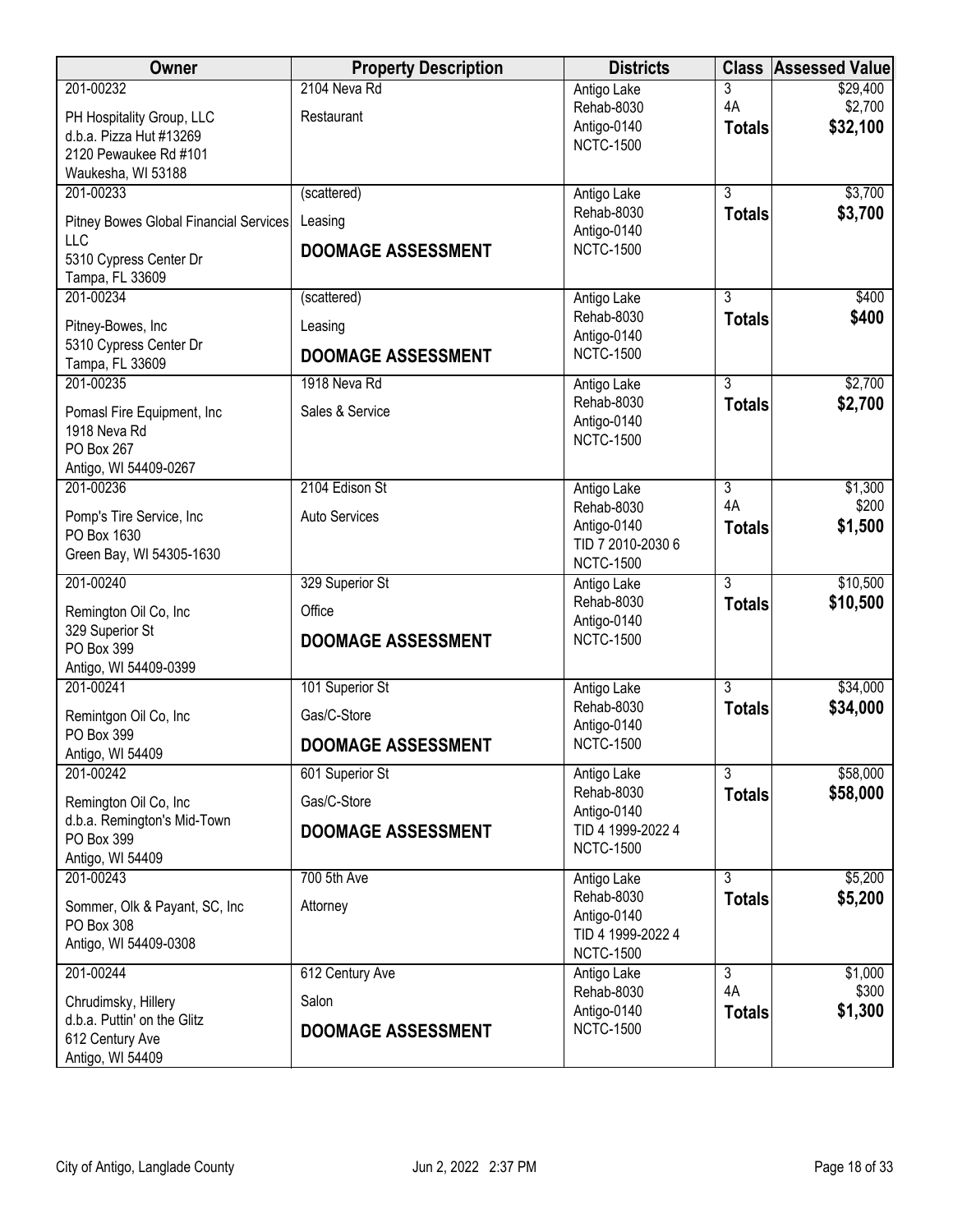| Owner                                 | <b>Property Description</b> | <b>Districts</b>                | <b>Class</b>         | <b>Assessed Value</b> |
|---------------------------------------|-----------------------------|---------------------------------|----------------------|-----------------------|
| 201-00245                             | 2209 Clermont St            | Antigo Lake                     | 3                    | \$1,600               |
| Riesterer & Schnell, Inc.             | Sales & Service             | Rehab-8030<br>Antigo-0140       | 4A                   | \$100                 |
| PO Box 199                            |                             | <b>NCTC-1500</b>                | <b>Totals</b>        | \$1,700               |
| Pulaski, WI 54162                     |                             |                                 |                      |                       |
| 201-00248                             | 2321 Neva Rd                | Antigo Lake<br>Rehab-8030       | $\overline{3}$<br>4A | \$6,600<br>\$2,600    |
| Rose's Nail Salon                     | Salon                       | Antigo-0140                     | <b>Totals</b>        | \$9,200               |
| Attn: Bien-Thanh-Ngo                  |                             | <b>NCTC-1500</b>                |                      |                       |
| 2321 Neva Rd                          |                             |                                 |                      |                       |
| Antigo, WI 54409                      |                             |                                 | $\overline{3}$       |                       |
| 201-00249                             | 619 6th Ave                 | Antigo Lake<br>Rehab-8030       | 4A                   | \$800<br>\$2,600      |
| Fuller CPA, LLC                       | <b>Accounting Services</b>  | Antigo-0140                     | <b>Totals</b>        | \$3,400               |
| 619 6th Ave                           | <b>DOOMAGE ASSESSMENT</b>   | <b>NCTC-1500</b>                |                      |                       |
| Antigo, WI 54409                      |                             |                                 |                      |                       |
| 201-00250                             | 714 3rd Ave                 | Antigo Lake<br>Rehab-8030       | $\overline{3}$       | \$2,600               |
| Rural Insurance Co, LLC               | Insurance                   | Antigo-0140                     | <b>Totals</b>        | \$2,600               |
| Attn: Russell Van Lanen               |                             | <b>NCTC-1500</b>                |                      |                       |
| PO Box 65                             |                             |                                 |                      |                       |
| Antigo, WI 54409<br>201-00251         | 817 5th Ave                 |                                 | $\overline{3}$       | \$7,900               |
|                                       |                             | Antigo Lake<br>Rehab-8030       | <b>Totals</b>        | \$7,900               |
| S&K Accounting & Tax Service          | <b>Accounting Services</b>  | Antigo-0140                     |                      |                       |
| Attn: Susan Kirsch                    |                             | TID 4 1999-2022 4               |                      |                       |
| 817 5th Ave                           |                             | <b>NCTC-1500</b>                |                      |                       |
| Antigo, WI 54409<br>201-00254         | (scattered)                 | Antigo Lake                     | $\overline{3}$       | \$12,900              |
|                                       |                             | Rehab-8030                      | <b>Totals</b>        | \$12,900              |
| Smucker FoodService, Inc              | Leasing                     | Antigo-0140                     |                      |                       |
| PO Box 3576                           |                             | TID 4 1999-2022 4               |                      |                       |
| Chicago, IL 60654                     |                             | <b>NCTC-1500</b>                |                      |                       |
| 201-00256                             | 734 S Superior St           | Antigo Lake                     | $\overline{3}$       | \$7,000               |
| Schroeder's Farm Market & Gifts, Inc. | Retail                      | Rehab-8030                      | <b>Totals</b>        | \$7,000               |
| Attn: Jaclynn M. Schroeder            |                             | Antigo-0140                     |                      |                       |
| 734 S Superior St                     |                             | <b>NCTC-1500</b>                |                      |                       |
| Antigo, WI 54409                      |                             |                                 |                      |                       |
| 201-00257                             | 445 State Highway 64        | Antigo Lake                     |                      |                       |
| Sears Authorized Hometown, LLC        | Retail                      | Rehab-8030                      | <b>Totals</b>        |                       |
| Attn: Engie Insight-MS 7322           |                             | Antigo-0140<br><b>NCTC-1500</b> |                      |                       |
| PO Box 2440                           |                             |                                 |                      |                       |
| Spokane, WA 99210-2440                |                             |                                 |                      |                       |
| 201-00258                             | 219 State Highway 64        | Antigo Lake<br>Rehab-8030       | $\overline{3}$<br>4A | \$1,900<br>\$1,400    |
| Security Finance Corp of WI           | <b>Consumer Loans</b>       | Antigo-0140                     |                      | \$3,300               |
| d.b.a. #1755                          |                             | <b>NCTC-1500</b>                | <b>Totals</b>        |                       |
| PO Box 811                            |                             |                                 |                      |                       |
| Spartanburg, SC 29304                 |                             |                                 |                      |                       |
| 201-00259                             | 1502 Neva Rd                | Antigo Lake<br>Rehab-8030       | $\overline{3}$       | \$6,000               |
| Antigo Express, Inc                   | Gas/C-Store                 | Antigo-0140                     | <b>Totals</b>        | \$6,000               |
| d.b.a. Daybreak                       | <b>DOOMAGE ASSESSMENT</b>   | <b>NCTC-1500</b>                |                      |                       |
| 1502 Neva Rd                          |                             |                                 |                      |                       |
| Antigo, WI 54409                      |                             |                                 |                      |                       |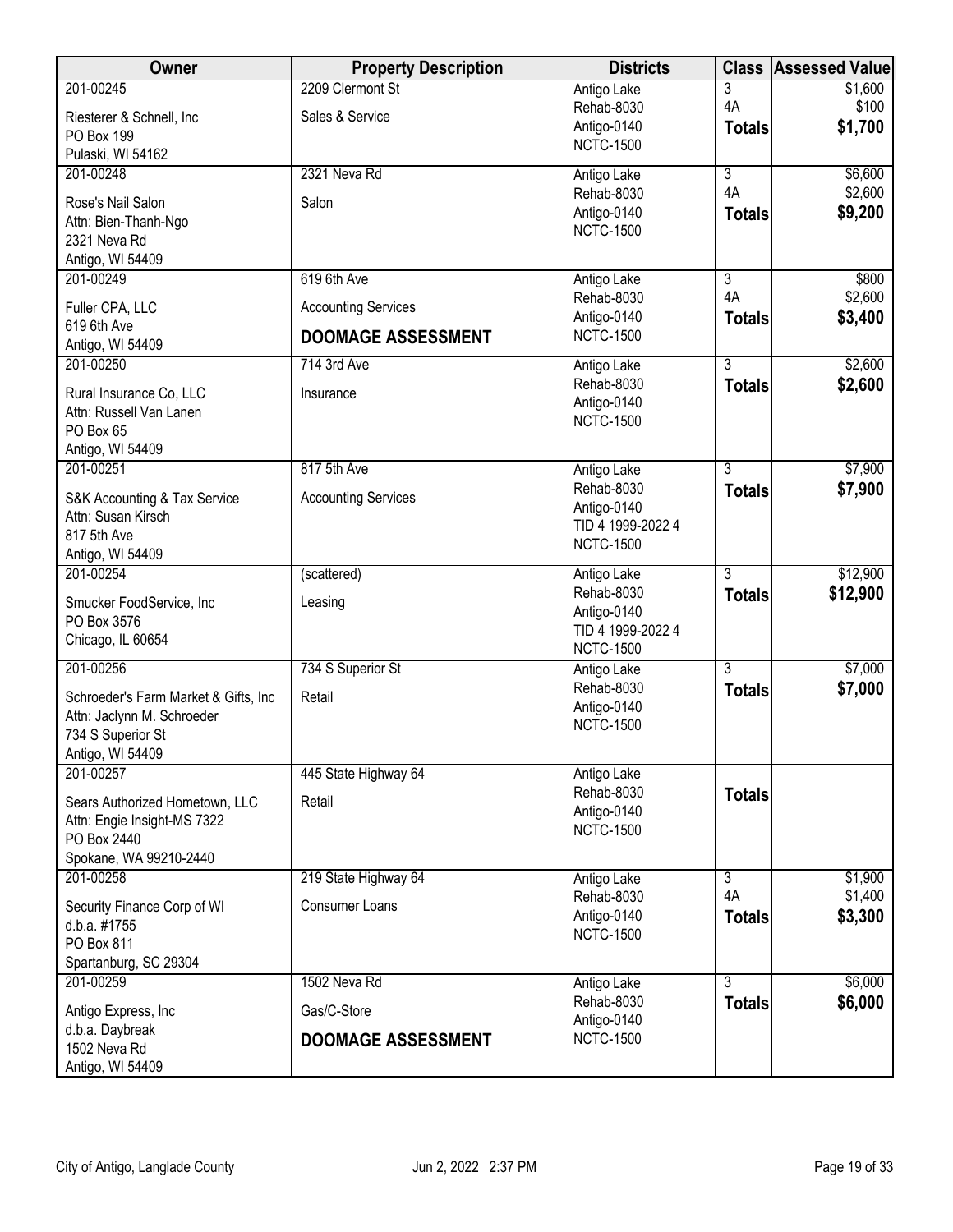| Owner                                                 | <b>Property Description</b> | <b>Districts</b>                      | <b>Class</b>         | <b>Assessed Value</b> |
|-------------------------------------------------------|-----------------------------|---------------------------------------|----------------------|-----------------------|
| 201-00260                                             | 2311 Clermont St            | Antigo Lake                           | 3                    | \$34,100              |
| Growmark, Inc                                         | Gas/C-Store                 | Rehab-8030                            | 4A                   | \$300                 |
| d.b.a. Insight FS                                     |                             | Antigo-0140<br><b>NCTC-1500</b>       | <b>Totals</b>        | \$34,400              |
| PO Box 359                                            |                             |                                       |                      |                       |
| Jefferson, WI 53549<br>201-00262                      | 1564 Neva Rd                |                                       | $\overline{3}$       | \$100                 |
|                                                       |                             | Antigo Lake<br>Rehab-8030             | <b>Totals</b>        | \$100                 |
| Shammy Shine Car Wash, LLC                            | Car Wash                    | Antigo-0140                           |                      |                       |
| Attn: Michael Knab<br>1564 Neva Rd                    |                             | <b>NCTC-1500</b>                      |                      |                       |
| Antigo, WI 54409                                      |                             |                                       |                      |                       |
| 201-00264                                             | 827 5th Ave                 | Antigo Lake                           | 3                    | \$1,900               |
| Kastawayz, LLC                                        | Bar                         | Rehab-8030                            | 4A                   | \$1,500               |
| Attn: Emily Dahlke                                    |                             | Antigo-0140                           | <b>Totals</b>        | \$3,400               |
| 827 5th Ave                                           | <b>DOOMAGE ASSESSMENT</b>   | TID 4 1999-2022 4<br><b>NCTC-1500</b> |                      |                       |
| Antigo, WI 54409-1938                                 |                             |                                       |                      |                       |
| 201-00265                                             | 705 5th Ave                 | Antigo Lake<br>Rehab-8030             | $\overline{3}$       | \$36,000              |
| Stanley E Brown DDS SC, Inc                           | Dentistry                   | Antigo-0140                           | <b>Totals</b>        | \$36,000              |
| 705 5th Ave                                           |                             | TID 4 1999-2022 4                     |                      |                       |
| Antigo, WI 54409                                      |                             | <b>NCTC-1500</b>                      |                      |                       |
| 201-00266                                             | 517 Memory Ln               | Antigo Lake                           | 3                    | \$1,000               |
| Devoe, Tim                                            | Insurance                   | Rehab-8030<br>Antigo-0140             | 4A<br><b>Totals</b>  | \$400<br>\$1,400      |
| d.b.a. State Farm Insurance                           |                             | TID 7 2010-2030 6                     |                      |                       |
| PO Box 5<br>Antigo, WI 54409                          |                             | <b>NCTC-1500</b>                      |                      |                       |
| 201-00267                                             | 517 Memory Ln               | Antigo Lake                           | $\overline{3}$       | \$300                 |
| State Farm Mutual Auto Ins Co                         | Insurance                   | Rehab-8030                            | <b>Totals</b>        | \$300                 |
| Attn: Tax & Compliance - Property Tax                 |                             | Antigo-0140                           |                      |                       |
| PO Box 2155                                           |                             | TID 7 2010-2030 6<br><b>NCTC-1500</b> |                      |                       |
| Bloomington, IL 61702                                 |                             |                                       |                      |                       |
| 201-00268                                             | 439 Milton St               | Antigo Lake                           | $\overline{3}$<br>4A | \$1,400               |
| Kemmer Industries, LLC                                | Sales & Service             | Rehab-8030<br>Antigo-0140             | <b>Totals</b>        | \$100<br>\$1,500      |
| 439 Milton St                                         |                             | <b>NCTC-1500</b>                      |                      |                       |
| Antigo, WI 54409<br>201-00269                         | 504 Edison St               | Antigo Lake                           | $\overline{3}$       | \$5,700               |
|                                                       | <b>Funeral Home</b>         | Rehab-8030                            | 4A                   | \$13,300              |
| Strasser Roller Funeral Home, Inc<br>Attn: Ann Roller |                             | Antigo-0140                           | <b>Totals</b>        | \$19,000              |
| PO Box 13                                             | <b>DOOMAGE ASSESSMENT</b>   | TID 4 1999-2022 4<br><b>NCTC-1500</b> |                      |                       |
| Antigo, WI 54409                                      |                             |                                       |                      |                       |
| 201-00270                                             | 108 Weed St                 | Antigo Lake                           | $\overline{3}$       | \$2,100               |
| Studio S                                              | Salon                       | Rehab-8030<br>Antigo-0140             | <b>Totals</b>        | \$2,100               |
| Attn: Sarah Schroepfer                                | <b>DOOMAGE ASSESSMENT</b>   | <b>NCTC-1500</b>                      |                      |                       |
| 108 Weed St<br>Antigo, WI 54409                       |                             |                                       |                      |                       |
| 201-00271                                             | 465 State Highway 64        | Antigo Lake                           | 3                    | \$11,200              |
|                                                       | Restaurant                  | Rehab-8030                            | 4A                   | \$2,900               |
| OK Investments, Inc.<br>d.b.a. Subway - Antigo        |                             | Antigo-0140                           | <b>Totals</b>        | \$14,100              |
| PO Box 120                                            |                             | <b>NCTC-1500</b>                      |                      |                       |
| Merrill, WI 54452-0120                                |                             |                                       |                      |                       |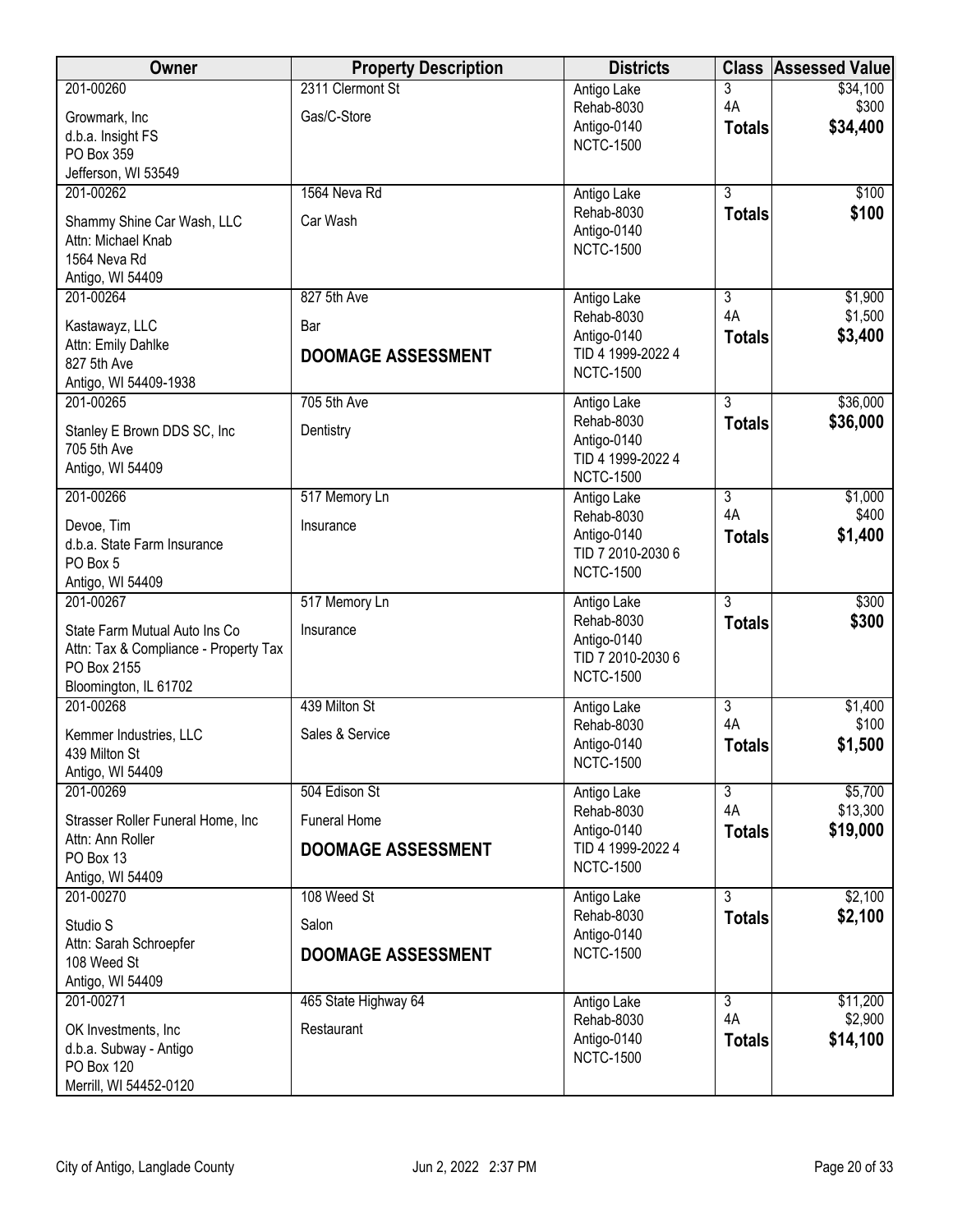| <b>Owner</b>                                   | <b>Property Description</b>  | <b>Districts</b>                      | <b>Class</b>         | <b>Assessed Value</b> |
|------------------------------------------------|------------------------------|---------------------------------------|----------------------|-----------------------|
| 201-00272                                      | 823 5th Ave<br>Theater       | Antigo Lake<br>Rehab-8030             | 3<br>4A              | \$100<br>\$400        |
| Suick Theatre, Inc.<br>823 5th Ave             |                              | Antigo-0140                           | <b>Totals</b>        | \$500                 |
| PO Box 532                                     |                              | TID 4 1999-2022 4<br><b>NCTC-1500</b> |                      |                       |
| Antigo, WI 54409-0532<br>201-00276             |                              |                                       | $\overline{3}$       |                       |
|                                                | 2405 US Highway 45           | Antigo Lake<br>Rehab-8030             | 4A                   | \$8,900<br>\$700      |
| Taco John's<br>Attn: Herman Basuki             | Restaurant                   | Antigo-0140                           | <b>Totals</b>        | \$9,600               |
| 2405 State Hwy 45                              | <b>DOOMAGE ASSESSMENT</b>    | <b>NCTC-1500</b>                      |                      |                       |
| Antigo, WI 54409                               |                              |                                       |                      |                       |
| 201-00277                                      | 517 Superior St              | Antigo Lake                           | 3                    | \$600                 |
| The 3 Joker's Tavern                           | Bar                          | Rehab-8030<br>Antigo-0140             | <b>Totals</b>        | \$600                 |
| Attn: Charlene Bauknecht                       |                              | TID 4 1999-2022 4                     |                      |                       |
| 517 Superior St<br>Antigo, WI 54409            |                              | <b>NCTC-1500</b>                      |                      |                       |
| 201-00282                                      | 907 5th Ave                  | Antigo Lake                           | $\overline{3}$       | \$1,600               |
| The Rental Store, LLC                          | <b>Rental Property</b>       | Rehab-8030                            | <b>Totals</b>        | \$1,600               |
| 907 5th Ave                                    | <b>DOOMAGE ASSESSMENT</b>    | Antigo-0140<br>TID 4 1999-2022 4      |                      |                       |
| Antigo, WI 54409                               |                              | <b>NCTC-1500</b>                      |                      |                       |
| 201-00284                                      | 815 Superior St              | Antigo Lake                           | $\overline{3}$       | \$2,700               |
| Rose, Travis                                   | <b>Professional Services</b> | Rehab-8030<br>Antigo-0140             | 4A<br><b>Totals</b>  | \$500<br>\$3,200      |
| d.b.a. Thrivent Financial                      | <b>DOOMAGE ASSESSMENT</b>    | <b>NCTC-1500</b>                      |                      |                       |
| 815 Superior St<br>Antigo, WI 54409            |                              |                                       |                      |                       |
| 201-00285                                      | 718 5th Ave                  | Antigo Lake                           | $\overline{3}$       | \$15,100              |
| Tic Inc Antigo                                 | Insurance                    | Rehab-8030                            | 4A                   | \$3,300               |
| 701 Sand Lake Rd                               |                              | Antigo-0140<br>TID 4 1999-2022 4      | <b>Totals</b>        | \$18,400              |
| Onalaska, WI 54650                             |                              | <b>NCTC-1500</b>                      |                      |                       |
| 201-00288                                      | 725 Superior St              | Antigo Lake                           | $\overline{3}$       | \$300                 |
| Your Today's Hair, LLC                         | Salon                        | Rehab-8030                            | <b>Totals</b>        | \$300                 |
| Attn: Caressa Husnick                          |                              | Antigo-0140<br><b>NCTC-1500</b>       |                      |                       |
| 725 Superior St<br>Antigo, WI 54409            |                              |                                       |                      |                       |
| 201-00293                                      | 2021 Clermont St             | Antigo Lake                           | $\overline{3}$       | \$2,800               |
| <b>Trends Hair Design</b>                      | Salon                        | Rehab-8030                            | 4A                   | \$400                 |
| Attn: Kim C. Muraski                           |                              | Antigo-0140                           | <b>Totals</b>        | \$3,200               |
| 2021 Clermont St                               |                              | <b>NCTC-1500</b>                      |                      |                       |
| Antigo, WI 54409                               |                              |                                       |                      |                       |
| 201-00294                                      | 2730 US Highway 45           | Antigo Lake<br>Rehab-8030             | $\overline{3}$<br>4A | \$1,100<br>\$5,500    |
| <b>Trio Hair Studio</b><br>Attn: Melanie Adams | Salon                        | Antigo-0140                           | <b>Totals</b>        | \$6,600               |
| 2730 State Hwy 45                              |                              | TID 7 2010-2030 6                     |                      |                       |
| Antigo, WI 54409                               |                              | <b>NCTC-1500</b>                      |                      |                       |
| 201-00295                                      | 800 Superior St              | Antigo Lake                           | $\overline{3}$       | \$3,700               |
| Flores Two Angels, LLC                         | Restaurant                   | Rehab-8030<br>Antigo-0140             | 4A<br><b>Totals</b>  | \$100<br>\$3,800      |
| 800 Superior St                                |                              | <b>NCTC-1500</b>                      |                      |                       |
| Antigo, WI 54409                               |                              |                                       |                      |                       |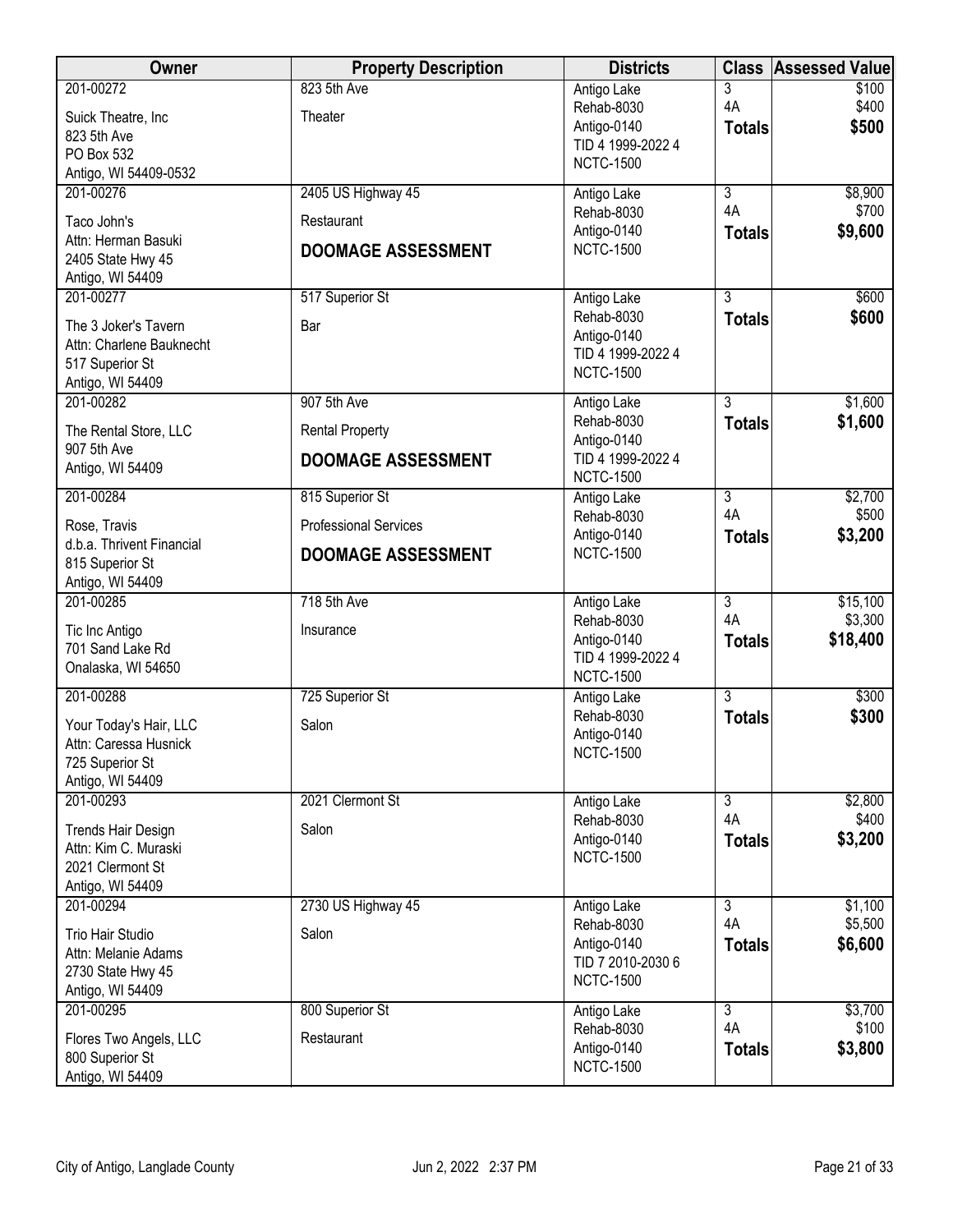| <b>Owner</b>                                                            | <b>Property Description</b>           | <b>Districts</b>                              |                                 | <b>Class Assessed Value</b> |
|-------------------------------------------------------------------------|---------------------------------------|-----------------------------------------------|---------------------------------|-----------------------------|
| 201-00297<br>Roundy's Supermarket, LLC                                  | 406 State Highway 64<br>Grocery       | Antigo Lake<br>Rehab-8030                     | 3<br>4A                         | \$177,500<br>\$52,400       |
| d.b.a. Ultimate Mart LLC<br>1014 Vine St                                |                                       | Antigo-0140<br><b>NCTC-1500</b>               | <b>Totals</b>                   | \$229,900                   |
| Property Tax - 7th Floor<br>Cincinnati, OH 45202                        |                                       |                                               |                                 |                             |
| 201-00300                                                               | 2230 Neva Rd                          | Antigo Lake                                   | $\overline{3}$                  | \$2,200                     |
| Drew Lundt American Family<br>2230 Neva Rd                              | Insurance                             | Rehab-8030<br>Antigo-0140                     | 4A<br><b>Totals</b>             | \$1,500<br>\$3,700          |
| Antigo, WI 54409                                                        | <b>DOOMAGE ASSESSMENT</b>             | <b>NCTC-1500</b>                              |                                 |                             |
| 201-00302                                                               | 1216 Elm St                           | Antigo Lake<br>Rehab-8030                     | $\overline{3}$<br>4A            | \$200<br>\$1,800            |
| Wagner, Vickie                                                          | Restaurant                            | Antigo-0140                                   | <b>Totals</b>                   | \$2,000                     |
| d.b.a. Vickie & the Vets<br>402 Virginia St<br>Antigo, WI 54409         | <b>DOOMAGE ASSESSMENT</b>             | <b>NCTC-1500</b>                              |                                 |                             |
| 201-00304                                                               | 709 S Superior St                     | Antigo Lake                                   | $\overline{3}$                  | \$5,600                     |
| Wagner Oil Co, Inc                                                      | Wholesale                             | Rehab-8030<br>Antigo-0140                     | 4A<br><b>Totals</b>             | \$400<br>\$6,000            |
| Attn: Melissa Wagner<br>PO Box 28                                       | <b>DOOMAGE ASSESSMENT</b>             | <b>NCTC-1500</b>                              |                                 |                             |
| Antigo, WI 54409-0028                                                   |                                       |                                               |                                 |                             |
| 201-00305<br>Wagner Shell Antigo, LLC                                   | 709 S Superior St<br>C-Store/Car Wash | Antigo Lake<br>Rehab-8030                     | $\overline{3}$<br>4A            | \$14,000<br>\$8,600         |
| PO Box 28<br>Antigo, WI 54409                                           | <b>DOOMAGE ASSESSMENT</b>             | Antigo-0140<br><b>NCTC-1500</b>               | <b>Totals</b>                   | \$22,600                    |
| 201-00306                                                               | 200 State Highway 64                  | Antigo Lake                                   | $\overline{3}$                  | \$610,300                   |
| Wal-Mart Stores East, LP, Inc<br>d.b.a. US03268                         | Retail                                | Rehab-8030<br>Antigo-0140<br><b>NCTC-1500</b> | 4A<br><b>Totals</b>             | \$32,000<br>\$642,300       |
| Attn: Property Tax Dept<br>PO Box 8050                                  |                                       |                                               |                                 |                             |
| MS 0555<br>Bentonville, AR 72716-0555                                   |                                       |                                               |                                 |                             |
| 201-00307                                                               | 2204 Neva Rd                          | Antigo Lake                                   | $\overline{3}$                  | \$106,600                   |
| Walgreens 06153-S-Ppt, Inc                                              | Retail                                | Rehab-8030<br>Antigo-0140                     | 4A<br><b>Totals</b>             | \$400<br>\$107,000          |
| 300 Wilmot Rd<br>MS #3301                                               |                                       | <b>NCTC-1500</b>                              |                                 |                             |
| Deerfield, IL 60015-5121                                                |                                       |                                               |                                 |                             |
| 201-00308                                                               | (scattered)                           | Antigo Lake<br>Rehab-8030                     | $\overline{3}$<br>4A            | \$3,800<br>\$40,600         |
| Waste Management of Wisconsin, Inc.<br>Attn: Marvin F. Poer and Company | MIS <sub>1</sub>                      | Antigo-0140                                   | <b>Totals</b>                   | \$44,400                    |
| PO Box 802206                                                           |                                       | TID 3 1999-2022 4S<br>extended to 2039        |                                 |                             |
| Dallas, TX 75380-2206                                                   |                                       | <b>NCTC-1500</b>                              |                                 |                             |
| 201-00309                                                               | 1111 Langlade Rd                      | Antigo Lake<br>Rehab-8030                     | $\overline{3}$<br>4A            | \$800<br>\$300              |
| Antigo Medical Building, LLC<br>1111 Langlade Rd                        | <b>Medical Services</b>               | Antigo-0140                                   | <b>Totals</b>                   | \$1,100                     |
| Antigo, WI 54409                                                        | DOOMAGE ASSESSMENT                    | <b>NCTC-1500</b>                              |                                 |                             |
| 201-00312                                                               | 835 5th Ave                           | Antigo Lake<br>Rehab-8030                     | $\overline{3}$<br><b>Totals</b> | \$7,200<br>\$7,200          |
| Winter, Winter & Behrens<br>835 5th Ave                                 | Attorney                              | Antigo-0140                                   |                                 |                             |
| Antigo, WI 54409                                                        |                                       | TID 4 1999-2022 4<br><b>NCTC-1500</b>         |                                 |                             |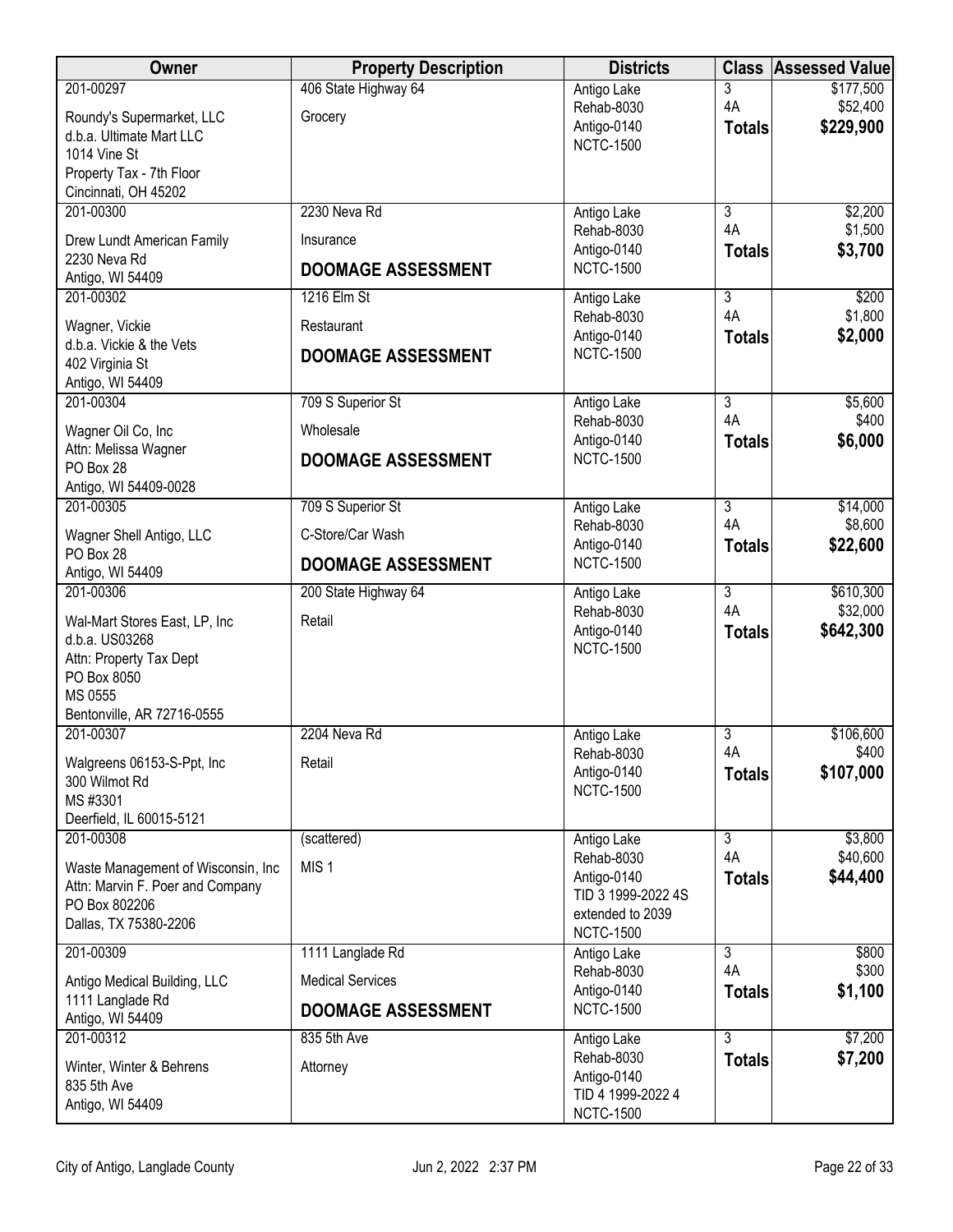| Owner                                                  | <b>Property Description</b> | <b>Districts</b>                | <b>Class</b>         | <b>Assessed Value</b> |
|--------------------------------------------------------|-----------------------------|---------------------------------|----------------------|-----------------------|
| 201-00313                                              | 2105 Neva Rd                | Antigo Lake                     | 3                    | \$34,600              |
| <b>WKT Enterprises Ltd</b>                             | Restaurant                  | Rehab-8030                      | 4A                   | \$100                 |
| Attn: Tom Wakefield                                    |                             | Antigo-0140<br><b>NCTC-1500</b> | <b>Totals</b>        | \$34,700              |
| PO Box 10                                              |                             |                                 |                      |                       |
| Lake Delton, WI 53940                                  |                             |                                 |                      |                       |
| 201-00314                                              | 2032 Neva Rd                | Antigo Lake                     | $\overline{3}$       | \$400                 |
| <b>Wolf River Realty</b>                               | Realty                      | Rehab-8030<br>Antigo-0140       | <b>Totals</b>        | \$400                 |
| Attn: Leah Antoniewicz                                 |                             | <b>NCTC-1500</b>                |                      |                       |
| 2032 Neva Rd                                           |                             |                                 |                      |                       |
| Antigo, WI 54409<br>201-00315                          | 2238 Neva Rd                | Antigo Lake                     | 3                    | \$3,200               |
|                                                        |                             | Rehab-8030                      | 4A                   | \$3,700               |
| Schulz Heating & Cooling                               | Sales & Service             | Antigo-0140                     | <b>Totals</b>        | \$6,900               |
| Attn: Terry Schulz<br>2238 Neva Rd<br>Antigo, WI 54409 | <b>DOOMAGE ASSESSMENT</b>   | <b>NCTC-1500</b>                |                      |                       |
| 201-00316                                              | 423 State Highway 64        | Antigo Lake                     | $\overline{3}$       | \$400                 |
| Xerox Corproation                                      | Leasing                     | Rehab-8030                      | <b>Totals</b>        | \$400                 |
| Attn: Property Tax XRX2-040A                           |                             | Antigo-0140<br><b>NCTC-1500</b> |                      |                       |
| PO Box 9601                                            |                             |                                 |                      |                       |
| Webster, NY 14580                                      |                             |                                 |                      |                       |
| 201-00319                                              | 110 E 5th Ave               | Antigo Lake<br>Rehab-8030       | $\overline{3}$<br>4A | \$84,100<br>\$100     |
| Aspirus Antigo Clinic, Inc                             | <b>Medical Services</b>     | Antigo-0140                     | <b>Totals</b>        | \$84,200              |
| 112 E 5th Ave                                          |                             | TID 5 2001-2028 3               |                      |                       |
| Antigo, WI 54409                                       |                             | <b>NCTC-1500</b>                |                      |                       |
| 201-00322                                              | 712 Superior St             | Antigo Lake                     | $\overline{3}$       | \$4,900               |
| El Tequila, LLC                                        | Restaurant                  | Rehab-8030                      | <b>Totals</b>        | \$4,900               |
| Attn: Sergio & Pedro Hernandez                         |                             | Antigo-0140<br><b>NCTC-1500</b> |                      |                       |
| 712 Superior St                                        |                             |                                 |                      |                       |
| Antigo, WI 54409<br>201-00324                          | 702 Dorr St                 | Antigo Lake                     | $\overline{3}$       | \$100                 |
|                                                        |                             | Rehab-8030                      | 4A                   | \$2,200               |
| Velazquez, Vincent & Katie, LLC                        | Auto Sales & Service        | Antigo-0140                     | <b>Totals</b>        | \$2,300               |
| 3238 S 10th St<br>Milwaukee, WI 53215                  | <b>DOOMAGE ASSESSMENT</b>   | <b>NCTC-1500</b>                |                      |                       |
| 201-00332                                              | 515 Amron Ave               | Antigo Lake                     | 4A                   | \$6,700               |
| GM-DI Leasing Corp, LLC                                | Leasing                     | Rehab-8030                      | <b>Totals</b>        | \$6,700               |
| Attn: Ryan PTS Dept 851                                |                             | Antigo-0140                     |                      |                       |
| PO Box 460169                                          |                             | <b>NCTC-1500</b>                |                      |                       |
| Houston, TX 77056                                      |                             |                                 |                      |                       |
| 201-00340                                              | 535 Center St               | Antigo Lake                     | $\overline{3}$       | \$300                 |
| Expressions Dance Studio, LLC                          | Recreation                  | Rehab-8030<br>Antigo-0140       | 4A                   | \$300<br>\$600        |
| Attn: Jade Brown                                       |                             | <b>NCTC-1500</b>                | <b>Totals</b>        |                       |
| 535 Center St                                          |                             |                                 |                      |                       |
| Antigo, WI 54409<br>201-00341                          | 514 Superior St             | Antigo Lake                     | $\overline{3}$       | \$1,800               |
|                                                        |                             | Rehab-8030                      | <b>Totals</b>        | \$1,800               |
| La Mexicana Store, LLC                                 | Grocery                     | Antigo-0140                     |                      |                       |
| Attn: Maria I. Rodriguez<br>514 Superior St            | <b>DOOMAGE ASSESSMENT</b>   | TID 4 1999-2022 4               |                      |                       |
| Antigo, WI 54409                                       |                             | <b>NCTC-1500</b>                |                      |                       |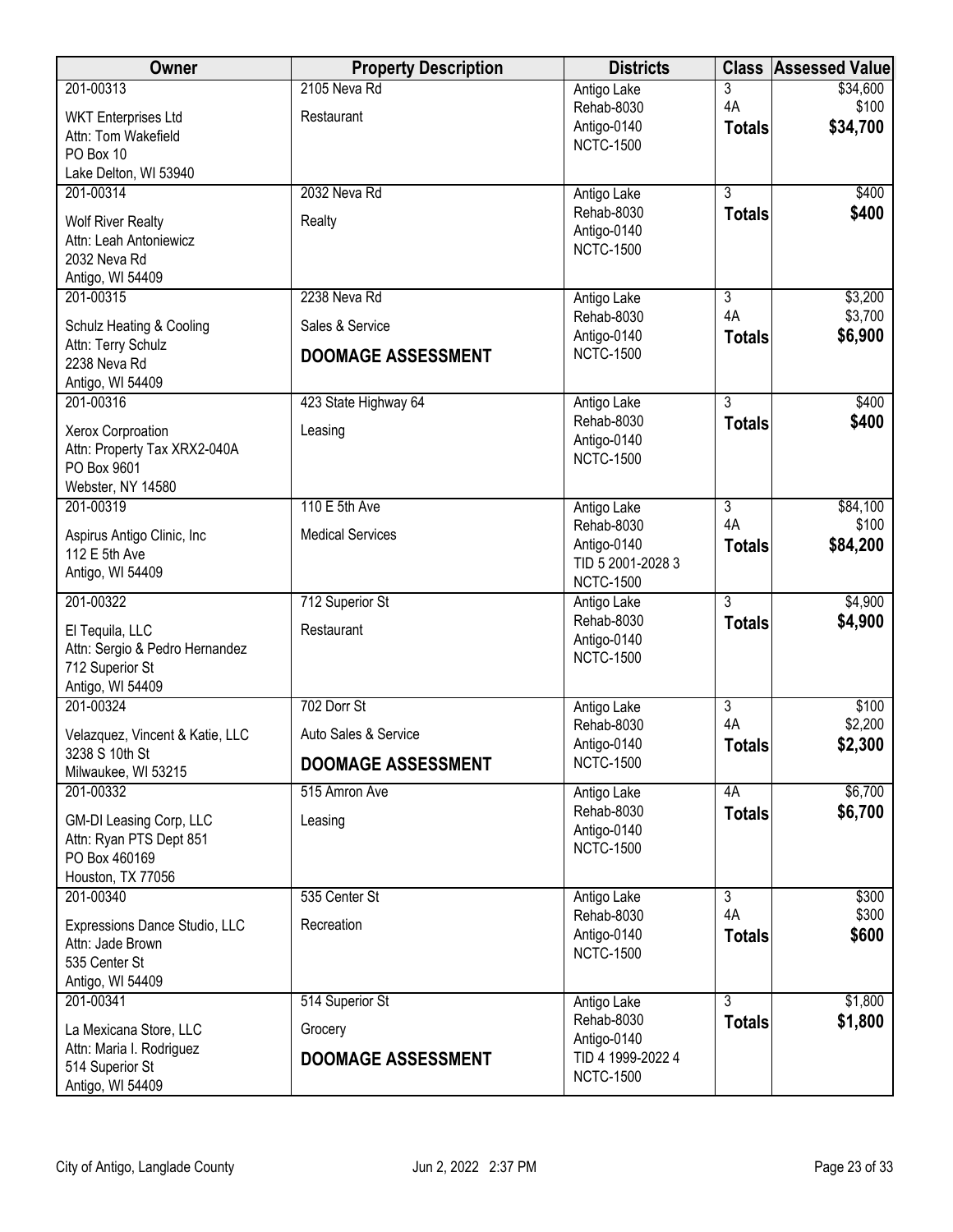| <b>Owner</b>                                  | <b>Property Description</b> | <b>Districts</b>                      | <b>Class</b>         | <b>Assessed Value</b> |
|-----------------------------------------------|-----------------------------|---------------------------------------|----------------------|-----------------------|
| 201-00342                                     | 2115 Neva Rd                | Antigo Lake                           | 3                    | \$129,600             |
| McDonald's, Inc                               | Restaurant                  | Rehab-8030                            | 4A                   | \$31,400              |
| Attn: Killian Mgt Services                    |                             | Antigo-0140<br><b>NCTC-1500</b>       | <b>Totals</b>        | \$161,000             |
| 1722 Clarence Ct                              |                             |                                       |                      |                       |
| West Bend, WI 53095                           |                             |                                       |                      |                       |
| 201-00344                                     | 715 Superior St             | Antigo Lake<br>Rehab-8030             | 3<br>4A              | \$7,900<br>\$10,900   |
| River Country Coop                            | Services                    | Antigo-0140                           | <b>Totals</b>        | \$18,800              |
| 1080 W River St                               |                             | <b>NCTC-1500</b>                      |                      |                       |
| Chippewa Falls, WI 54729<br>201-00345         | (scattered)                 | Antigo Lake                           | $\overline{3}$       | \$2,700               |
|                                               |                             | Rehab-8030                            | <b>Totals</b>        | \$2,700               |
| Rug Doctor, LLC                               | <b>Carpet Cleaning</b>      | Antigo-0140                           |                      |                       |
| Attn: Tax Dept<br>2201 W Plano Pkwy Ste 100   |                             | <b>NCTC-1500</b>                      |                      |                       |
| Plano, TX 75075                               |                             |                                       |                      |                       |
| 201-00411                                     | 2234 Neva Rd                | Antigo Lake                           | $\overline{3}$       | \$400                 |
|                                               |                             | Rehab-8030                            | <b>Totals</b>        | \$400                 |
| American Family Mutual Insurance Co.,<br>S.I. | Insurance                   | Antigo-0140                           |                      |                       |
| PO Box 4747                                   |                             | <b>NCTC-1500</b>                      |                      |                       |
| Oak Brook, IL 60522-4747                      |                             |                                       |                      |                       |
| 201-00444                                     | 725 5th Ave                 | Antigo Lake                           | 3                    | \$500                 |
| Multi Media Channels, LLC                     | Publication                 | Rehab-8030                            | 4A                   | \$100                 |
| PO Box 408                                    |                             | Antigo-0140                           | <b>Totals</b>        | \$600                 |
| Waupaca, WI 54981-0408                        |                             | TID 4 1999-2022 4<br><b>NCTC-1500</b> |                      |                       |
| 201-00450                                     | 610 Century Ave             | Antigo Lake                           | $\overline{3}$       | \$1,100               |
|                                               |                             | Rehab-8030                            | 4A                   | \$800                 |
| Auntie E's, LLC                               | Retail                      | Antigo-0140                           | <b>Totals</b>        | \$1,900               |
| Attn: Elisha Kegley<br>610 Century Ave        | <b>DOOMAGE ASSESSMENT</b>   | <b>NCTC-1500</b>                      |                      |                       |
| Antigo, WI 54409                              |                             |                                       |                      |                       |
| 201-00465                                     | 611 5th Ave                 | Antigo Lake                           | $\overline{3}$       | \$700                 |
| Tree Solutions, LLC                           | <b>Tree Services</b>        | Rehab-8030                            | <b>Totals</b>        | \$700                 |
| 611 5th Ave                                   |                             | Antigo-0140                           |                      |                       |
| Antigo, WI 54409                              | <b>DOOMAGE ASSESSMENT</b>   | TID 4 1999-2022 4<br><b>NCTC-1500</b> |                      |                       |
| 201-00466                                     | 130 Superior St             | Antigo Lake                           | $\overline{3}$       | \$600                 |
|                                               |                             | Rehab-8030                            | <b>Totals</b>        | \$600                 |
| Antigo Sign, Inc                              | Sign                        | Antigo-0140                           |                      |                       |
| 130 Superior St<br>Antigo, WI 54409           |                             | TID 4 1999-2022 4                     |                      |                       |
|                                               |                             | <b>NCTC-1500</b>                      |                      |                       |
| 201-00469                                     | 222 E Towne Dr              | Antigo Lake<br>Rehab-8030             | $\overline{3}$<br>4A | \$100<br>\$1,400      |
| Langco Veterinary Services                    | <b>Veterinary Services</b>  | Antigo-0140                           | <b>Totals</b>        | \$1,500               |
| 222 E Towne Dr                                | <b>DOOMAGE ASSESSMENT</b>   | <b>NCTC-1500</b>                      |                      |                       |
| Antigo, WI 54409                              |                             |                                       |                      |                       |
| 201-00479                                     | 1584 Neva Rd                | Antigo Lake<br>Rehab-8030             | 3<br>4A              | \$2,100<br>\$25,100   |
| Amerigas Propane,, LP                         | Propane                     | Antigo-0140                           | <b>Totals</b>        | \$27,200              |
| PO Box 798                                    |                             | <b>NCTC-1500</b>                      |                      |                       |
| Valley Forge, PA 19482<br>201-00487           | 612 Clermont St Unit 12     | Antigo Lake                           | $\overline{3}$       | \$300                 |
|                                               |                             | Rehab-8030                            | 4A                   | \$100                 |
| Nails By Jo                                   | Salon                       | Antigo-0140                           | <b>Totals</b>        | \$400                 |
| 612 Clermont St #12<br>Antigo, WI 54409       | <b>DOOMAGE ASSESSMENT</b>   | TID 4 1999-2022 4                     |                      |                       |
|                                               |                             | <b>NCTC-1500</b>                      |                      |                       |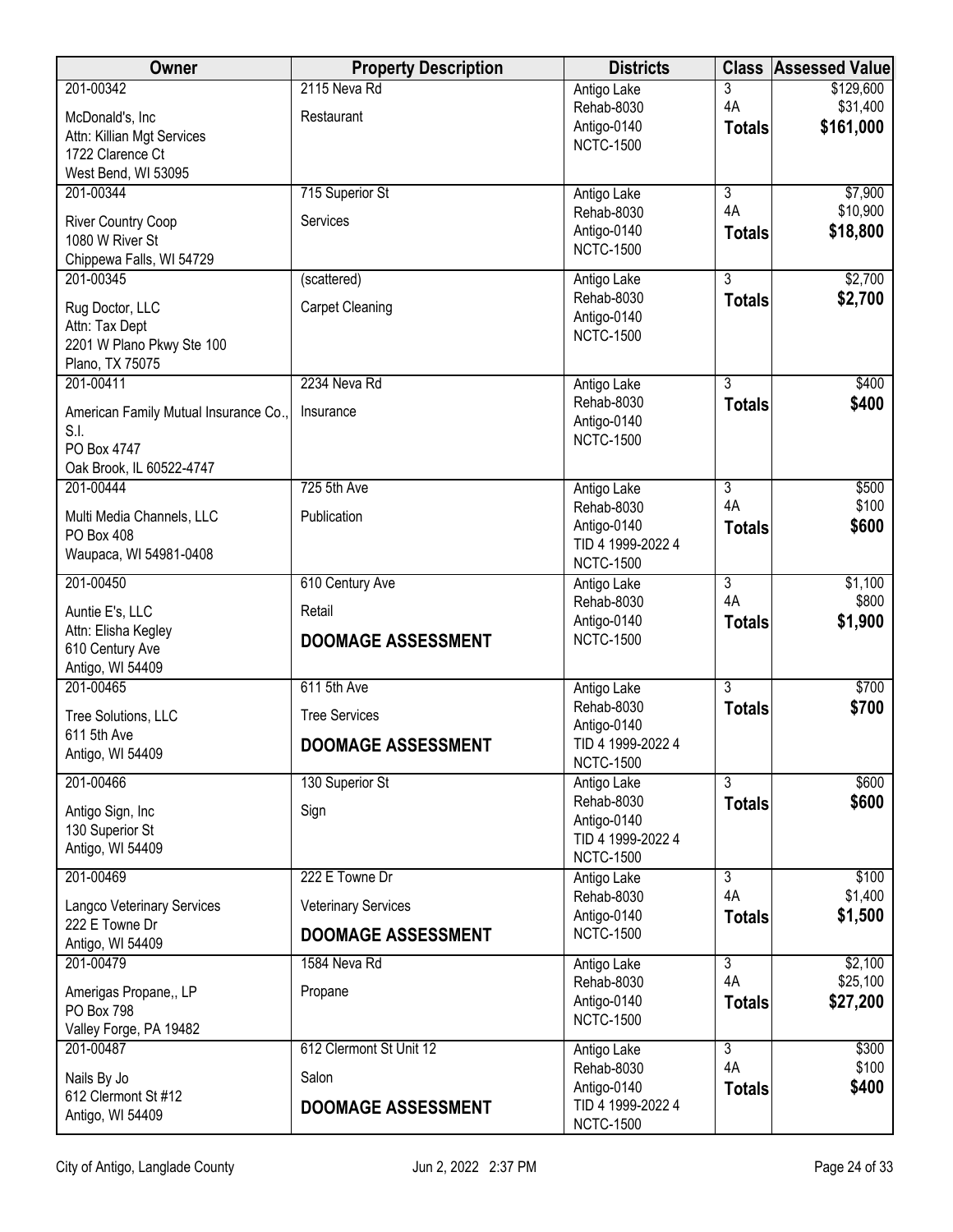| Owner                                                                                                                      | <b>Property Description</b>                                                  | <b>Districts</b>                                                                  |                                       | <b>Class Assessed Value</b>    |
|----------------------------------------------------------------------------------------------------------------------------|------------------------------------------------------------------------------|-----------------------------------------------------------------------------------|---------------------------------------|--------------------------------|
| 201-00488<br>Tangles Hair Studio, LLC<br>612 Clermont St<br>Unit 1<br>Antigo, WI 54409                                     | 612 Clermont St Unit 1<br>Salon<br><b>DOOMAGE ASSESSMENT</b>                 | Antigo Lake<br>Rehab-8030<br>Antigo-0140<br>TID 4 1999-2022 4<br><b>NCTC-1500</b> | <b>Totals</b>                         | \$600<br>\$600                 |
| 201-00490<br>Mosaic Massage, LLC<br>612 Clement St Ste 5<br>Antigo, WI 54409                                               | 612 Clermont St Unit 9<br>PT/OT/Massage Therapy                              | Antigo Lake<br>Rehab-8030<br>Antigo-0140<br>TID 4 1999-2022 4<br><b>NCTC-1500</b> | $\overline{3}$<br><b>Totals</b>       | \$1,300<br>\$1,300             |
| 201-00491<br>Stellar Fitness Antigo, LLC<br>d.b.a. Anytime Fitness<br>1230 Centennial Centre Blvd<br>Oneida, WI 54155-8995 | 501 Superior St<br>Health/Wellness                                           | Antigo Lake<br>Rehab-8030<br>Antigo-0140<br>TID 4 1999-2022 4<br><b>NCTC-1500</b> | $\overline{3}$<br><b>Totals</b>       | \$14,600<br>\$14,600           |
| 201-00501<br>In Balance Chiropractic, LLC<br>Attn: Dr Roth<br>721 Century Ave<br>Antigo, WI 54409-2473                     | 721 Century Ave<br><b>Chiropractic Services</b><br><b>DOOMAGE ASSESSMENT</b> | Antigo Lake<br>Rehab-8030<br>Antigo-0140<br><b>NCTC-1500</b>                      | 3<br>4A<br><b>Totals</b>              | \$200<br>\$3,400<br>\$3,600    |
| 201-00506<br>Hearing Advantage, LLC<br>181 S Anderson St<br>Rhinelander, WI 54501                                          | 2234 Neva Rd<br><b>Audiology Services</b><br><b>DOOMAGE ASSESSMENT</b>       | Antigo Lake<br>Rehab-8030<br>Antigo-0140<br><b>NCTC-1500</b>                      | 3<br><b>Totals</b>                    | \$2,700<br>\$2,700             |
| 201-00509<br>Aspirus Medical Group, Inc<br>d.b.a. Aspirus Cardovascular Associates<br>PO Box 1847<br>Wausau, WI 54402-1847 | 110 E 5th Ave<br><b>Medical Services</b>                                     | Antigo Lake<br>Rehab-8030<br>Antigo-0140<br>TID 5 2001-2028 3<br><b>NCTC-1500</b> | $\overline{3}$<br>4A<br><b>Totals</b> | \$4,300<br>\$100<br>\$4,400    |
| 201-00512<br>BMO Harris Bank NA, Inc<br>111 W Monroe St 5C<br>Chicago, IL 60603                                            | 516 Clermont St<br><b>Financial Services</b>                                 | Antigo Lake<br>Rehab-8030<br>Antigo-0140<br>TID 4 1999-2022 4<br><b>NCTC-1500</b> | $\overline{3}$<br>4A<br><b>Totals</b> | \$4,000<br>\$7,400<br>\$11,400 |
| 201-00518<br>Farmer Bros Co<br>Attn: Tax Dept<br>1912 Farmer Brothers Dr<br>Northlake, TX 76262                            | 716 5th Ave<br>Wholesale                                                     | Antigo Lake<br>Rehab-8030<br>Antigo-0140<br>TID 4 1999-2022 4<br><b>NCTC-1500</b> | $\overline{3}$<br><b>Totals</b>       | \$800<br>\$800                 |
| 201-00521<br>Pebble Ridge Apartments, LP<br>6737 W Washington St Ste 2275<br>West Allis, WI 53214                          | 2109 Charlotte St<br><b>Apartment Rentals</b>                                | Antigo Lake<br>Rehab-8030<br>Antigo-0140<br><b>NCTC-1500</b>                      | 3<br><b>Totals</b>                    | \$50,500<br>\$50,500           |
| 201-00522<br>Redbox Automated Retail, LLC<br>PO Box 72210<br>Phoenix, AZ 85050                                             | 2204 Neva Rd<br><b>DVD/Game Rental</b>                                       | Antigo Lake<br>Rehab-8030<br>Antigo-0140<br><b>NCTC-1500</b>                      | 4A<br><b>Totals</b>                   | \$200<br>\$200                 |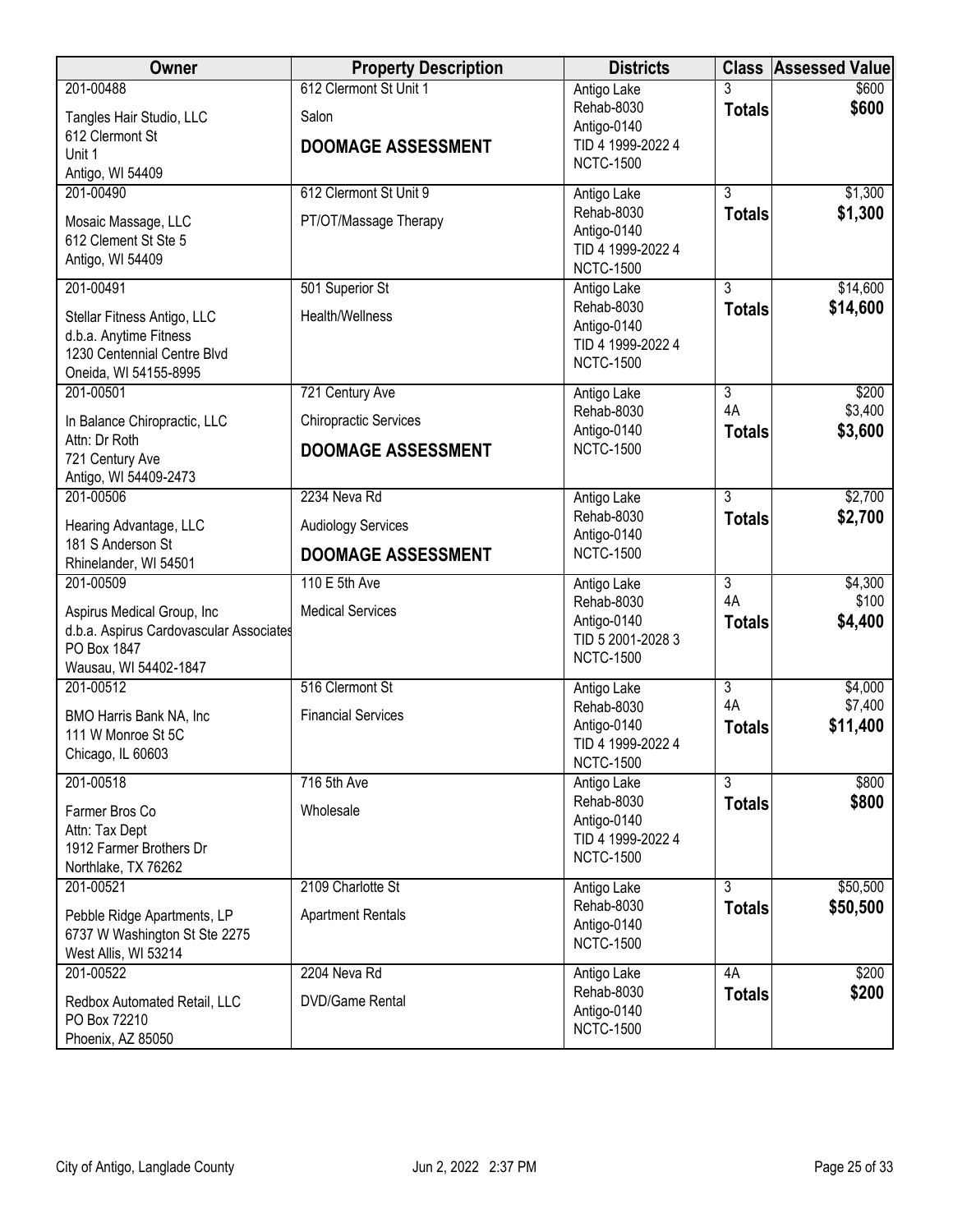| Owner                                     | <b>Property Description</b> | <b>Districts</b>                 | <b>Class</b>         | <b>Assessed Value</b> |
|-------------------------------------------|-----------------------------|----------------------------------|----------------------|-----------------------|
| 201-00525                                 | 2008 Neva Rd                | Antigo Lake                      | 3                    | \$0                   |
| Twisted Cone Ice Cream Shop               | Retail                      | Rehab-8030<br>Antigo-0140        | 4A                   | \$100<br>\$100        |
| Attn: Trace Zina                          |                             | <b>NCTC-1500</b>                 | <b>Totals</b>        |                       |
| 2008 Neva Rd<br>Antigo, WI 54409          |                             |                                  |                      |                       |
| 201-00528                                 | 1109 Arctic St              | Antigo Lake                      | $\overline{3}$       | \$900                 |
|                                           | Childcare                   | Rehab-8030                       | <b>Totals</b>        | \$900                 |
| Koles Day Care<br>Attn: Norma Koles       |                             | Antigo-0140                      |                      |                       |
| 1109 Arctic St                            |                             | <b>NCTC-1500</b>                 |                      |                       |
| Antigo, WI 54409                          |                             |                                  |                      |                       |
| 201-00537                                 | 823 5th Ave                 | Antigo Lake                      | $\overline{3}$       | \$800                 |
| Digital Cinema Distribution Coalition, LL | Services                    | Rehab-8030<br>Antigo-0140        | <b>Totals</b>        | \$800                 |
| 1840 Century Park East Ste 550            |                             | TID 4 1999-2022 4                |                      |                       |
| Los Angeles, CA 90067                     |                             | <b>NCTC-1500</b>                 |                      |                       |
| 201-00538                                 | 723 6th Ave                 | Antigo Lake                      | $\overline{3}$       | \$162,900             |
| GreatAmerica Financial Services Corp      | Leasing                     | Rehab-8030                       | <b>Totals</b>        | \$162,900             |
| 625 First St SE Ste 800                   |                             | Antigo-0140<br>TID 4 1999-2022 4 |                      |                       |
| Cedar Rapids, IA 52401                    |                             | <b>NCTC-1500</b>                 |                      |                       |
| 201-00539                                 | (scattered)                 | Antigo Lake                      | $\overline{3}$       | \$800                 |
| Great Lakes Coca-Cola Distribution, LL(   | Wholesale                   | Rehab-8030                       | <b>Totals</b>        | \$800                 |
| Attn: Accounts Payable                    |                             | Antigo-0140                      |                      |                       |
| 7400 N Oak Park Ave                       |                             | <b>NCTC-1500</b>                 |                      |                       |
| Niles, IL 60714                           |                             |                                  |                      |                       |
| 201-00540                                 | 610 Amron Ave               | Antigo Lake<br>Rehab-8030        | $\overline{3}$       | \$17,100<br>\$17,100  |
| Heska Corp                                | Leasing                     | Antigo-0140                      | <b>Totals</b>        |                       |
| 3760 Rocky Mountain Ave                   |                             | <b>NCTC-1500</b>                 |                      |                       |
| Loveland, CO 80538<br>201-00541           | 734 S Superior St           | Antigo Lake                      | $\overline{3}$       | \$800                 |
|                                           |                             | Rehab-8030                       | <b>Totals</b>        | \$800                 |
| Alex & Ani, LLC<br>PO Box 80615           | Retail                      | Antigo-0140                      |                      |                       |
| Indianapolis, IN 46280                    |                             | <b>NCTC-1500</b>                 |                      |                       |
| 201-00544                                 | 2001 Jerome St              | Antigo Lake                      | $\overline{3}$       | \$3,100               |
| Canon Financial Services, Inc.            | Leasing                     | Rehab-8030                       | <b>Totals</b>        | \$3,100               |
| 158 Gaither Dr                            |                             | Antigo-0140                      |                      |                       |
| PO Box 5008                               |                             | <b>NCTC-1500</b>                 |                      |                       |
| Mount Laurel, NJ 08054                    |                             |                                  |                      |                       |
| 201-00549                                 | 217 State Highway 64        | Antigo Lake<br>Rehab-8030        | $\overline{3}$<br>4A | \$1,700<br>\$7,700    |
| Edward D Jones & Co, LP                   | Stockbroker/Dealer          | Antigo-0140                      | <b>Totals</b>        | \$9,400               |
| d.b.a. #97830<br>Attn: Branch Tax         |                             | <b>NCTC-1500</b>                 |                      |                       |
| PO Box 66528                              |                             |                                  |                      |                       |
| St Louis, MO 63166-6528                   |                             |                                  |                      |                       |
| 201-00551                                 | 236 Fred St                 | Antigo Lake                      | $\overline{3}$       | \$2,400               |
| DeHart, Georgianna                        | Childcare                   | Rehab-8030                       | <b>Totals</b>        | \$2,400               |
| d.b.a. Lovable Huggable Family            |                             | Antigo-0140<br><b>NCTC-1500</b>  |                      |                       |
| Daycare                                   |                             |                                  |                      |                       |
| 236 Fred St                               |                             |                                  |                      |                       |
| Antigo, WI 54409                          |                             |                                  |                      |                       |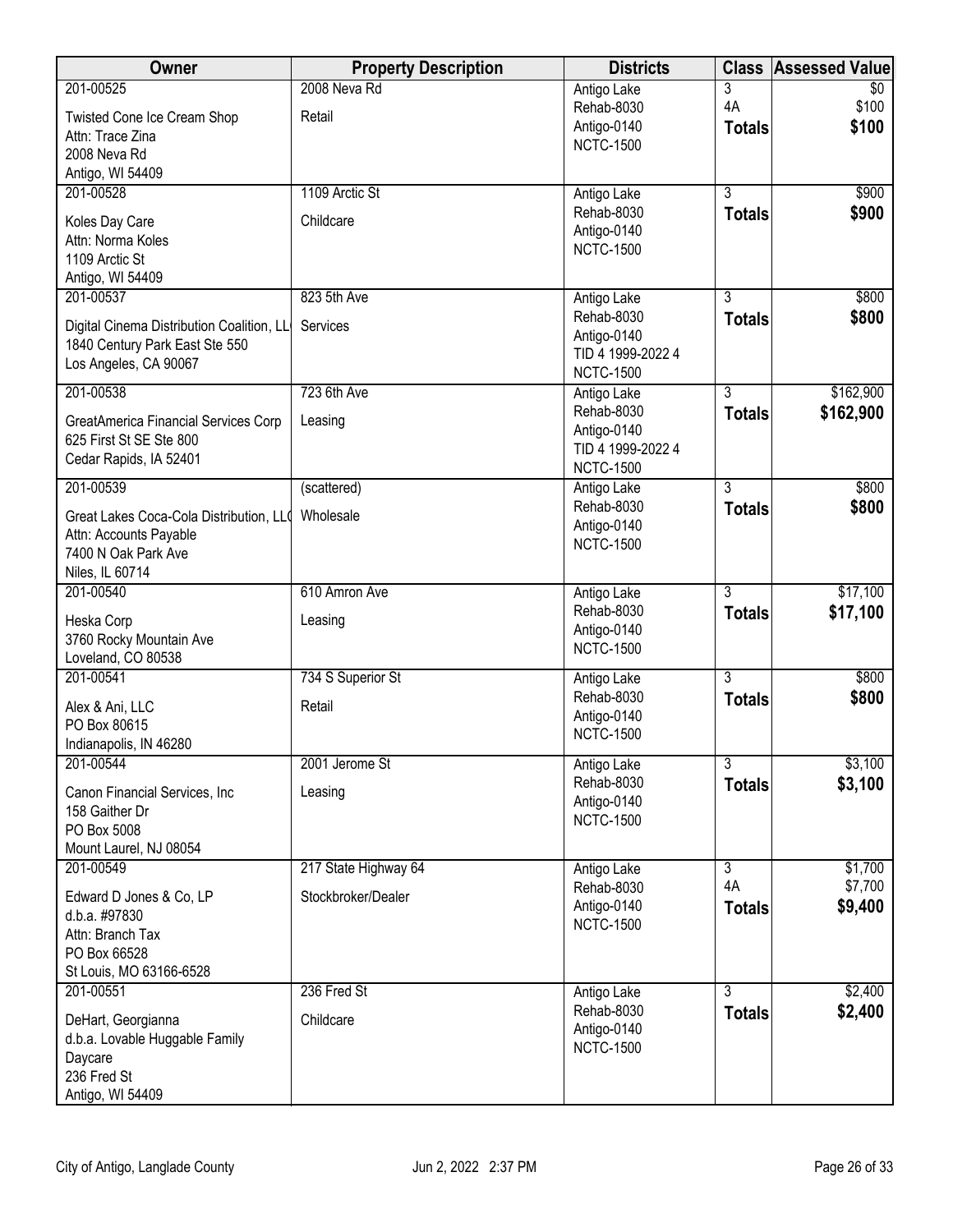| <b>Owner</b>                                                | <b>Property Description</b> | <b>Districts</b>                |                | <b>Class Assessed Value</b> |
|-------------------------------------------------------------|-----------------------------|---------------------------------|----------------|-----------------------------|
| 201-00552                                                   | 1115 Arctic St              | Antigo Lake                     |                | \$100                       |
| Rank, Katherine                                             | Childcare                   | Rehab-8030                      | <b>Totals</b>  | \$100                       |
| d.b.a. Three K's Family Day Care                            |                             | Antigo-0140<br><b>NCTC-1500</b> |                |                             |
| 1115 Arctic St                                              |                             |                                 |                |                             |
| Antigo, WI 54409                                            |                             |                                 |                |                             |
| 201-00561                                                   | 524 Morse St Unit B207      | Antigo Lake                     | $\overline{3}$ | \$1,100                     |
| Lewandowski, Jill, LLC                                      | <b>Elder Care Service</b>   | Rehab-8030                      | 4A             | \$3,000                     |
| d.b.a. Hands With Heart LLC                                 |                             | Antigo-0140                     | <b>Totals</b>  | \$4,100                     |
| 228 E 5th Ave                                               | <b>DOOMAGE ASSESSMENT</b>   | TID 4 1999-2022 4               |                |                             |
| Antigo, WI 54409                                            |                             | <b>NCTC-1500</b>                |                |                             |
| 201-00564                                                   | 1226 1st Ave                | Antigo Lake                     | $\overline{3}$ | \$1,100                     |
| Steger, Tammy                                               | Designer                    | Rehab-8030                      | <b>Totals</b>  | \$1,100                     |
| d.b.a. Mackie Design                                        |                             | Antigo-0140                     |                |                             |
| 1226 1st Ave                                                | <b>DOOMAGE ASSESSMENT</b>   | <b>NCTC-1500</b>                |                |                             |
| Antigo, WI 54409                                            |                             |                                 |                |                             |
| 201-00570                                                   | 414 1st Ave                 | Antigo Lake                     | $\overline{3}$ | \$1,100                     |
| SSP Flags, Inc                                              | Retail                      | Rehab-8030                      | <b>Totals</b>  | \$1,100                     |
| Attn: Mark Gallus                                           |                             | Antigo-0140                     |                |                             |
| <b>PO Box 126</b>                                           | <b>DOOMAGE ASSESSMENT</b>   | <b>NCTC-1500</b>                |                |                             |
| Antigo, WI 54409                                            |                             |                                 |                |                             |
| 201-00572                                                   | 345 Whispering Pines Ln     | Antigo Lake                     | 4A             | \$100                       |
| Search360, LLC                                              | Designer                    | Rehab-8030                      | <b>Totals</b>  | \$100                       |
| Attn: Chad Cornelius                                        |                             | Antigo-0140                     |                |                             |
| 345 Whispering Pines Ln                                     | <b>DOOMAGE ASSESSMENT</b>   | <b>NCTC-1500</b>                |                |                             |
| Antigo, WI 54409                                            |                             |                                 |                |                             |
| 201-00587                                                   | 300 Prosser PI              | Antigo Lake                     | $\overline{3}$ | \$9,200                     |
|                                                             |                             | Rehab-8030                      | <b>Totals</b>  | \$9,200                     |
| Prosser Place Apartments, LLC<br>300 N Corporate Dr Ste 280 | <b>Apartment Rentals</b>    | Antigo-0140                     |                |                             |
| Brookfield, WI 53045                                        |                             | TID 6 2008-2028 6               |                |                             |
|                                                             |                             | <b>NCTC-1500</b>                |                |                             |
| 201-00588                                                   | 2242 Neva Rd                | Antigo Lake                     | $\overline{3}$ | \$2,300                     |
| Xtreme Vape, LLC                                            | Retail                      | Rehab-8030                      | <b>Totals</b>  | \$2,300                     |
| 2242 Neva Rd                                                | <b>DOOMAGE ASSESSMENT</b>   | Antigo-0140<br><b>NCTC-1500</b> |                |                             |
| Antigo, WI 54409                                            |                             |                                 |                |                             |
| 201-00596                                                   | 1111 Langlade Rd            | Antigo Lake                     | 3              | \$500                       |
| Aspirus at Home, Inc                                        | Home Health Agency          | Rehab-8030                      | 4A             | \$600                       |
| PO Box 1847                                                 |                             | Antigo-0140<br><b>NCTC-1500</b> | <b>Totals</b>  | \$1,100                     |
| Wausau, WI 54402-1847                                       |                             |                                 |                |                             |
| 201-00602                                                   | 423 State Highway 64        | Antigo Lake                     | $\overline{3}$ | \$9,000                     |
| Team Wireless, Inc                                          | Sales & Service             | Rehab-8030                      | <b>Totals</b>  | \$9,000                     |
| d.b.a. Verizon Wireless Technologies                        |                             | Antigo-0140                     |                |                             |
| 423 State Highway 64                                        | <b>DOOMAGE ASSESSMENT</b>   | <b>NCTC-1500</b>                |                |                             |
| Antigo, WI 54409                                            |                             |                                 |                |                             |
| 201-00606                                                   | 504 Hogan St                | Antigo Lake                     | 4A             | \$300                       |
| Kims New2You Cybershop                                      | Resale                      | Rehab-8030                      | <b>Totals</b>  | \$300                       |
| Attn: Kim Waldvogel                                         |                             | Antigo-0140                     |                |                             |
| 504 Hogan St                                                | <b>DOOMAGE ASSESSMENT</b>   | <b>NCTC-1500</b>                |                |                             |
| Antigo, WI 54409                                            |                             |                                 |                |                             |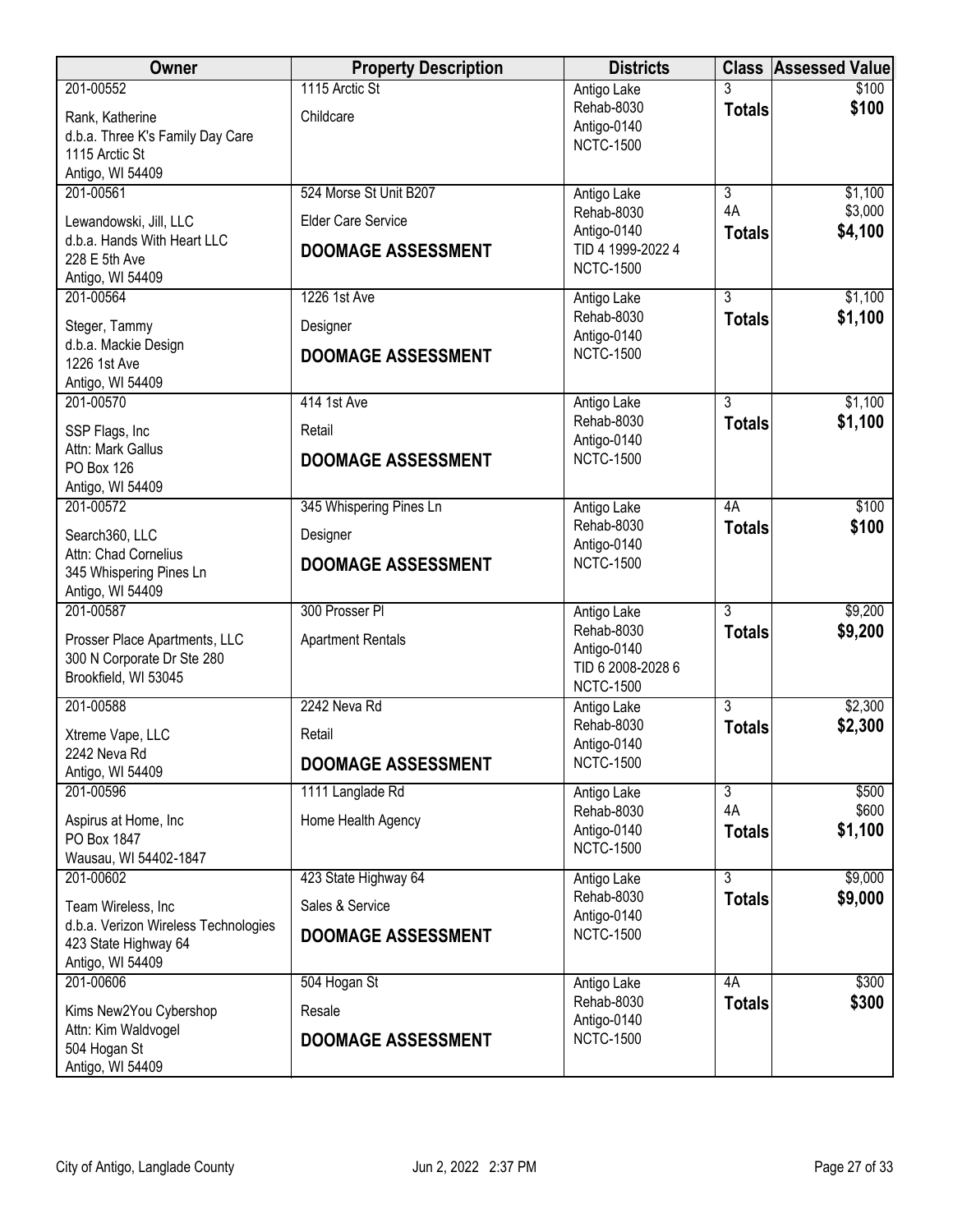| Owner                                                 | <b>Property Description</b> | <b>Districts</b>                      |                     | <b>Class Assessed Value</b> |
|-------------------------------------------------------|-----------------------------|---------------------------------------|---------------------|-----------------------------|
| 201-00608                                             | 620 S Morse St              | Antigo Lake                           |                     | \$1,600                     |
| Whitetails and Woodland Management,                   | Services                    | Rehab-8030<br>Antigo-0140             | <b>Totals</b>       | \$1,600                     |
| <b>Inc</b><br>Attn: Richard Kotecki                   | <b>DOOMAGE ASSESSMENT</b>   | <b>NCTC-1500</b>                      |                     |                             |
| 620 S Morse St                                        |                             |                                       |                     |                             |
| Antigo, WI 54409                                      |                             |                                       |                     |                             |
| 201-00610                                             | 2008 Neva Rd                | Antigo Lake                           | $\overline{3}$      | \$0                         |
| Bagalot                                               | Retail                      | Rehab-8030<br>Antigo-0140             | 4A<br><b>Totals</b> | \$200<br>\$200              |
| Attn: Penny and Trace Zima                            |                             | <b>NCTC-1500</b>                      |                     |                             |
| 2008 Neva Rd<br>Antigo, WI 54409                      |                             |                                       |                     |                             |
| 201-00611                                             | 931 10th Ave                | Antigo Lake                           | $\overline{3}$      | \$3,000                     |
| North Central Caravans, LLC                           | Transportation              | Rehab-8030                            | 4A                  | \$1,000                     |
| Attn: Todd Zinda                                      | <b>DOOMAGE ASSESSMENT</b>   | Antigo-0140<br><b>NCTC-1500</b>       | <b>Totals</b>       | \$4,000                     |
| N1733 Trout Rd                                        |                             |                                       |                     |                             |
| Antigo, WI 54409<br>201-00616                         | 2010 Progress Blvd          | Antigo Lake                           | $\overline{3}$      | \$89,800                    |
|                                                       |                             | Rehab-8030                            | 4A                  | \$400                       |
| R & R Dental Partners, LLC<br>2010 Progress Blvd      | Dentistry                   | Antigo-0140                           | <b>Totals</b>       | \$90,200                    |
| Antigo, WI 54409                                      |                             | <b>NCTC-1500</b>                      |                     |                             |
| 201-00617                                             | 816 5th Ave                 | Antigo Lake                           | $\overline{3}$      | \$12,800                    |
| Wild Epitome, LLC                                     | Winery                      | Rehab-8030<br>Antigo-0140             | 4A                  | \$200<br>\$13,000           |
| 816 5th Ave                                           |                             | TID 4 1999-2022 4                     | <b>Totals</b>       |                             |
| Antigo, WI 54409                                      |                             | <b>NCTC-1500</b>                      |                     |                             |
| 201-00642                                             | 623 Edison St               | Antigo Lake                           | $\overline{3}$      | \$2,700                     |
| Over Dere Ventures, LLC                               | Bar                         | Rehab-8030<br>Antigo-0140             | <b>Totals</b>       | \$2,700                     |
| d.b.a. Game On<br>623 Edison St                       | <b>DOOMAGE ASSESSMENT</b>   | TID 4 1999-2022 4                     |                     |                             |
| Antigo, WI 54409                                      |                             | <b>NCTC-1500</b>                      |                     |                             |
| 201-00644                                             | 735 5th Ave                 | Antigo Lake                           | $\overline{3}$      | \$2,200                     |
| Savers Food Mart, LLC                                 | Grocery                     | Rehab-8030                            | 4A                  | \$300                       |
| Attn: Woyak, Kim                                      |                             | Antigo-0140<br>TID 4 1999-2022 4      | <b>Totals</b>       | \$2,500                     |
| PO Box 592<br>Antigo, WI 54409-0592                   |                             | <b>NCTC-1500</b>                      |                     |                             |
| 201-00645                                             | <b>724 5th Ave</b>          | Antigo Lake                           | $\overline{3}$      | \$96,700                    |
| Associated Bank, NA, Inc                              | <b>Financial Services</b>   | Rehab-8030                            | 4A                  | \$14,700                    |
| 433 Main St                                           |                             | Antigo-0140<br>TID 4 1999-2022 4      | <b>Totals</b>       | \$111,400                   |
| MS #8227                                              |                             | <b>NCTC-1500</b>                      |                     |                             |
| Gree Bay, WI 54301<br>201-00647                       | 711 5th Ave                 | Antigo Lake                           | $\overline{3}$      | \$2,100                     |
|                                                       |                             | Rehab-8030                            | <b>Totals</b>       | \$2,100                     |
| Musoloff, Natan<br>d.b.a. Thrivent Financial Services | <b>Financial Services</b>   | Antigo-0140                           |                     |                             |
| Attn: Musolff, Nathan                                 | <b>DOOMAGE ASSESSMENT</b>   | TID 4 1999-2022 4<br><b>NCTC-1500</b> |                     |                             |
| 711 5th Ave                                           |                             |                                       |                     |                             |
| Antigo, WI 54409<br>201-00648                         | 2319 Neva Rd Unit A         | Antigo Lake                           | $\overline{3}$      | \$700                       |
|                                                       |                             | Rehab-8030                            | <b>Totals</b>       | \$700                       |
| Papa Murphy's, LLC<br>Attn: Bart J Mattson            | Restaurant                  | Antigo-0140                           |                     |                             |
| 2319 Neva Rd Ste A                                    |                             | <b>NCTC-1500</b>                      |                     |                             |
| Antigo, WI 54409                                      |                             |                                       |                     |                             |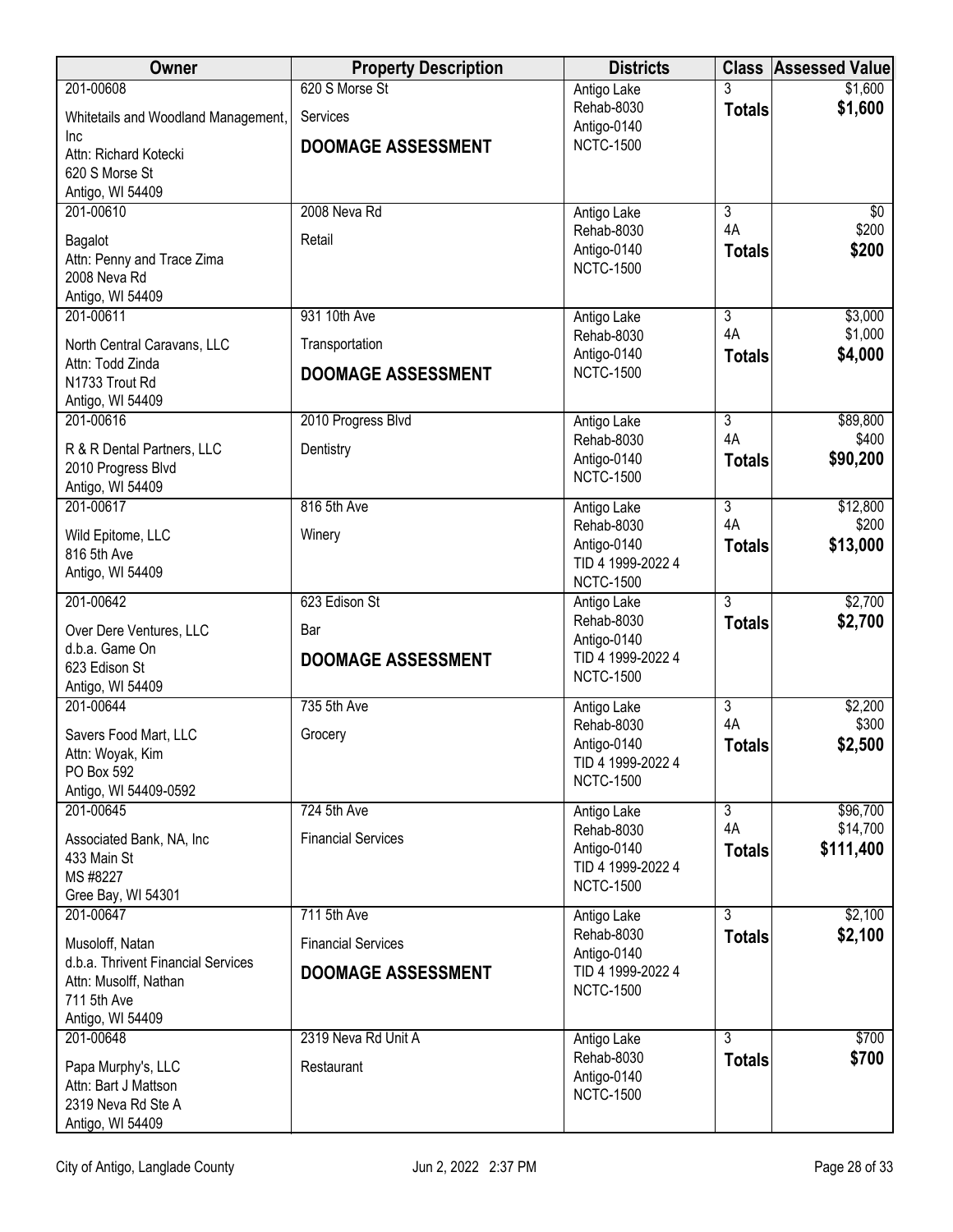| Owner                                              | <b>Property Description</b> | <b>Districts</b>                 |                                 | <b>Class Assessed Value</b> |
|----------------------------------------------------|-----------------------------|----------------------------------|---------------------------------|-----------------------------|
| 201-00649                                          | 805 5th Ave                 | Antigo Lake                      | 3                               | \$3,100                     |
| Lamarche, Kelly, LLC                               | Insurance                   | Rehab-8030                       | <b>Totals</b>                   | \$3,100                     |
| d.b.a. Farmer's Insurance                          |                             | Antigo-0140<br>TID 4 1999-2022 4 |                                 |                             |
| 805 5th Ave                                        |                             | <b>NCTC-1500</b>                 |                                 |                             |
| Antigo, WI 54409<br>201-00650                      | 834 5th Ave                 | Antigo Lake                      | $\overline{3}$                  | \$1,100                     |
|                                                    |                             | Rehab-8030                       | <b>Totals</b>                   | \$1,100                     |
| <b>Unified Martial Arts</b><br>N5352 Church Rd     | <b>Martial Arts</b>         | Antigo-0140                      |                                 |                             |
| Deerbrook, WI 54424                                | <b>DOOMAGE ASSESSMENT</b>   | TID 4 1999-2022 4                |                                 |                             |
|                                                    |                             | <b>NCTC-1500</b>                 |                                 |                             |
| 201-00651                                          | 610 Amron Ave               | Antigo Lake<br>Rehab-8030        | $\overline{3}$<br><b>Totals</b> | \$400<br>\$400              |
| CSC Leasing Co                                     | Leasing                     | Antigo-0140                      |                                 |                             |
| 6806 Paragon PI Ste 350<br>Richmond, VA 23230-1650 |                             | <b>NCTC-1500</b>                 |                                 |                             |
| 201-00652                                          | 2319 Neva Rd                | Antigo Lake                      | $\overline{3}$                  | \$4,600                     |
|                                                    |                             | Rehab-8030                       | 4A                              | \$5,600                     |
| Peshitigo National Bank, Inc<br>250 French St      | <b>Financial Services</b>   | Antigo-0140                      | <b>Totals</b>                   | \$10,200                    |
| Peshtigo, WI 54157                                 |                             | <b>NCTC-1500</b>                 |                                 |                             |
| 201-00653                                          | 411 2nd Ave                 | Antigo Lake                      | $\overline{3}$                  | \$100                       |
| One 10 Graphics, LLC                               |                             | Rehab-8030                       | 4A                              | \$300                       |
| Attn: Becca Kaegi                                  |                             | Antigo-0140<br>TID 5 2001-2028 3 | <b>Totals</b>                   | \$400                       |
| 411 2nd Ave                                        | <b>DOOMAGE ASSESSMENT</b>   | <b>NCTC-1500</b>                 |                                 |                             |
| Antigo, WI 54409                                   |                             |                                  |                                 |                             |
| 201-00654                                          | 206 Superior St             | Antigo Lake<br>Rehab-8030        | 4A                              | \$100                       |
| <b>Fischer Maintenence</b>                         | Services                    | Antigo-0140                      | <b>Totals</b>                   | \$100                       |
| Attn: Fischer, Darrin                              | <b>DOOMAGE ASSESSMENT</b>   | TID 4 1999-2022 4                |                                 |                             |
| 206 Superior St<br>Antigo, WI 54409                |                             | <b>NCTC-1500</b>                 |                                 |                             |
| 201-00656                                          | 2025 Charlotte St           | Antigo Lake                      | $\overline{3}$                  | \$1,600                     |
| A to B Auto Sales, LLC                             | <b>Auto Sales</b>           | Rehab-8030                       | <b>Totals</b>                   | \$1,600                     |
| Attn: Hubatch, Nick                                |                             | Antigo-0140                      |                                 |                             |
| 2025 Charlotte Ct                                  |                             | <b>NCTC-1500</b>                 |                                 |                             |
| Antigo, WI 54409                                   |                             |                                  |                                 |                             |
| 201-00661                                          | 200 State Highway 64        | Antigo Lake                      | 3                               | \$2,200                     |
| Scholl's Wellness, LLC                             | Kiosk                       | Rehab-8030<br>Antigo-0140        | <b>Totals</b>                   | \$2,200                     |
| PO Box 80615                                       |                             | <b>NCTC-1500</b>                 |                                 |                             |
| Indianapolis, IN 46280<br>201-00662                | 729 Park St                 | Antigo Lake                      | $\overline{3}$                  | \$25,200                    |
|                                                    |                             | Rehab-8030                       | <b>Totals</b>                   | \$25,200                    |
| TIAA, FSB<br>630 N Central Expy Ste A              | Leasing                     | Antigo-0140                      |                                 |                             |
| Plano, TX 75074                                    |                             | <b>NCTC-1500</b>                 |                                 |                             |
| 201-00664                                          | 2319 Neva Rd                | Antigo Lake                      | $\overline{3}$                  | \$300                       |
| US Bank National Association, Inc.                 | Leasing                     | Rehab-8030                       | <b>Totals</b>                   | \$300                       |
| 1310 Madrid St #100                                |                             | Antigo-0140                      |                                 |                             |
| Marshall, MN 56258                                 |                             | <b>NCTC-1500</b>                 |                                 |                             |
| 201-00667                                          | 612 Clermont St Unit 6      | Antigo Lake                      | $\overline{3}$                  | \$200                       |
| Body & Soul: Massage & Wellness                    | Massage Therapy             | Rehab-8030                       | 4A                              | \$100                       |
| Attn: Angela Zhurones                              |                             | Antigo-0140<br>TID 4 1999-2022 4 | <b>Totals</b>                   | \$300                       |
| 509 9th Ave                                        |                             | <b>NCTC-1500</b>                 |                                 |                             |
| Antigo, WI 54409                                   |                             |                                  |                                 |                             |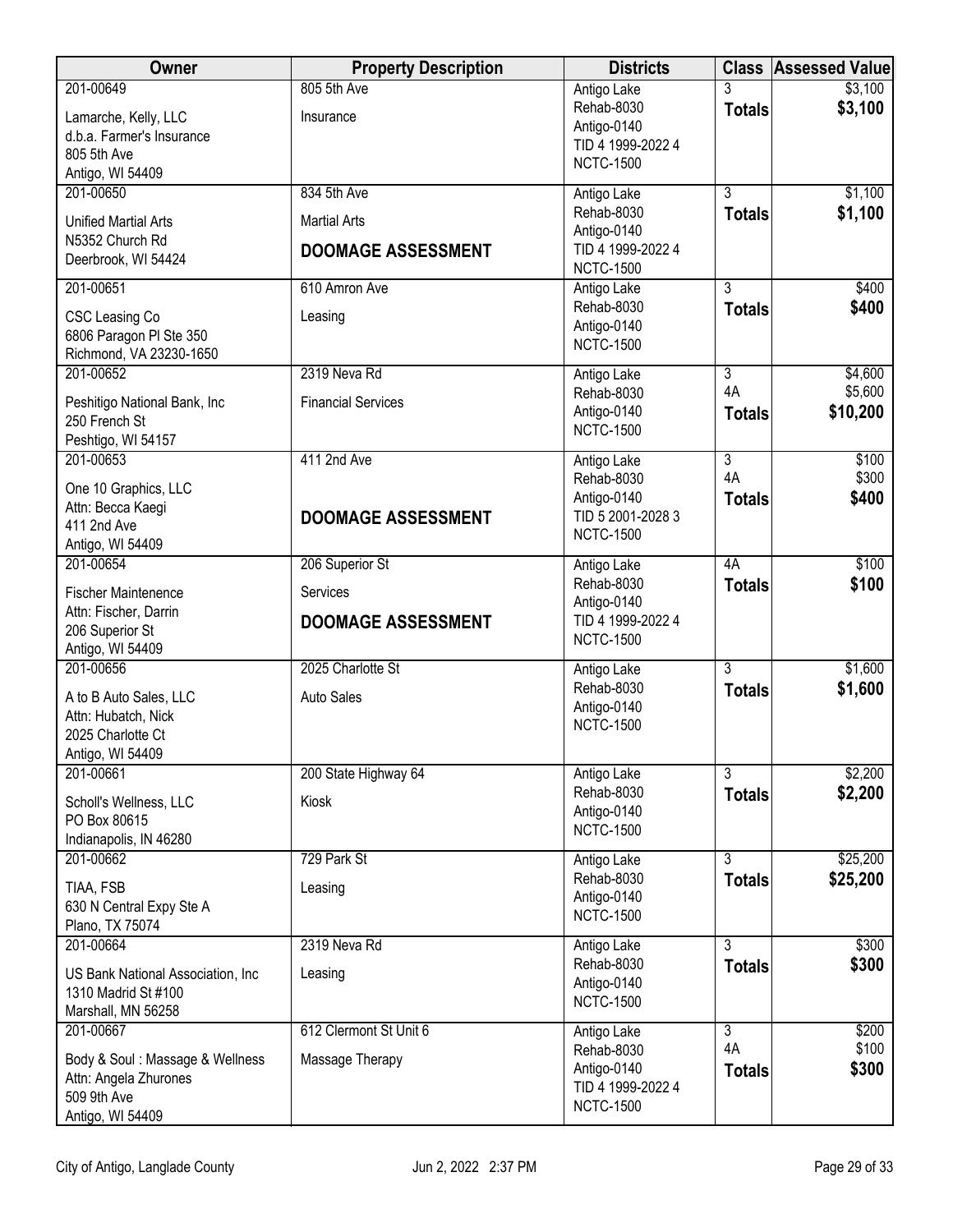| <b>Owner</b>                                         | <b>Property Description</b> | <b>Districts</b>                      | <b>Class</b>   | <b>Assessed Value</b> |
|------------------------------------------------------|-----------------------------|---------------------------------------|----------------|-----------------------|
| 201-00668                                            | 410 State Highway 64        | Antigo Lake                           | 3<br>4A        | \$5,000               |
| MAM 1, LLC                                           | Restaurant                  | Rehab-8030<br>Antigo-0140             | <b>Totals</b>  | \$500<br>\$5,500      |
| d.b.a. Michael's Family Restaurant                   | <b>DOOMAGE ASSESSMENT</b>   | <b>NCTC-1500</b>                      |                |                       |
| 410 State Highway 64<br>Antigo, WI 54409-8796        |                             |                                       |                |                       |
| 201-00669                                            | 608 Superior St Unit 8      | Antigo Lake                           | $\overline{3}$ | \$1,000               |
| Anna Frisch Photography, LLC                         | Photography                 | Rehab-8030                            | <b>Totals</b>  | \$1,000               |
| 733 5th Ave                                          | <b>DOOMAGE ASSESSMENT</b>   | Antigo-0140<br>TID 4 1999-2022 4      |                |                       |
| Antigo, WI 54409-2042                                |                             | <b>NCTC-1500</b>                      |                |                       |
| 201-00670                                            | 311 Superior St Unit 6      | Antigo Lake                           | $\overline{3}$ | \$300                 |
| Gems Heating, Cooling & Refrigeration,               | <b>HVAC</b>                 | Rehab-8030                            | <b>Totals</b>  | \$300                 |
| <b>LLC</b>                                           |                             | Antigo-0140<br><b>NCTC-1500</b>       |                |                       |
| 2006 Charlotte St<br>Antigo, WI 54409                |                             |                                       |                |                       |
| 201-00671                                            | 311 Superior St             | Antigo Lake                           | 4A             | \$500                 |
| Steve's Warehouse Sales, LLC                         | Resale                      | Rehab-8030                            | <b>Totals</b>  | \$500                 |
| Attn: Steve Sery                                     |                             | Antigo-0140                           |                |                       |
| 601 2nd Ave                                          | <b>DOOMAGE ASSESSMENT</b>   | <b>NCTC-1500</b>                      |                |                       |
| Antigo, WI 54409-1805<br>201-00672                   | 323 Superior St             | Antigo Lake                           | 4A             | \$1,100               |
|                                                      |                             | Rehab-8030                            | <b>Totals</b>  | \$1,100               |
| Mojos Antigo, Inc<br>323 Superior St                 | Video & Game Rental         | Antigo-0140                           |                |                       |
| Antigo, WI 54409-1859                                | <b>DOOMAGE ASSESSMENT</b>   | <b>NCTC-1500</b>                      |                |                       |
| 201-00673                                            | 325 Superior St             | Antigo Lake                           | $\overline{3}$ | \$2,000               |
| Sharp Art Tattoo Studio, LLC                         | Tattoos                     | Rehab-8030<br>Antigo-0140             | <b>Totals</b>  | \$2,000               |
| Attn: Kelsey Sams                                    | <b>DOOMAGE ASSESSMENT</b>   | <b>NCTC-1500</b>                      |                |                       |
| 325 Superior St<br>Antigo, WI 54409-1859             |                             |                                       |                |                       |
| 201-00674                                            | 721 Superior St             | Antigo Lake                           | $\overline{3}$ | \$11,200              |
| Antigo Floral, LLC                                   | Florist                     | Rehab-8030                            | 4A             | \$200                 |
| Attn: Angela Fleischmann                             |                             | Antigo-0140<br><b>NCTC-1500</b>       | <b>Totals</b>  | \$11,400              |
| 721 Superior St                                      |                             |                                       |                |                       |
| Antigo, WI 54409-2011<br>201-00675                   | 1022 5th Ave                | Antigo Lake                           | 3              | \$1,600               |
| The Man Cave, A Barbershop For Men,                  | <b>Barber Shop</b>          | Rehab-8030                            | <b>Totals</b>  | \$1,600               |
| <b>LLC</b>                                           |                             | Antigo-0140                           |                |                       |
| Attn: Stacy Marmes                                   | <b>DOOMAGE ASSESSMENT</b>   | TID 4 1999-2022 4<br><b>NCTC-1500</b> |                |                       |
| 1022 5th Ave<br>Antigo, WI 54409-1457                |                             |                                       |                |                       |
| 201-00676                                            | 715 5th Ave                 | Antigo Lake                           | $\overline{3}$ | \$4,000               |
| Be U Nutrition, LLC                                  | Coffee & Smoothie Bar       | Rehab-8030                            | 4A             | \$1,000               |
| Attn: Holly Mevis                                    |                             | Antigo-0140<br>TID 4 1999-2022 4      | <b>Totals</b>  | \$5,000               |
| 715 5th Ave                                          | <b>DOOMAGE ASSESSMENT</b>   | <b>NCTC-1500</b>                      |                |                       |
| Antigo, WI 54409-2042<br>201-00677                   | 312 Superior St             |                                       | $\overline{3}$ | \$2,100               |
|                                                      |                             | Antigo Lake<br>Rehab-8030             | <b>Totals</b>  | \$2,100               |
| Enviromental Plant Services, Inc.<br>Attn: Gary Jaje | <b>Abatement Services</b>   | Antigo-0140                           |                |                       |
| 2315 Hampden Ave                                     |                             | <b>NCTC-1500</b>                      |                |                       |
| St Paul, MN 55004                                    |                             |                                       |                |                       |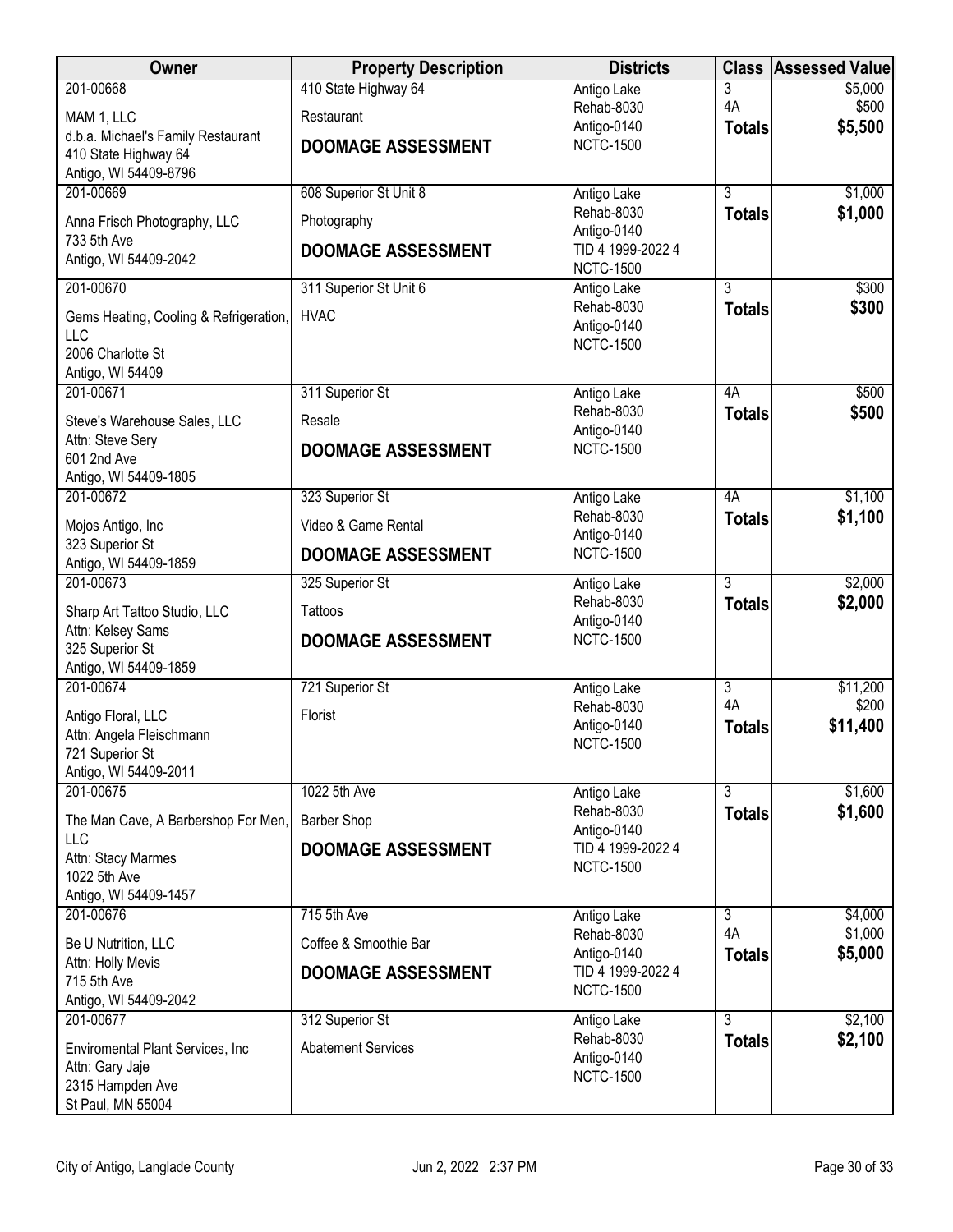| Owner                                                                                                                             | <b>Property Description</b>                                                 | <b>Districts</b>                                                                                       |                                       | <b>Class Assessed Value</b>     |
|-----------------------------------------------------------------------------------------------------------------------------------|-----------------------------------------------------------------------------|--------------------------------------------------------------------------------------------------------|---------------------------------------|---------------------------------|
| 201-00678<br>Flowers From The Heart on 5th, LLC<br>Attn: Bruce J. Walentowski<br>817 5th Ave<br>Antigo, WI 54409-1938             | 817 5th Ave<br>Florist<br><b>DOOMAGE ASSESSMENT</b>                         | Antigo Lake<br>Rehab-8030<br>Antigo-0140<br>TID 4 1999-2022 4<br><b>NCTC-1500</b>                      | <b>Totals</b>                         | \$2,000<br>\$2,000              |
| 201-00679<br>Funtime Antigo, LLC<br>Attn: Cecil DeHart<br>1019 5th Ave<br>Antigo, WI 54409-1458                                   | 1019 5th Ave<br>Gaming Lounge & Skate Ramps                                 | Antigo Lake<br>Rehab-8030<br>Antigo-0140<br>TID 4 1999-2022 4<br><b>NCTC-1500</b>                      | 3<br><b>Totals</b>                    | \$2,300<br>\$2,300              |
| 201-00680<br>Galactic Gaming, LLC<br>Attn: Sheldon Hable<br>715 5th Ave<br>Antigo, WI 54409-2042                                  | 715 5th Ave<br>Retail<br><b>DOOMAGE ASSESSMENT</b>                          | Antigo Lake<br>Rehab-8030<br>Antigo-0140<br>TID 4 1999-2022 4<br><b>NCTC-1500</b>                      | 3<br>4A<br><b>Totals</b>              | \$1,600<br>\$16,200<br>\$17,800 |
| 201-00681<br><b>ZMouse Designs</b><br>Attn: McKenzie Zima<br>2008 Neva Rd<br>Antigo, WI 54409-2458                                | 839 5th Ave<br>Screen Printing (HTV)                                        | Antigo Lake<br>Rehab-8030<br>Antigo-0140<br>TID 4 1999-2022 4<br><b>NCTC-1500</b>                      | $\overline{3}$<br>4A<br><b>Totals</b> | \$1,300<br>\$100<br>\$1,400     |
| 201-00682<br>Little Wolf Automotive Express Lube<br>Attn: Scott Bickley<br>323 S Western Ave<br>Waupaca, WI 54981-5704            | 1436 Neva Rd<br>Automotive Maintenance Service<br><b>DOOMAGE ASSESSMENT</b> | Antigo Lake<br>Rehab-8030<br>Antigo-0140<br><b>NCTC-1500</b>                                           | 4A<br><b>Totals</b>                   | \$1,100<br>\$1,100              |
| 201-00683<br>DS Services of America, Inc.<br>d.b.a. Primo Water North America<br>4221 W Boy Scout Blvd Ste 400<br>Tampa, FL 33607 | (scattered)<br>Leasing                                                      | Antigo-0140<br><b>NCTC-1500</b>                                                                        | $\overline{3}$<br><b>Totals</b>       | \$4,900<br>\$4,900              |
| 201-00684<br>GreatAmerica Financial Services Corp<br>625 First St SE Ste 800<br>Cedar Rapids, IA 52401                            | 975 Amron Ave<br>Leasing                                                    | Antigo Lake<br>Rehab-8030<br>Antigo-0140<br>TID 7 2010-2030 6<br><b>NCTC-1500</b>                      | $\overline{3}$<br><b>Totals</b>       | \$3,700<br>\$3,700              |
| 201-00685<br>GFL Solid Waste Midwest, LLC<br>PO Box 80615<br>Indianapolis, IN 46280                                               | 1715 Deleglise St<br>Services                                               | Antigo Lake<br>Rehab-8030<br>Antigo-0140<br>TID 3 1999-2022 4S<br>extended to 2039<br><b>NCTC-1500</b> | 4A<br><b>Totals</b>                   | \$118,100<br>\$118,100          |
| 2022-00<br>Wagner Oil Co, Inc.<br>Attn: Melissa Wagner<br>PO Box 28<br>Antigo, WI 54409-0028                                      | 914 3rd Ave<br>Wholesale<br><b>DOOMAGE ASSESSMENT</b>                       | Antigo Lake<br>Rehab-8030<br>Antigo-0140<br><b>NCTC-1500</b>                                           | 3<br><b>Totals</b>                    | \$5,000<br>\$5,000              |
| 2022-01<br>I Stitch and Print<br>Attn: Alexander Mak<br>13333 Saticoy St<br>North Hollywood, CA 91605-3408                        | 729 5th Ave<br>Retail<br><b>DOOMAGE ASSESSMENT</b>                          | Antigo Lake<br>Rehab-8030<br>Antigo-0140<br>TID 4 1999-2022 4<br><b>NCTC-1500</b>                      | $\overline{3}$<br>4A<br><b>Totals</b> | \$2,000<br>\$500<br>\$2,500     |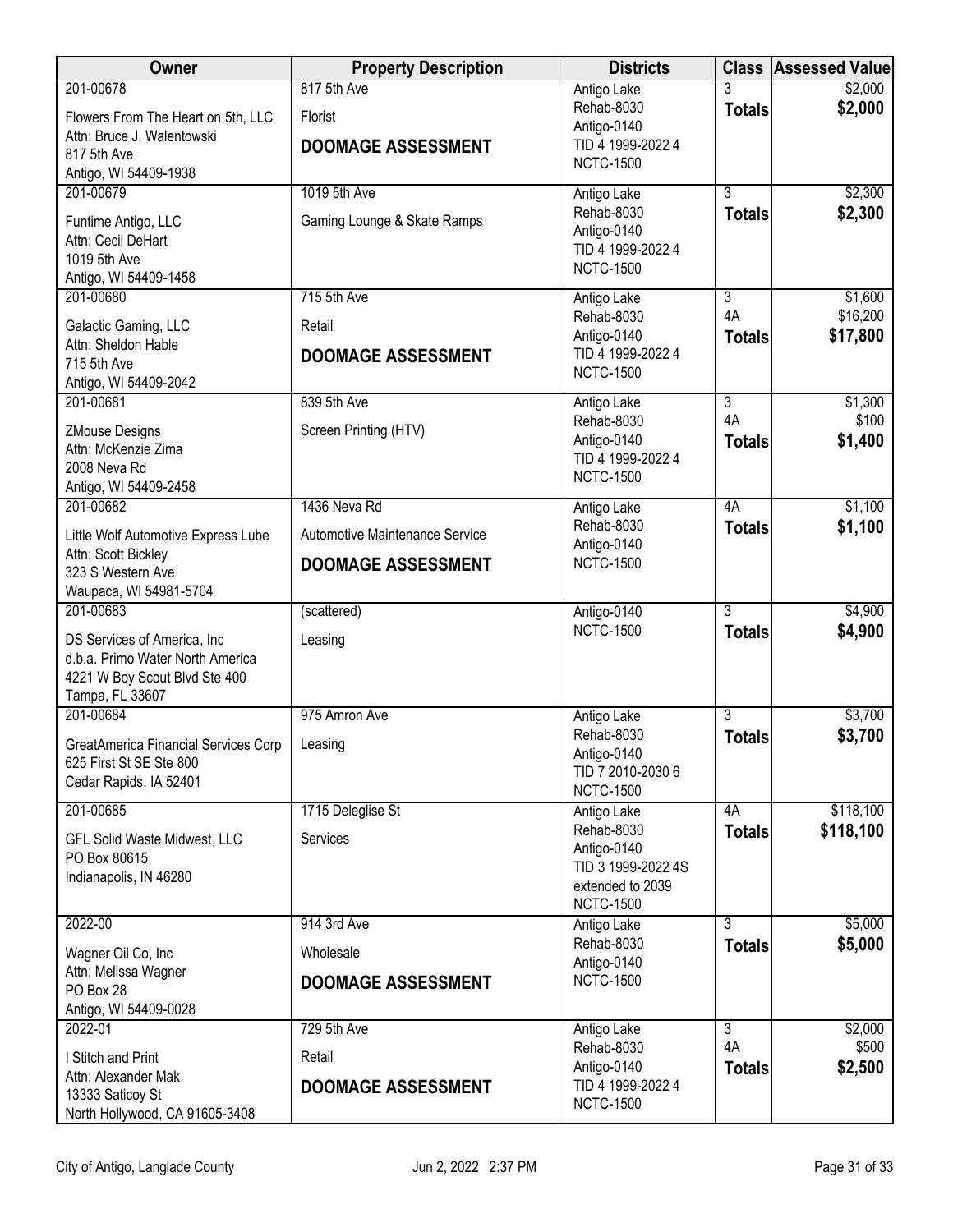| Owner                                               | <b>Property Description</b> | <b>Districts</b>                      |                      | <b>Class Assessed Value</b> |
|-----------------------------------------------------|-----------------------------|---------------------------------------|----------------------|-----------------------------|
| 2022-02                                             | 517 Clermont St             | Antigo-0140                           |                      | \$2,000                     |
| J & D Xcnetix, LLC                                  | Retail                      | TID 4 1999-2022 4<br><b>NCTC-1500</b> | <b>Totals</b>        | \$2,000                     |
| Attn: Jon and Dana Wojciechowski                    | <b>DOOMAGE ASSESSMENT</b>   |                                       |                      |                             |
| 517 Clermont                                        |                             |                                       |                      |                             |
| Antigo, WI 54409-1924<br>2022-03                    |                             |                                       | $\overline{3}$       |                             |
|                                                     | 815 S Superior St           | Antigo Lake<br>Rehab-8030             | 4A                   | \$258,100<br>\$100          |
| Kwik Trip, Inc                                      | C-Store/Car Wash            | Antigo-0140                           | <b>Totals</b>        | \$258,200                   |
| d.b.a. Kwik Trip #1143                              |                             | <b>NCTC-1500</b>                      |                      |                             |
| 1626 Oak St<br>La Crosse, WI 54603                  |                             |                                       |                      |                             |
| 2022-04                                             | 521 S Clermont St           | Antigo Lake                           | 3                    | \$2,500                     |
|                                                     |                             | Rehab-8030                            | <b>Totals</b>        | \$2,500                     |
| Little Creek Firearms and Gunsmithing,<br>LLC       | Retail                      | Antigo-0140                           |                      |                             |
| 521 Clermont St                                     | <b>DOOMAGE ASSESSMENT</b>   | <b>NCTC-1500</b>                      |                      |                             |
| Antigo, WI 54409-1924                               |                             |                                       |                      |                             |
| 2022-05                                             | 608 Superior St Unit 2      | Antigo Lake                           | 3                    | \$1,000                     |
| Mystic Mind and Body Works                          | Massage Therapy             | Rehab-8030                            | <b>Totals</b>        | \$1,000                     |
| 608 Superior St Ste 2                               |                             | Antigo-0140                           |                      |                             |
| Antigo, WI 54409                                    |                             | TID 4 1999-2022 4<br><b>NCTC-1500</b> |                      |                             |
| 2022-06                                             | 2244 Neva Rd                | Antigo Lake                           | 3                    | \$1,500                     |
|                                                     | Retail                      | Rehab-8030                            | <b>Totals</b>        | \$1,500                     |
| No Filter Nutrition, LLC<br>2244 Neva Rd            |                             | Antigo-0140                           |                      |                             |
| Antigo, WI 54409-2910                               | <b>DOOMAGE ASSESSMENT</b>   | <b>NCTC-1500</b>                      |                      |                             |
| 2022-08                                             | 121 State Highway 64        | Antigo Lake                           | $\overline{3}$       | \$1,000                     |
| Volks Auto, LLC                                     | <b>Auto Sales</b>           | Rehab-8030                            | <b>Totals</b>        | \$1,000                     |
| Attn: Dustin Volkman                                | <b>DOOMAGE ASSESSMENT</b>   | Antigo-0140<br><b>NCTC-1500</b>       |                      |                             |
| 121 State Highway 64                                |                             |                                       |                      |                             |
| Antigo, WI 54409-9201<br>2022-09                    | 403 Superior St             | Antigo Lake                           | $\overline{3}$       | \$10,000                    |
|                                                     |                             | Rehab-8030                            | 4A                   | \$500                       |
| Woken Bear Coffee, LLC<br>Attn: Andre & Carrie Leak | Cafe                        | Antigo-0140                           | <b>Totals</b>        | \$10,500                    |
| N8802 Birch Rd                                      | DOOMAGE ASSESSMENT          | <b>NCTC-1500</b>                      |                      |                             |
| Deerbrook, WI 54424                                 |                             |                                       |                      |                             |
| 2022-11                                             | 727 5th Ave                 | Antigo Lake                           | $\overline{3}$       | \$700                       |
| Second Hand Seasons, LLC                            | Retail                      | Rehab-8030                            | 4A                   | \$500                       |
| Attn: Forrest Williams                              |                             | Antigo-0140<br>TID 4 1999-2022 4      | <b>Totals</b>        | \$1,200                     |
| 913 Arctic St                                       |                             | <b>NCTC-1500</b>                      |                      |                             |
| Antigo, WI 54409                                    |                             |                                       |                      |                             |
| 2022-12                                             | 445 State Highway 64        | Antigo Lake<br>Rehab-8030             | $\overline{3}$<br>4A | \$5,000<br>\$5,000          |
| Shoe Sensation, Inc                                 | Retail                      | Antigo-0140                           | <b>Totals</b>        | \$10,000                    |
| 253 America PI                                      | <b>DOOMAGE ASSESSMENT</b>   | <b>NCTC-1500</b>                      |                      |                             |
| Jeffersonville, IN 47130-4285<br>2022-14            | 608 Superior St Unit 6      | Antigo Lake                           | $\overline{3}$       | \$2,000                     |
|                                                     |                             | Rehab-8030                            | 4A                   | \$500                       |
| Gypsy Lash Studio, LLC                              | Salon                       | Antigo-0140                           | <b>Totals</b>        | \$2,500                     |
| 608 Superior St Stet 6<br>Antigo, WI 54409-2036     | <b>DOOMAGE ASSESSMENT</b>   | TID 4 1999-2022 4                     |                      |                             |
|                                                     |                             | <b>NCTC-1500</b>                      |                      |                             |